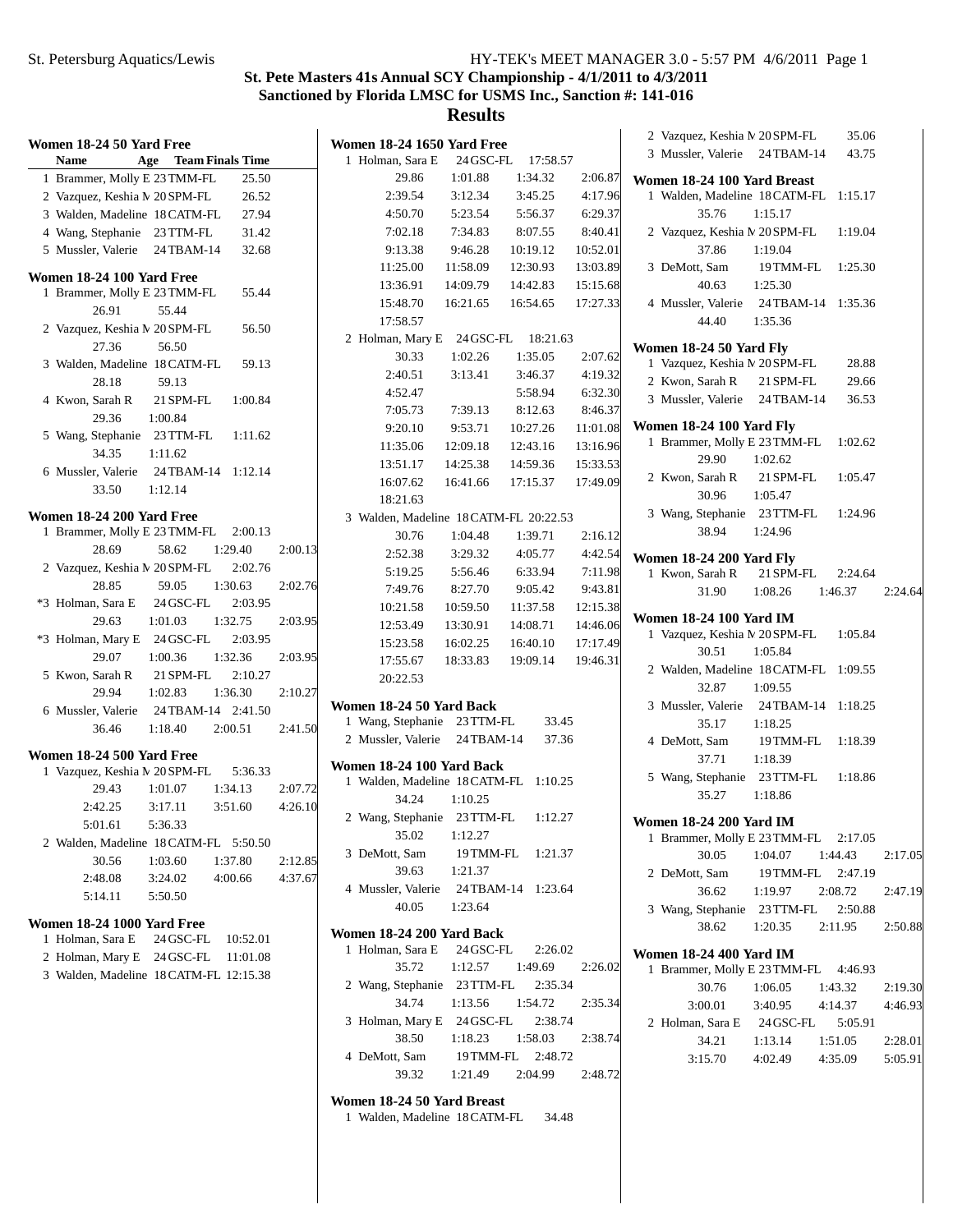# **St. Pete Masters 41s Annual SCY Championship - 4/1/2011 to 4/3/2011 Sanctioned by Florida LMSC for USMS Inc., Sanction #: 141-016**

# **Results Yard Breast**

| (Women 18-24 400 Yard IM)                                             |                                                                            |
|-----------------------------------------------------------------------|----------------------------------------------------------------------------|
| 3 Holman, Mary E 24 GSC-FL<br>5:11.33                                 | Women 25-29 200 Yard Breast<br>1 Swoch, Sarah R<br>25 SPM-FL<br>3:06.57    |
| 1:55.24<br>2:35.60<br>33.35<br>1:12.87                                | 43.04<br>1:29.90<br>2:17.93                                                |
| 3:21.98<br>5:11.33<br>4:07.79<br>4:40.33                              |                                                                            |
|                                                                       | Women 25-29 50 Yard Fly                                                    |
| Women 25-29 50 Yard Free<br>1 Strickland, Catheri 25 CATM-FL<br>28.38 | 1 Strickland, Catheri 25 CATM-FL<br>30.40                                  |
| 2 Cullen, Jennifer N 25 TMM-FL<br>31.37                               | <b>Women 25-29 100 Yard Fly</b>                                            |
|                                                                       | 1 Cullen, Jennifer N 25 TMM-FL<br>1:24.53                                  |
| Women 25-29 100 Yard Free                                             | 38.25<br>1:24.53                                                           |
| 1 Strickland, Catheri 25 CATM-FL<br>1:01.17                           |                                                                            |
| 29.09<br>1:01.17                                                      | <b>Women 25-29 200 Yard Fly</b>                                            |
| 2 Cullen, Jennifer N 25 TMM-FL<br>1:09.60                             | 1 Cullen, Jennifer N 25 TMM-FL<br>3:02.40                                  |
| 33.39<br>1:09.60                                                      | 40.71<br>1:28.28<br>2:14.73                                                |
| <b>Women 25-29 200 Yard Free</b>                                      | <b>Women 25-29 100 Yard IM</b>                                             |
| 1 Cullen, Jennifer N 25 TMM-FL<br>2:28.87                             | 1 Strickland, Catheri 25 CATM-FL<br>1:13.11                                |
| 34.61<br>1:13.02<br>1:51.55<br>2:28.87                                | 31.17<br>1:13.11                                                           |
|                                                                       | 2 Swoch, Sarah R<br>25 SPM-FL<br>1:18.05                                   |
| Women 25-29 500 Yard Free                                             | 37.50<br>1:18.05                                                           |
| 1 Cullen, Jennifer N 25 TMM-FL<br>6:40.27                             |                                                                            |
| 36.45<br>1:17.25<br>1:58.59<br>2:39.71                                | <b>Women 25-29 200 Yard IM</b><br>1 Swoch, Sarah R<br>25 SPM-FL<br>2:49.42 |
| 3:20.81<br>4:00.73<br>4:40.88<br>5:21.42                              | 38.99                                                                      |
| 6:01.62<br>6:40.27                                                    | 1:21.80<br>2:09.19                                                         |
| <b>Women 25-29 1000 Yard Free</b>                                     | 2 Cullen, Jennifer N 25 TMM-FL<br>2:58.16<br>39.87                         |
| 1 Novak, Regina C 26 SPM-FL<br>15:26.27                               | 1:29.22<br>2:18.83                                                         |
|                                                                       | <b>Women 25-29 400 Yard IM</b>                                             |
| <b>Women 25-29 1650 Yard Free</b>                                     | 1 Cullen, Jennifer N 25 TMM-FL<br>5:58.59                                  |
| 1 Novak, Regina C 26 SPM-FL<br>25:21.72                               | 1:28.42<br>2:17.79<br>40.76                                                |
| 40.60<br>1:23.68<br>2:08.64<br>2:54.23                                | 4:41.66<br>3:53.76<br>5:20.94                                              |
| 3:40.77<br>4:29.20<br>5:16.95<br>6:04.05                              |                                                                            |
| 7:37.61<br>8:24.83<br>9:12.24<br>6:50.56                              | Women 30-34 50 Yard Free<br>1 Deering, Tara R<br>33 TMM-FL<br>30.35        |
| 9:59.05<br>10:45.92<br>11:32.23<br>12:18.98                           | 2 McKenna, Libby<br>30 TBAM-14<br>33.46                                    |
| 13:52.09<br>14:39.20<br>15:26.27<br>13:05.17                          |                                                                            |
| 17:00.22<br>17:46.88<br>18:33.77<br>16:13.09                          | <b>Women 30-34 100 Yard Free</b>                                           |
| 21:41.58<br>19:20.83<br>20:06.87<br>20:54.33                          | 1 Deering, Tara R<br>33 TMM-FL<br>1:06.50                                  |
| 24:40.17<br>22:28.51<br>23:13.30<br>23:56.46                          | 32.27<br>1:06.50                                                           |
| 25:21.72                                                              | 2 Hollingsworth, Ch 33 SPM-FL<br>1:11.73                                   |
| Women 25-29 50 Yard Back                                              | 34.48<br>1:11.73                                                           |
| 1 Strickland, Catheri 25 CATM-FL<br>32.30                             | Women 30-34 200 Yard Free                                                  |
| 2 Swoch, Sarah R<br>25 SPM-FL<br>35.73                                | 1 Deering, Tara R<br>33 TMM-FL<br>2:25.30                                  |
|                                                                       | 33.53<br>1:10.06<br>1:48.23                                                |
| Women 25-29 100 Yard Back<br>1 Swoch, Sarah R<br>25 SPM-FL<br>1:16.22 | 2 McKenna, Libby<br>30 TBAM-14 2:47.55                                     |
| 37.27<br>1:16.22                                                      | 39.69<br>1:22.76<br>2:05.49                                                |
|                                                                       |                                                                            |
| Women 25-29 200 Yard Back                                             | Women 30-34 500 Yard Free                                                  |
| 1 Swoch, Sarah R<br>25 SPM-FL<br>2:42.39                              | 1 Deering, Tara R<br>33 TMM-FL<br>6:22.58                                  |
| 37.46<br>1:17.98<br>2:01.18<br>2:42.39                                | 33.95<br>1:11.48<br>1:49.96                                                |
| Women 25-29 50 Yard Breast                                            | 3:08.52<br>3:48.06<br>4:27.21                                              |
| 1 Swoch, Sarah R<br>25 SPM-FL<br>40.79                                | 5:44.74<br>6:22.58                                                         |
|                                                                       | 2 Hollingsworth, Ch 33 SPM-FL<br>7:11.62                                   |
| Women 25-29 100 Yard Breast                                           | 37.75<br>1:19.27<br>2:02.05                                                |
| 1 Swoch, Sarah R<br>25 SPM-FL<br>1:29.04                              | 3:31.18<br>4:16.31<br>5:01.02                                              |
| 41.79<br>1:29.04                                                      | 6:31.11<br>7:11.62                                                         |
|                                                                       |                                                                            |

| <b>Yard Breast</b>                 | 3 Palmer, Sarah E<br>33 SPM-FL<br>7:13.56                                     |
|------------------------------------|-------------------------------------------------------------------------------|
| 25 SPM-FL<br>3:06.57               | 37.18<br>1:18.47<br>2:01.43<br>2:44.77                                        |
| 1:29.90<br>2:17.93<br>3:06.57      | 3:28.69<br>4:12.48<br>4:57.65<br>5:43.59                                      |
|                                    | 6:29.59<br>7:13.56                                                            |
| ard Fly<br>eri 25 CATM-FL<br>30.40 | <b>Women 30-34 1000 Yard Free</b>                                             |
|                                    | 1 Palmer, Sarah E 33 SPM-FL<br>14:44.08                                       |
| <b>Yard Fly</b>                    | 2 McKenna, Libby 30TBAM-14 15:13.16                                           |
| N 25 TMM-FL<br>1:24.53             |                                                                               |
| 1:24.53                            | <b>Women 30-34 1650 Yard Free</b><br>1 Palmer, Sarah E 33 SPM-FL<br>24:32.23  |
| <b>Yard Flv</b>                    | 37.23<br>1:18.00<br>2:00.99<br>2:44.07                                        |
| N 25 TMM-FL<br>3:02.40             | 3:27.24<br>4:11.60<br>4:56.46<br>5:41.45                                      |
| 1:28.28<br>2:14.73<br>3:02.40      | 8:41.48<br>6:26.04<br>7:11.22<br>7:56.12                                      |
|                                    | 10:12.17<br>9:26.27<br>11:42.92<br>10:57.33                                   |
| Yard IM<br>eri 25 CATM-FL 1:13.11  | 12:28.25<br>13:14.08<br>14:44.08<br>13:59.31                                  |
| 1:13.11                            | 16:13.58<br>17:43.96<br>15:28.45<br>16:58.56                                  |
| 25 SPM-FL<br>1:18.05               | 18:29.17<br>20:46.40<br>19:15.30<br>20:00.12                                  |
| 1:18.05                            | 21:32.29<br>23:03.33<br>23:49.07<br>22:17.62                                  |
|                                    | 24:32.23                                                                      |
| Yard IM                            | 2 McKenna, Libby 30TBAM-14 25:17.70                                           |
| 25 SPM-FL<br>2:49.42               | 38.87<br>1:22.29<br>2:06.63<br>2:50.46                                        |
| 1:21.80<br>2:09.19<br>2:49.42      | 3:36.27<br>4:21.73<br>5:08.34<br>5:54.91                                      |
| N 25 TMM-FL<br>2:58.16             | 9:01.22<br>6:40.99<br>7:27.50<br>8:13.99                                      |
| 1:29.22<br>2:18.83<br>2:58.16      | 12:07.26<br>9:47.72<br>10:34.53<br>11:20.86                                   |
| Yard IM                            | 12:53.54<br>15:13.16<br>13:39.58<br>14:26.41                                  |
| N 25 TMM-FL<br>5:58.59             | 18:20.35<br>16:00.34<br>16:46.83<br>17:33.51                                  |
| 1:28.42<br>2:17.79<br>3:06.72      | 19:54.14<br>19:06.71<br>20:41.11<br>21:28.37                                  |
| 4:41.66<br>5:20.94<br>5:58.59      | 23:02.66<br>23:49.25<br>24:34.64<br>22:15.80                                  |
|                                    | 25:17.70                                                                      |
| ard Free<br>33 TMM-FL<br>30.35     |                                                                               |
| $y = 30$ TBAM-14<br>33.46          | Women 30-34 50 Yard Back                                                      |
|                                    | 1 McKenna, Libby 30TBAM-14<br>36.24<br>2 Forkois, Adrienne 32 SPM-FL<br>39.84 |
| <b>Yard Free</b>                   |                                                                               |
| 33 TMM-FL<br>1:06.50               | Women 30-34 100 Yard Back                                                     |
| 1:06.50                            | 1 Hollingsworth, Ch 33 SPM-FL<br>1:17.39                                      |
| $ch$ 33 SPM-FL<br>1:11.73          | 38.36 1:17.39                                                                 |
| 1:11.73                            | <b>Women 30-34 200 Yard Back</b>                                              |
| <b>Yard Free</b>                   | 1 McKenna, Libby 30TBAM-14 2:48.12                                            |
| 33 TMM-FL<br>2:25.30               | 37.94<br>1:20.72<br>2:05.07<br>2:48.12                                        |
| 1:10.06<br>1:48.23<br>2:25.30      | Women 30-34 50 Yard Breast                                                    |
| 30 TBAM-14<br>2:47.55              | 1 Forkois, Adrienne 32 SPM-FL<br>40.64                                        |
| 1:22.76<br>2:05.49<br>2:47.55      |                                                                               |
| <b>Yard Free</b>                   | Women 30-34 100 Yard Breast                                                   |
| 33 TMM-FL<br>6:22.58               | 1 Forkois, Adrienne 32 SPM-FL<br>1:27.40                                      |
| 1:11.48<br>1:49.96<br>2:29.12      | 1:27.40<br>41.97                                                              |
| 3:48.06<br>4:27.21<br>5:06.08      | Women 30-34 200 Yard Breast                                                   |
| 6:22.58                            | 1 Forkois, Adrienne 32 SPM-FL<br>3:18.75                                      |
| Ch 33 SPM-FL<br>7:11.62            | 47.75<br>1:37.85<br>2:29.62<br>3:18.75                                        |
| 1:19.27<br>2:02.05<br>2:46.10      | <b>Women 30-34 50 Yard Fly</b>                                                |
| 4:16.31<br>5:01.02<br>5:46.19      | 1 Deering, Tara R<br>33 TMM-FL<br>34.65                                       |
| 7:11.62                            | 2 Hollingsworth, Ch 33 SPM-FL<br>38.65                                        |
|                                    |                                                                               |
|                                    | <b>Women 30-34 100 Yard Fly</b>                                               |
|                                    | 1 Forkois, Adrienne 32 SPM-FL<br>1:22.08                                      |
|                                    | 38.14<br>1:22.08                                                              |
|                                    |                                                                               |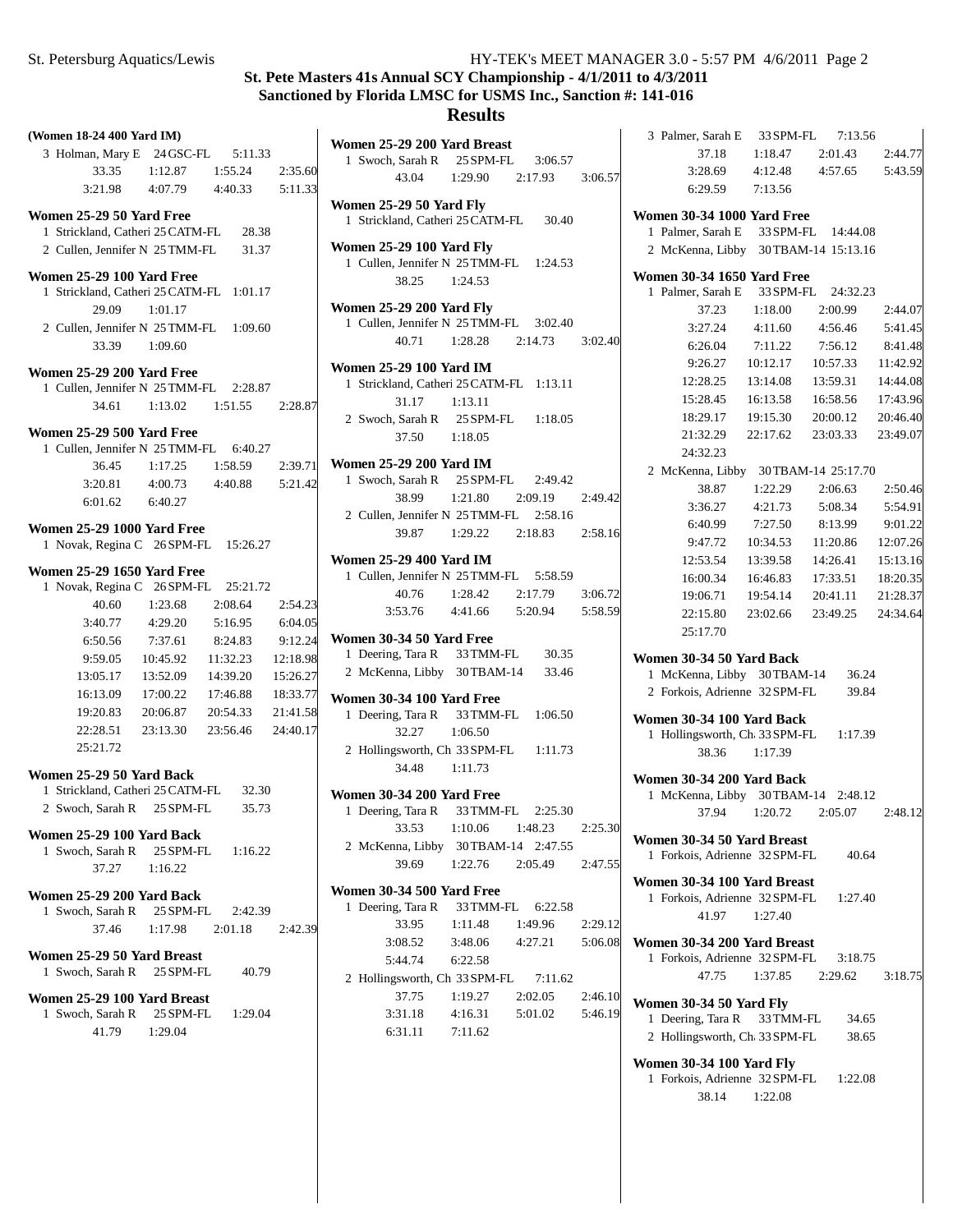3:23.66

 $2:04.35$ 

2:18.24

3:02.50

3:02.67

 $2:12.66$ 4:30.76

 $2:23.17$ 4:57.66

2:40.64 5:27.74

3:12.31 6:38.05

# **St. Pete Masters 41s Annual SCY Championship - 4/1/2011 to 4/3/2011 Sanctioned by Florida LMSC for USMS Inc., Sanction #: 141-016**

| <b>Women 30-34 100 Yard IM</b>                                  |           |                     |         | 3 Hart-Hughes, Step 39 TMM-FL 16:22.25 |            |                     |          | 2 Emory, Monica L 38 SPM-FL                  |                     | 1:19.05  |
|-----------------------------------------------------------------|-----------|---------------------|---------|----------------------------------------|------------|---------------------|----------|----------------------------------------------|---------------------|----------|
| 1 Forkois, Adrienne 32 SPM-FL                                   |           | 1:19.04             |         | <b>Women 35-39 1650 Yard Free</b>      |            |                     |          | 38.42                                        | 1:19.05             |          |
| 38.53                                                           | 1:19.04   |                     |         | 1 Rae, Jessica                         |            | 37 CATM-FL 21:16.28 |          | 3 Orrell, Shannon S 37 SPM-FL                |                     | 1:31.87  |
| 2 Deering, Tara R                                               | 33 TMM-FL | 1:21.00             |         | 32.61                                  | 1:08.65    | 1:46.06             | 2:24.46  | 42.60                                        | 1:31.87             |          |
| 36.49                                                           | 1:21.00   |                     |         | 3:03.26                                | 3:42.33    | 4:21.26             | 5:00.26  | Women 35-39 200 Yard IM                      |                     |          |
| 3 McKenna, Libby 30TBAM-14 1:24.61                              |           |                     |         | 5:39.50                                | 6:18.39    | 6:57.31             | 7:35.84  | 1 Orrell, Shannon S 37 SPM-FL                |                     | 3:23.66  |
| 38.40                                                           | 1:24.61   |                     |         | 8:15.02                                | 8:53.95    | 9:32.71             | 10:11.65 | 45.37                                        | 1:38.64             | 2:38.09  |
|                                                                 |           |                     |         | 10:50.58                               | 11:29.64   | 12:08.79            | 12:48.29 |                                              |                     |          |
| <b>Women 30-34 200 Yard IM</b><br>1 Forkois, Adrienne 32 SPM-FL |           | 2:53.16             |         | 13:27.71                               | 14:07.13   | 14:46.28            | 15:24.84 | Women 40-44 50 Yard Free<br>1 Visser, Linda  | 40 YCFM-FL          | 26.70    |
| 37.35                                                           | 1:24.40   | 2:13.66             | 2:53.16 | 16:03.44                               | 16:41.66   | 17:20.57            | 18:00.08 | 2 Texel, Paula M                             | 40 SPM-FL           | 28.85    |
|                                                                 |           |                     |         | 18:39.64                               | 19:19.14   | 19:59.35            | 20:38.91 | 3 Crook, Michelle A 43 CATM-FL               |                     | 39.51    |
| <b>Women 30-34 400 Yard IM</b>                                  |           |                     |         | 21:16.28                               |            |                     |          |                                              |                     |          |
| 1 Forkois, Adrienne 32 SPM-FL                                   |           | 5:59.86             |         | 2 Hart-Hughes, Step 39 TMM-FL 26:10.23 |            |                     |          | Women 40-44 100 Yard Free                    |                     |          |
| 38.67                                                           | 1:23.96   | 2:12.06             | 2:58.45 | 40.90                                  | 1:27.71    | 2:15.89             | 3:06.17  | 1 Visser, Linda                              | 40 YCFM-FL          | 56.95    |
| 3:48.63                                                         | 4:39.84   | 5:20.69             | 5:59.86 | 3:54.44                                | 4:43.88    | 5:34.22             | 6:24.17  | 27.93                                        | 56.95               |          |
| Women 35-39 50 Yard Free                                        |           |                     |         | 7:14.04                                | 8:04.71    | 8:54.86             | 9:45.17  | 2 Texel, Paula M                             | 40 SPM-FL           | 1:01.92  |
| 1 Emory, Monica L 38 SPM-FL                                     |           | 28.28               |         | 10:34.58                               | 11:24.82   | 12:15.60            | 13:04.19 | 29.36                                        | 1:01.92             |          |
| 2 Rosenkranz, Morg 37 TMM-FL                                    |           | 30.82               |         | 13:53.53                               | 14:42.98   | 15:32.54            | 16:22.25 | 3 Tucker, Mary G                             | 40 SYSM-FL 1:04.36  |          |
| 3 Orrell, Shannon S 37 SPM-FL                                   |           | 35.33               |         | 17:12.99                               | 18:01.76   | 18:51.36            | 19:40.95 | 30.76                                        | 1:04.36             |          |
|                                                                 |           |                     |         | 20:30.27                               | 21:19.26   | 22:08.19            | 22:57.10 | 4 Stewart, Ann K                             | 40 GOLD-FG 1:06.70  |          |
| <b>Women 35-39 100 Yard Free</b>                                |           |                     |         | 23:45.73                               | 24:34.57   | 25:23.57            | 26:10.23 | 30.77                                        | 1:06.70             |          |
| 1 Emory, Monica L 38 SPM-FL                                     |           | 1:03.89             |         | 26:10.23                               |            |                     |          |                                              |                     |          |
| 29.88                                                           | 1:03.89   |                     |         | 3 Orrell, Shannon S 37 SPM-FL          |            | 26:55.10            |          | Women 40-44 200 Yard Free<br>1 Visser, Linda | 40 YCFM-FL 2:04.35  |          |
| 2 Rosenkranz, Morg 37TMM-FL                                     |           | 1:08.74             |         | 41.27                                  | 1:26.28    | 2:13.53             | 3:01.15  | 29.82                                        | 1:01.39             | 1:33.27  |
| 32.66                                                           | 1:08.74   |                     |         | 3:49.49                                | 4:38.52    | 5:27.68             | 6:17.17  | 2 Texel, Paula M                             | 40 SPM-FL           | 2:18.24  |
| 3 Orrell, Shannon S 37 SPM-FL                                   |           | 1:17.50             |         | 7:07.15                                | 7:57.14    | 8:47.67             | 9:37.30  | 31.10                                        | 1:06.37             | 1:42.22  |
| 36.10                                                           | 1:17.50   |                     |         | 10:26.70                               | 11:16.27   | 12:06.08            | 12:56.47 |                                              |                     |          |
| 4 Hart-Hughes, Step 39 TMM-FL 1:22.68                           |           |                     |         | 13:47.10                               | 14:37.75   | 15:28.23            | 16:17.99 | 3 Ness, Karen R                              | 42 TMM-FL           | 3:02.50  |
| 39.01                                                           | 1:22.68   |                     |         | 17:08.50                               | 17:58.14   | 18:48.16            | 19:37.71 | 41.02                                        | 1:27.16             | 2:15.37  |
| <b>Women 35-39 200 Yard Free</b>                                |           |                     |         | 20:26.35                               | 21:16.70   | 22:07.10            | 22:56.91 | 4 Crook, Michelle A 43 CATM-FL 3:02.67       |                     |          |
| 1 Rosenkranz, Morg 37 TMM-FL 2:33.54                            |           |                     |         | 23:45.74                               | 24:35.55   | 25:24.24            | 26:12.76 | 42.15                                        | 1:29.42             | 2:16.49  |
| 33.47                                                           | 1:12.57   | 1:53.92             | 2:33.54 |                                        |            |                     |          | Women 40-44 500 Yard Free                    |                     |          |
| 2 Orrell, Shannon S 37 SPM-FL                                   |           | 2:51.93             |         | 26:55.10                               |            |                     |          | 1 Visser, Linda                              | 40 YCFM-FL 5:38.58  |          |
| 39.78                                                           | 1:23.84   | 2:08.75             | 2:51.93 | Women 35-39 50 Yard Back               |            |                     |          | 31.00                                        | 1:04.49             | 1:38.30  |
|                                                                 |           |                     |         | 1 Emory, Monica L 38 SPM-FL            |            | 40.68               |          | 2:47.34                                      | 3:21.73             | 3:56.04  |
| <b>Women 35-39 500 Yard Free</b>                                |           |                     |         | 2 Orrell, Shannon S 37 SPM-FL          |            | 44.93               |          | 5:05.40                                      | 5:38.58             |          |
| 1 Rae, Jessica                                                  |           | 37 CATM-FL 6:14.34  |         | Women 35-39 200 Yard Back              |            |                     |          | 2 Texel, Paula M                             | 40 SPM-FL           | 6:13.48  |
| 31.27                                                           | 1:06.50   | 1:43.34             | 2:21.35 | 1 Rae, Jessica                         |            | 37 CATM-FL 2:40.67  |          | 31.65                                        | 1:07.36             | 1:44.91  |
| 3:00.45                                                         | 3:39.42   | 4:18.66             | 4:57.83 | 36.78                                  | 1:16.02    | 1:57.81             | 2:40.67  | 3:01.29                                      | 3:39.85             | 4:18.64  |
| 5:36.78                                                         | 6:14.34   |                     |         |                                        |            |                     |          | 5:35.70                                      | 6:13.48             |          |
| 2 Rosenkranz, Morg 37TMM-FL 7:02.50                             |           |                     |         | Women 35-39 50 Yard Breast             |            |                     |          | 3 Tucker, Mary G                             | 40 SYSM-FL 6:46.16  |          |
| 33.80                                                           | 1:14.37   | 1:57.27             | 2:40.43 | 1 Emory, Monica L 38 SPM-FL            |            | 41.75               |          | 36.23                                        | 1:16.76             | 1:58.65  |
| 3:23.78                                                         | 4:07.45   | 4:51.66             | 5:36.97 | 2 Orrell, Shannon S 37 SPM-FL          |            | 47.27               |          | 3:23.16                                      | 4:05.18             | 4:46.48  |
| 6:22.43                                                         | 7:02.50   |                     |         | Women 35-39 100 Yard Breast            |            |                     |          | 6:08.49                                      | 6:46.16             |          |
| 3 Hart-Hughes, Step 39 TMM-FL 7:46.60                           |           |                     |         | 1 Orrell, Shannon S 37 SPM-FL          |            | 1:42.04             |          | 4 Crook, Michelle A 43 CATM-FL 8:15.21       |                     |          |
| 39.25                                                           | 1:25.04   | 2:13.08             | 3:01.59 | 47.92                                  | 1:42.04    |                     |          | 43.32                                        | 1:31.94             | 2:21.94  |
| 3:50.33                                                         | 4:39.06   | 5:27.22             | 6:14.78 |                                        |            |                     |          | 4:03.31                                      | 4:55.29             | 5:47.34  |
| 7:01.58                                                         | 7:46.60   |                     |         | <b>Women 35-39 50 Yard Fly</b>         |            |                     |          | 7:28.27                                      | 8:15.21             |          |
| 4 Orrell, Shannon S 37 SPM-FL                                   |           | 7:47.66             |         | 1 Rae, Jessica                         | 37 CATM-FL | 32.29               |          |                                              |                     |          |
| 39.30                                                           | 1:23.45   | 2:10.16             | 2:57.51 | 2 Rosenkranz, Morg 37 TMM-FL           |            | 34.20               |          | Women 40-44 1000 Yard Free                   |                     |          |
| 3:45.80                                                         | 4:34.35   | 5:23.08             | 6:12.16 | 3 Emory, Monica L 38 SPM-FL            |            | 34.87               |          | 1 Texel, Paula M                             | 40 SPM-FL           | 12:44.30 |
| 7:00.67                                                         | 7:47.66   |                     |         | 4 Orrell, Shannon S 37 SPM-FL          |            | 42.51               |          | 2 Tucker, Mary G                             | 40 SYSM-FL 15:00.42 |          |
|                                                                 |           |                     |         | Women 35-39 100 Yard IM                |            |                     |          |                                              |                     |          |
| <b>Women 35-39 1000 Yard Free</b>                               |           |                     |         | 1 Rosenkranz, Morg 37 TMM-FL           |            | 1:18.40             |          |                                              |                     |          |
| 1 Rae, Jessica                                                  |           | 37 CATM-FL 12:48.29 |         | 35.52                                  | 1:18.40    |                     |          |                                              |                     |          |
| 2 Orrell, Shannon S 37 SPM-FL 16:17.99                          |           |                     |         |                                        |            |                     |          |                                              |                     |          |
|                                                                 |           |                     |         |                                        |            |                     |          |                                              |                     |          |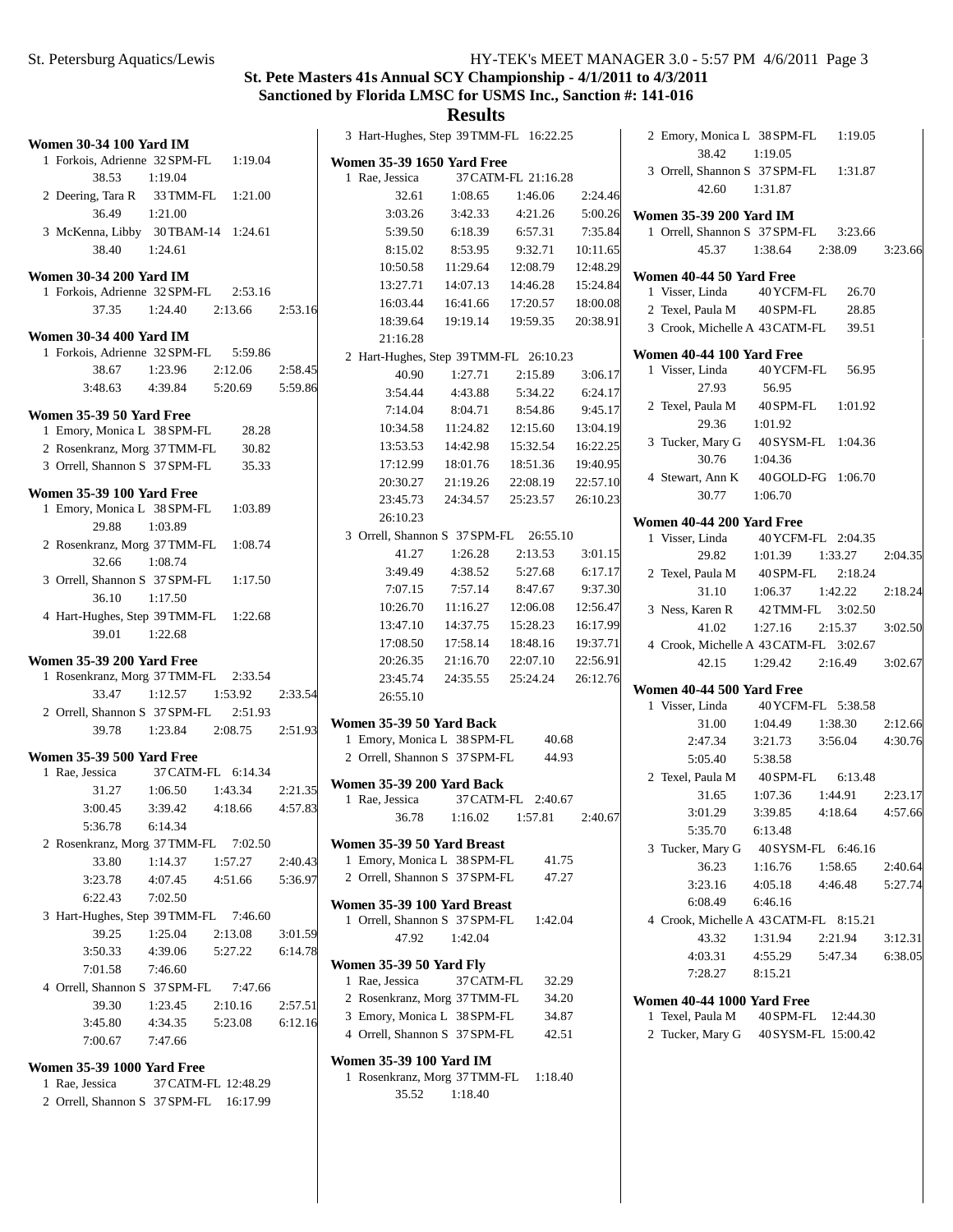## **Results**

| <b>Women 40-44 1650 Yard Free</b>              |            |                     |          | Women 40-44 100 Yard Breast    |           |
|------------------------------------------------|------------|---------------------|----------|--------------------------------|-----------|
| 1 Texel, Paula M                               | 40 SPM-FL  | 21:24.94            |          | 1 Crook, Michelle A 43 CATM-F  |           |
| 32.26                                          | 1:07.07    | 1:43.84             | 2:21.28  | 49.96                          | 1:44.84   |
| 2:58.43                                        | 3:36.22    | 4:13.96             | 4:51.95  | Women 40-44 200 Yard Breast    |           |
| 5:30.54                                        | 6:09.33    | 6:48.35             | 7:27.77  | 1 Crook, Michelle A 43 CATM-F  |           |
| 8:07.47                                        | 8:46.55    | 9:25.81             | 10:05.49 | 49.97                          | 1:46.13   |
| 10:45.17                                       | 11:24.59   | 12:04.51            | 12:44.30 |                                |           |
| 13:23.93                                       | 14:03.88   | 14:44.13            | 15:24.36 | Women 40-44 50 Yard Fly        |           |
| 16:04.33                                       | 16:44.31   | 17:24.44            | 18:04.64 | 1 Stewart, Ann K               | 40 GOLD-F |
| 18:44.87                                       | 19:25.15   | 20:05.64            | 20:45.81 | 2 Crook, Michelle A 43 CATM-F  |           |
| 21:24.94                                       |            |                     |          | Women 40-44 100 Yard Fly       |           |
| 2 Tucker, Mary G                               |            | 40 SYSM-FL 24:21.93 |          | 1 Visser, Linda                | 40 YCFM-F |
| 40.78                                          | 1:25.02    | 2:10.14             | 2:55.63  | 30.06                          | 1:03.68   |
| 3:42.20                                        | 4:27.89    | 5:13.00             | 5:58.23  | 2 Stewart, Ann K               | 40 GOLD-F |
| 6:43.55                                        | 7:28.41    | 8:13.64             | 8:58.77  | 35.17                          | 1:19.52   |
| 9:44.07                                        | 10:29.57   | 11:14.85            | 12:00.77 |                                |           |
| 12:46.53                                       | 13:31.39   | 14:16.15            | 15:00.42 | <b>Women 40-44 100 Yard IM</b> |           |
| 15:45.26                                       | 16:29.97   | 17:14.32            | 17:58.66 | 1 Visser, Linda                | 40 YCFM-F |
| 18:42.80                                       | 19:26.95   | 20:10.78            | 20:54.32 | 30.22                          | 1:04.32   |
| 21:36.85                                       | 22:19.18   | 23:01.12            | 23:42.47 | 2 Ness, Karen R                | 42 TMM-FI |
| 24:21.93                                       |            |                     |          | 3 Crook, Michelle A 43 CATM-F  |           |
| 3 Crook, Michelle A 43 CATM-FL 27:53.32        |            |                     |          | <b>Women 40-44 200 Yard IM</b> |           |
| 42.84                                          | 1:30.71    | 2:20.46             | 3:10.13  | 1 Visser, Linda                | 40 YCFM-F |
| 4:00.70                                        | 4:51.03    | 5:42.01             | 6:32.89  | 31.30                          | 1:07.46   |
|                                                | 8:14.81    | 9:05.71             | 9:56.64  | 2 Texel, Paula M               | 40 SPM-FL |
| 10:47.82                                       | 11:39.08   | 12:30.87            | 13:21.05 | 35.51                          | 1:12.77   |
| 14:11.91                                       | 15:02.85   | 15:54.88            |          | 3 Crook, Michelle A 43 CATM-F  |           |
| 17:38.08                                       | 18:30.29   | 19:22.45            | 20:14.83 | 48.31                          | 1:46.79   |
| 21:06.35                                       | 21:57.70   | 22:48.69            | 23:40.11 | <b>Women 40-44 400 Yard IM</b> |           |
|                                                | 25:23.24   | 26:14.40            | 27:05.15 | 1 Visser, Linda                | 40 YCFM-F |
| 27:53.32                                       |            |                     |          | 32.99                          | 1:09.25   |
|                                                |            |                     |          | 3:06.89                        | 3:48.44   |
| Women 40-44 50 Yard Back<br>1 Visser, Linda    | 40 YCFM-FL | 30.69               |          |                                |           |
| 2 Texel, Paula M                               | 40 SPM-FL  | 32.06               |          | Women 45-49 50 Yard Free       |           |
| 3 Ness, Karen R                                | 42 TMM-FL  | 46.00               |          | 1 Clark, Dawn                  | 46 SPM-FL |
| 4 Crook, Michelle A 43 CATM-FL                 |            | 50.13               |          | 2 Zipf, Mandy L                | 45 TTM-FL |
|                                                |            |                     |          | 3 Bennett, Ellen K             | 48 SYSM-F |
| Women 40-44 100 Yard Back                      |            |                     |          | 4 Sanchez, Suzanne 48 SPM-FL   |           |
| 1 Visser, Linda                                | 40 YCFM-FL | 1:04.76             |          | 5 Spivey, Kelly M              | 48 TMM-FI |
| 31.68                                          | 1:04.76    |                     |          | 6 Swanson, Christin 48 SPM-FL  |           |
| 2 Texel, Paula M                               | 40 SPM-FL  | 1:07.71             |          | 7 Singer, Laura L              | 47 TMM-FI |
| 32.48                                          | 1:07.71    |                     |          | 8 Van Cleven, Natali 46 TMM-FI |           |
| 3 Stewart, Ann K                               |            | 40 GOLD-FG 1:12.79  |          | 9 Bogue, Sherri L              | 47 FMM-FI |
| 35.22                                          | 1:12.79    |                     |          | Women 45-49 100 Yard Free      |           |
| Women 40-44 200 Yard Back                      |            |                     |          | 1 Bennett, Ellen K             | 48 SYSM-F |
| 1 Texel, Paula M                               | 40 SPM-FL  | 2:30.51             |          | 30.94                          | 1:03.49   |
| 35.45                                          | 1:13.37    | 1:52.07             | 2:30.51  | 2 Clark, Dawn                  | 46 SPM-FL |
| 2 Ness, Karen R                                | 42 TMM-FL  | 3:24.79             |          | 31.22                          | 1:04.69   |
| 46.15                                          | 1:38.93    | 2:32.82             | 3:24.79  | 3 Sanchez, Suzanne 48 SPM-FL   |           |
|                                                |            |                     |          | 33.38                          | 1:08.71   |
| Women 40-44 50 Yard Breast<br>1 Texel, Paula M | 40 SPM-FL  | 37.91               |          | 4 Swanson, Christine 48 SPM-FL |           |
| 2 Crook, Michelle A 43 CATM-FL                 |            | 48.29               |          | 36.97                          | 1:16.76   |
|                                                |            |                     |          | 5 Singer, Laura L              | 47 TMM-FI |
|                                                |            |                     |          | 39.41                          | 1:28.64   |

|                 | 49.96                          | 1 Crook, Michelle A 43 CATM-FL 1:44.84<br>1:44.84                     |                 |         |
|-----------------|--------------------------------|-----------------------------------------------------------------------|-----------------|---------|
|                 |                                | Women 40-44 200 Yard Breast<br>1 Crook, Michelle A 43 CATM-FL 3:39.87 |                 |         |
|                 |                                | 49.97 1:46.13                                                         | 2:44.04 3:39.87 |         |
|                 | Women 40-44 50 Yard Fly        |                                                                       |                 |         |
|                 |                                | 1 Stewart, Ann K 40 GOLD-FG 34.04                                     |                 |         |
|                 |                                | 2 Crook, Michelle A 43 CATM-FL 48.34                                  |                 |         |
|                 | Women 40-44 100 Yard Fly       |                                                                       |                 |         |
| 1 Visser, Linda |                                | 40 YCFM-FL 1:03.68                                                    |                 |         |
|                 | 30.06                          | 1:03.68                                                               |                 |         |
|                 | 2 Stewart, Ann K               | 40 GOLD-FG 1:19.52                                                    |                 |         |
|                 | 35.17 1:19.52                  |                                                                       |                 |         |
|                 | <b>Women 40-44 100 Yard IM</b> |                                                                       |                 |         |
|                 |                                | 1 Visser, Linda   40 YCFM-FL   1:04.32                                |                 |         |
|                 | 30.22 1:04.32                  |                                                                       |                 |         |
|                 |                                | 2 Ness, Karen R 42 TMM-FL 1:37.25                                     |                 |         |
|                 |                                | 3 Crook, Michelle A 43 CATM-FL 1:39.31                                |                 |         |
|                 | <b>Women 40-44 200 Yard IM</b> |                                                                       |                 |         |
|                 |                                | 1 Visser, Linda 40 YCFM-FL 2:19.57                                    |                 |         |
|                 |                                | 31.30 1:07.46 1:47.76 2:19.57                                         |                 |         |
|                 |                                | 2 Texel, Paula M 40 SPM-FL 2:36.51                                    |                 |         |
|                 | 35.51                          | $1:12.77$ $1:59.09$ $2:36.51$                                         |                 |         |
|                 |                                | 3 Crook, Michelle A 43 CATM-FL 3:27.61                                |                 |         |
|                 | 48.31                          | 1:46.79 2:41.93 3:27.61                                               |                 |         |
|                 |                                |                                                                       |                 |         |
|                 |                                |                                                                       |                 |         |
| 1 Visser, Linda | <b>Women 40-44 400 Yard IM</b> | 40 YCFM-FL 4:54.56                                                    |                 |         |
|                 | 32.99                          | 1:09.25 1:47.53                                                       |                 | 2:25.42 |
|                 |                                | 3:06.89 3:48.44 4:22.06 4:54.56                                       |                 |         |
|                 |                                |                                                                       |                 |         |
| 1 Clark, Dawn   | Women 45-49 50 Yard Free       |                                                                       | 29.35           |         |
|                 |                                | $46\,$ SPM-FL                                                         | 29.53           |         |
|                 |                                | 2 Zipf, Mandy L 45 TTM-FL<br>3 Bennett, Ellen K 48 SYSM-FL            | 29.72           |         |
|                 |                                | 4 Sanchez, Suzanne 48 SPM-FL                                          | 31.21           |         |
|                 |                                | 5 Spivey, Kelly M 48 TMM-FL                                           | 31.47           |         |
|                 |                                | 6 Swanson, Christine 48 SPM-FL 34.60                                  |                 |         |
|                 |                                | 7 Singer, Laura L 47 TMM-FL                                           | 36.87           |         |
|                 |                                | 8 Van Cleven, Natali 46 TMM-FL 38.23                                  |                 |         |
|                 |                                | 9 Bogue, Sherri L 47 FMM-FL 53.18                                     |                 |         |
|                 | Women 45-49 100 Yard Free      |                                                                       |                 |         |
|                 |                                |                                                                       |                 |         |
|                 | 30.94                          | 1 Bennett, Ellen K 48 SYSM-FL 1:03.49<br>1:03.49                      |                 |         |
|                 | 2 Clark, Dawn                  | 46 SPM-FL 1:04.69                                                     |                 |         |
|                 | $31.22 \t1:04.69$              |                                                                       |                 |         |
|                 |                                | 3 Sanchez, Suzanne 48 SPM-FL 1:08.71                                  |                 |         |
|                 | 33.38                          | 1:08.71                                                               |                 |         |
|                 |                                | 4 Swanson, Christine 48 SPM-FL 1:16.76                                |                 |         |
|                 | 36.97                          | 1:16.76                                                               |                 |         |
|                 | 39.41 1:28.64                  | 5 Singer, Laura L  47 TMM-FL  1:28.64                                 |                 |         |

| 6 Van Cleven, Natali 46 TMM-FL 1:29.72                         |                                                                                                      |                    |         |
|----------------------------------------------------------------|------------------------------------------------------------------------------------------------------|--------------------|---------|
| 40.63                                                          | 1:29.72                                                                                              |                    |         |
| 7 Bogue, Sherri L 47 FMM-FL 1:55.85                            |                                                                                                      |                    |         |
| 55.39                                                          | 1:55.85                                                                                              |                    |         |
| Women 45-49 200 Yard Free                                      |                                                                                                      |                    |         |
| 1 Petersen, Charlotte 46 SPM-FL 2:04.15                        |                                                                                                      |                    |         |
| 29.26                                                          | 1:00.68 1:32.55                                                                                      |                    | 2:04.15 |
|                                                                |                                                                                                      |                    |         |
| 2 Bennett, Ellen K 48 SYSM-FL 2:15.23<br>31.84 1:05.60 1:40.02 |                                                                                                      |                    | 2:15.23 |
| 3 Clark, Dawn 46 SPM-FL 2:20.63                                |                                                                                                      |                    |         |
| 31.87                                                          | $1:06.77$ $1:43.31$                                                                                  |                    | 2:20.63 |
| 4 Swanson, Christine 48 SPM-FL 2:48.69                         |                                                                                                      |                    |         |
| 37.93                                                          | $1:20.87$ $2:05.21$                                                                                  |                    | 2:48.69 |
| 5 Bogue, Sherri L                                              | 47 FMM-FL 4:03.53                                                                                    |                    |         |
|                                                                | 55.67 1:57.31 3:01.12 4:03.53                                                                        |                    |         |
| Women 45-49 500 Yard Free                                      |                                                                                                      |                    |         |
| 1 Parker Palace, Kell 49 VMST-VA 5:39.96                       |                                                                                                      |                    |         |
| Women 45-49 500 Yard Free                                      |                                                                                                      |                    |         |
| 1 Petersen, Charlotte 46 SPM-FL 5:31.60                        |                                                                                                      |                    |         |
| 30.79                                                          |                                                                                                      |                    |         |
| 2:44.31                                                        | $\begin{array}{cccc} 1:03.67 & & 1:36.88 & & 2:10.33 \\ 3:18.07 & & 3:51.86 & & 4:25.68 \end{array}$ |                    |         |
| $4:59.38$ $5:31.60$                                            |                                                                                                      |                    |         |
| 2 Clark, Dawn                                                  | 46 SPM-FL 6:14.44                                                                                    |                    |         |
| 32.89                                                          | $1:08.78$ $1:46.34$ $2:24.58$                                                                        |                    |         |
|                                                                | 3:02.85 3:41.46 4:20.09 4:58.77                                                                      |                    |         |
| 5:37.39                                                        | 6:14.44                                                                                              |                    |         |
| 3 Spivey, Kelly M 48 TMM-FL 6:59.53                            |                                                                                                      |                    |         |
| 37.26                                                          | 1:19.00                                                                                              | 2:01.22 2:44.08    |         |
| 3:26.98                                                        | 4:10.30                                                                                              | 4:53.20    5:36.45 |         |
| 6:19.37 6:59.53                                                |                                                                                                      |                    |         |
| 4 Swanson, Christine 48 SPM-FL 7:30.34                         |                                                                                                      |                    |         |
| 38.45                                                          | 1:21.46<br>3:38.65 4:25.44 5:12.09 5:58.95                                                           | 2:06.84 2:52.63    |         |
|                                                                |                                                                                                      |                    |         |
| 6:44.95<br>5 Bogue, Sherri L                                   | 7:30.34<br>47 FMM-FL 10:49.77                                                                        |                    |         |
| 57.92                                                          | 2:01.43 3:05.64 4:12.40                                                                              |                    |         |
| 5:18.30                                                        | 6:25.57                                                                                              | 7:31.68 8:38.19    |         |
| 9:44.96 10:49.77                                               |                                                                                                      |                    |         |
|                                                                |                                                                                                      |                    |         |
| <b>Women 45-49 1000 Yard Free</b>                              |                                                                                                      |                    |         |
| 1 Parker Palace, Kell 49 VMST-VA 11:24.54                      |                                                                                                      |                    |         |
| 2 Petersen, Charlotte 46 SPM-FL 11:32.76                       |                                                                                                      |                    |         |
| 3 Clark, Dawn<br>4 Von Spiegelfeld, A 49 TBAM-14 13:34.38      | 46 SPM-FL 12:51.06                                                                                   |                    |         |
| 5 Spivey, Kelly M 48 TMM-FL 14:25.39                           |                                                                                                      |                    |         |
|                                                                |                                                                                                      |                    |         |

6 Bogue, Sherri L 47 FMM-FL 22:55.71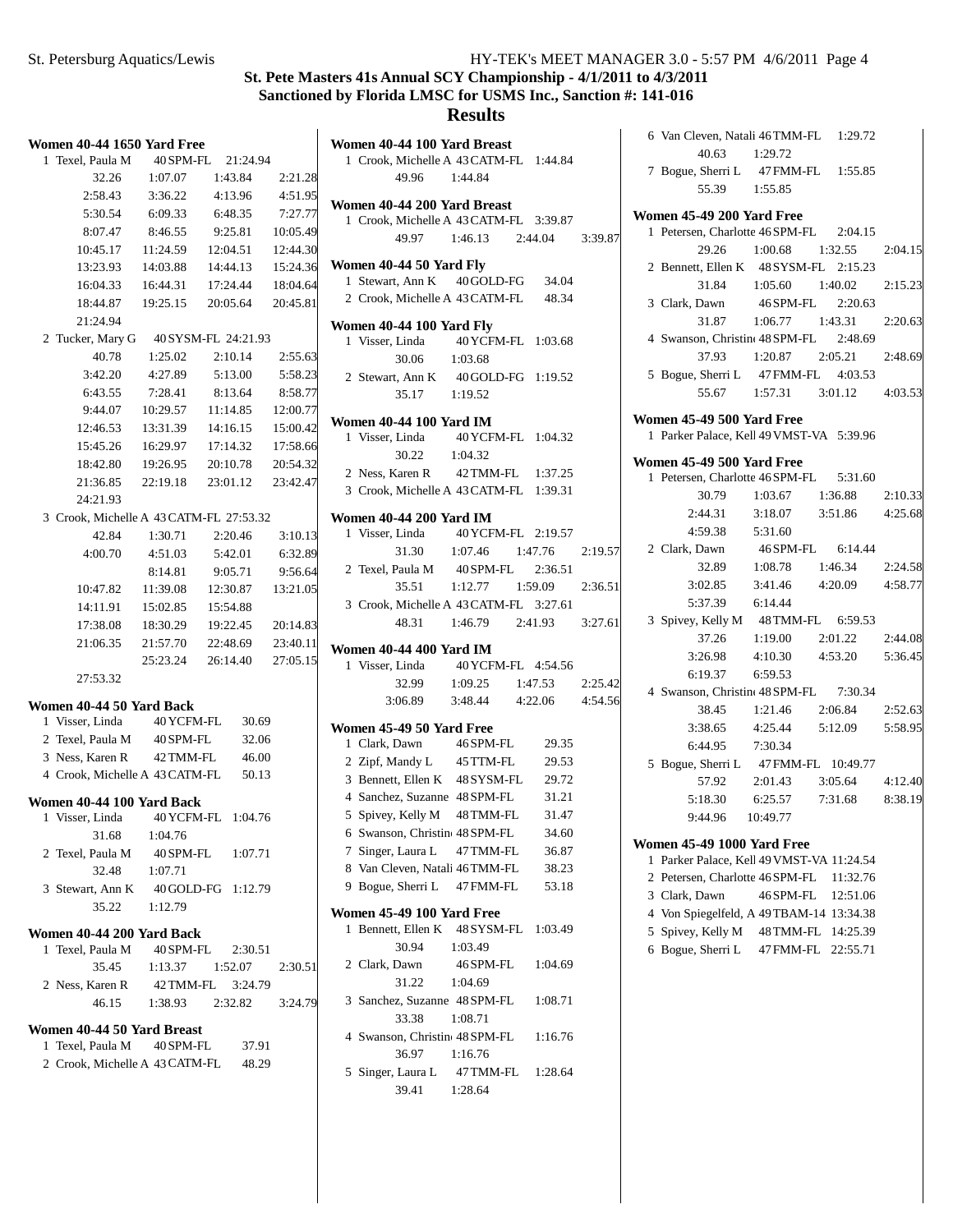# **St. Pete Masters 41s Annual SCY Championship - 4/1/2011 to 4/3/2011 Sanctioned by Florida LMSC for USMS Inc., Sanction #: 141-016**

| Women 45-49 1650 Yard Free                |          |                    |          | 6 Bogue, Sherri L<br>1:07.27            | 2:11.97   | 47 FMM-FL 38:08.33<br>3:19.51 | 4:26.85  | 6 Van Cleven, Natali 46 TMM-FL<br>46.13 | 1:38.96   | 1:38.96 |         |
|-------------------------------------------|----------|--------------------|----------|-----------------------------------------|-----------|-------------------------------|----------|-----------------------------------------|-----------|---------|---------|
| 1 Parker Palace, Kell 49 VMST-VA 18:52.84 |          |                    |          | 5:35.58                                 | 6:44.38   |                               | 9:02.90  |                                         |           |         |         |
| 32.17                                     | 1:06.24  | 1:40.31            | 2:14.41  |                                         |           | 7:53.73                       |          | Women 45-49 200 Yard Breast             |           |         |         |
| 2:48.70                                   | 3:23.14  | 3:57.57            | 4:32.00  | 10:11.40                                | 11:20.03  | 12:29.23                      | 13:37.99 | 1 Sanchez, Suzanne 48 SPM-FL            |           | 3:15.31 |         |
| 5:06.15                                   | 5:39.96  | 6:14.10            | 6:48.61  | 14:47.29                                | 15:56.38  | 17:05.54                      | 18:15.76 | 46.39                                   | 1:36.70   | 2:27.35 | 3:15.31 |
| 7:22.82                                   | 7:57.18  | 8:31.51            | 9:06.11  | 19:25.75                                | 20:36.09  | 21:45.57                      | 22:55.71 | 2 Spivey, Kelly M 48 TMM-FL 3:34.12     |           |         |         |
| 9:40.81                                   | 10:15.45 | 10:50.08           | 11:24.54 | 24:06.27                                | 25:16.73  | 26:26.87                      | 27:37.24 | 48.78                                   | 1:43.25   | 2:39.03 | 3:34.12 |
| 11:59.22                                  | 12:33.79 | 13:08.35           | 13:43.39 | 28:46.79                                | 29:57.41  | 31:07.69                      | 32:18.10 | Women 45-49 50 Yard Fly                 |           |         |         |
| 14:18.31                                  | 14:53.18 | 15:28.32           | 16:03.15 |                                         | 34:42.80  | 35:52.77                      | 37:01.42 | 1 Clark, Dawn                           | 46 SPM-FL | 32.09   |         |
| 16:37.73                                  | 17:12.53 | 17:46.78           | 18:20.60 | 38:08.33                                |           |                               |          | 2 Bennett, Ellen K 48 SYSM-FL           |           | 32.69   |         |
| 18:52.84                                  |          |                    |          | Women 45-49 50 Yard Back                |           |                               |          | 3 Spivey, Kelly M 48 TMM-FL             |           | 34.16   |         |
| 2 Petersen, Charlotte 46 SPM-FL 19:03.71  |          |                    |          | 1 Bennett, Ellen K 48 SYSM-FL           |           | 34.94                         |          | 4 Van Cleven, Natali 46 TMM-FL          |           | 45.69   |         |
| 31.21                                     | 1:04.83  | 1:39.22            | 2:13.72  | 2 Sanchez, Suzanne 48 SPM-FL            |           | 35.60                         |          |                                         |           |         |         |
| 2:48.42                                   | 3:23.19  | 3:58.17            | 4:33.06  | 3 Greaves, Merit L 47 TBAM-14           |           | 36.48                         |          | <b>Women 45-49 100 Yard Fly</b>         |           |         |         |
| 5:07.99                                   | 5:43.01  | 6:17.65            | 6:52.45  | 4 Spivey, Kelly M 48 TMM-FL             |           | 37.86                         |          | 1 Clark, Dawn                           | 46 SPM-FL | 1:13.86 |         |
| 7:27.34                                   | 8:02.27  | 8:37.25            | 9:12.18  | 5 Clark, Dawn                           | 46 SPM-FL | 38.36                         |          | 33.42                                   | 1:13.86   |         |         |
| 9:47.09                                   | 10:22.28 | 10:57.54           | 11:32.76 | 6 Swanson, Christine 48 SPM-FL          |           | 40.87                         |          | 2 Spivey, Kelly M 48 TMM-FL             |           | 1:25.32 |         |
| 12:07.79                                  | 12:42.88 | 13:18.05           | 13:53.05 | Women 45-49 100 Yard Back               |           |                               |          | 40.09                                   | 1:25.32   |         |         |
| 14:28.05                                  | 15:03.10 | 15:38.52           | 16:13.45 | 1 Bennett, Ellen K 48 SYSM-FL 1:13.44   |           |                               |          | 3 Bogue, Sherri L 47 FMM-FL             |           | 2:26.60 |         |
| 16:48.47                                  | 17:23.55 | 17:58.10           | 18:32.64 | 36.20                                   | 1:13.44   |                               |          | 1:09.33                                 | 2:26.60   |         |         |
| 19:03.71                                  |          |                    |          | 2 Sanchez, Suzanne 48 SPM-FL            |           | 1:19.26                       |          | <b>Women 45-49 200 Yard Fly</b>         |           |         |         |
| 3 Clark, Dawn                             |          | 46 SPM-FL 21:17.28 |          | 39.45                                   | 1:19.26   |                               |          | 1 Carey, Josephine S 49 T2NM-FL 3:29.14 |           |         |         |
| 34.16                                     | 1:10.72  | 1:48.06            | 2:26.30  | 3 Greaves, Merit L 47 TBAM-14 1:21.80   |           |                               |          | 40.90                                   | 1:33.68   | 2:31.65 | 3:29.14 |
| 3:04.63                                   | 3:43.12  | 4:21.66            | 5:00.25  | 39.53                                   | 1:21.80   |                               |          | Women 45-49 100 Yard IM                 |           |         |         |
| 5:39.12                                   | 6:18.21  | 6:57.27            | 7:36.37  | 4 Spivey, Kelly M 48 TMM-FL             |           | 1:22.91                       |          | 1 Ramnath, Fernette 45 SYSM-FL 1:08.97  |           |         |         |
| 8:15.64                                   | 8:54.86  | 9:34.20            | 10:13.64 | 40.17                                   | 1:22.91   |                               |          | 31.74                                   | 1:08.97   |         |         |
| 10:53.11                                  | 11:32.31 | 12:11.66           | 12:51.06 | 5 Swanson, Christin 48 SPM-FL           |           | 1:27.56                       |          | 2 Bennett, Ellen K 48 SYSM-FL 1:11.29   |           |         |         |
| 13:30.19                                  | 14:09.72 | 14:49.02           | 15:28.12 | 42.70                                   | 1:27.56   |                               |          | 33.87                                   | 1:11.29   |         |         |
| 16:07.10                                  | 16:45.84 | 17:24.66           | 18:03.87 |                                         |           |                               |          | 3 Clark, Dawn                           | 46 SPM-FL | 1:14.80 |         |
| 18:42.94                                  | 19:21.91 | 20:00.67           | 20:38.87 | Women 45-49 200 Yard Back               |           |                               |          | 34.21                                   | 1:14.80   |         |         |
| 21:17.28                                  |          |                    |          | 1 Sanchez, Suzanne 48 SPM-FL            |           | 2:52.02                       |          | 4 Zipf, Mandy L                         | 45 TTM-FL | 1:15.67 |         |
| 4 Von Spiegelfeld, A 49TBAM-14 22:26.31   |          |                    |          | 40.36                                   |           | 2:08.41                       | 2:52.02  | 36.51                                   | 1:15.67   |         |         |
| 36.06                                     | 1:16.23  | 1:56.96            | 2:38.18  | 2 Carey, Josephine S 49 T2NM-FL 2:56.20 |           |                               |          | 5 Sanchez, Suzanne 48 SPM-FL            |           | 1:18.26 |         |
| 3:19.03                                   | 4:00.01  | 4:41.06            | 5:22.08  | 41.05                                   | 1:23.61   | 2:10.83                       | 2:56.20  | 36.94                                   | 1:18.26   |         |         |
| 6:03.12                                   | 6:44.06  | 7:25.34            | 8:06.60  | 3 Spivey, Kelly M 48 TMM-FL 3:00.61     |           |                               |          | 6 Greaves, Merit L 47 TBAM-14 1:19.11   |           |         |         |
| 8:47.82                                   | 9:28.92  | 10:09.66           | 10:50.58 | 42.11                                   | 1:27.35   | 2:14.58<br>3:05.83            | 3:00.61  | 36.95                                   | 1:19.11   |         |         |
| 11:31.48                                  | 12:12.58 | 12:53.56           | 13:34.38 | 4 Swanson, Christine 48 SPM-FL<br>42.93 | 1:29.39   | 2:17.81                       | 3:05.83  | 7 Carey, Josephine S 49 T2NM-FL 1:20.76 |           |         |         |
| 14:15.55                                  | 14:56.74 | 15:37.67           | 16:18.83 |                                         |           |                               |          | 37.80                                   | 1:20.76   |         |         |
| 17:00.20                                  | 17:41.59 | 18:22.69           | 19:03.75 | Women 45-49 50 Yard Breast              |           |                               |          | 8 Spivey, Kelly M 48 TMM-FL             |           | 1:21.01 |         |
| 19:44.60                                  | 20:25.70 | 21:06.69           | 21:47.17 | 1 Greaves, Merit L 47 TBAM-14           |           | 38.76                         |          | 36.45                                   | 1:21.01   |         |         |
| 22:26.31                                  |          |                    |          | 2 Clark, Dawn                           | 46 SPM-FL | 41.50                         |          | 9 Van Cleven, Natali 46 TMM-FL          |           | 1:42.02 |         |
| 5 Spivey, Kelly M                         |          | 48 TMM-FL 23:56.07 |          | 3 Sanchez, Suzanne 48 SPM-FL            |           | 41.55                         |          | 46.01                                   | 1:42.02   |         |         |
| 37.75                                     | 1:20.55  | 2:04.48            | 2:48.75  | 4 Van Cleven, Natali 46 TMM-FL          |           | 45.07                         |          |                                         |           |         |         |
| 3:32.84                                   | 4:16.91  | 5:01.61            | 5:46.00  | 5 Swanson, Christine 48 SPM-FL          |           | 47.21                         |          | <b>Women 45-49 200 Yard IM</b>          |           |         |         |
| 6:30.28                                   | 7:14.61  | 7:57.53            | 8:40.25  | Women 45-49 100 Yard Breast             |           |                               |          | 1 Bennett, Ellen K 48 SYSM-FL 2:33.96   |           |         |         |
| 9:23.30                                   | 10:06.49 | 10:49.73           | 11:33.21 | 1 Ramnath, Fernette 45 SYSM-FL 1:20.89  |           |                               |          | 34.31                                   | 1:14.36   | 1:58.58 | 2:33.96 |
| 12:16.27                                  | 12:59.60 | 13:42.68           | 14:25.39 | 39.01                                   | 1:20.89   |                               |          | <b>Women 45-49 400 Yard IM</b>          |           |         |         |
| 15:10.18                                  | 15:53.58 | 16:36.65           | 17:20.84 | 2 Zipf, Mandy L                         | 45 TTM-FL | 1:24.82                       |          | 1 Clark, Dawn                           | 46 SPM-FL | 5:51.62 |         |
| 18:05.14                                  | 18:49.08 | 19:33.03           | 20:17.40 | 40.43                                   | 1:24.82   |                               |          | 35.00                                   | 1:17.82   | 2:05.19 | 2:51.97 |
| 21:01.46                                  | 21:46.09 | 22:29.56           | 23:14.07 | 3 Sanchez, Suzanne 48 SPM-FL            |           | 1:25.28                       |          | 3:43.94                                 | 4:35.84   | 5:14.40 | 5:51.62 |
| 23:56.07                                  |          |                    |          | 41.33                                   | 1:25.28   |                               |          | 2 Carey, Josephine S 49 T2NM-FL 6:32.33 |           |         |         |
|                                           |          |                    |          | 4 Greaves, Merit L 47 TBAM-14 1:25.40   |           |                               |          | 41.50                                   | 1:34.21   | 2:23.97 | 3:12.52 |
|                                           |          |                    |          | 40.28                                   | 1:25.40   |                               |          | 4:07.69                                 | 5:02.90   | 5:47.79 | 6:32.33 |
|                                           |          |                    |          | 5 Spivey, Kelly M                       |           | 48 TMM-FL 1:37.79             |          |                                         |           |         |         |
|                                           |          |                    |          | 46.38                                   | 1:37.79   |                               |          |                                         |           |         |         |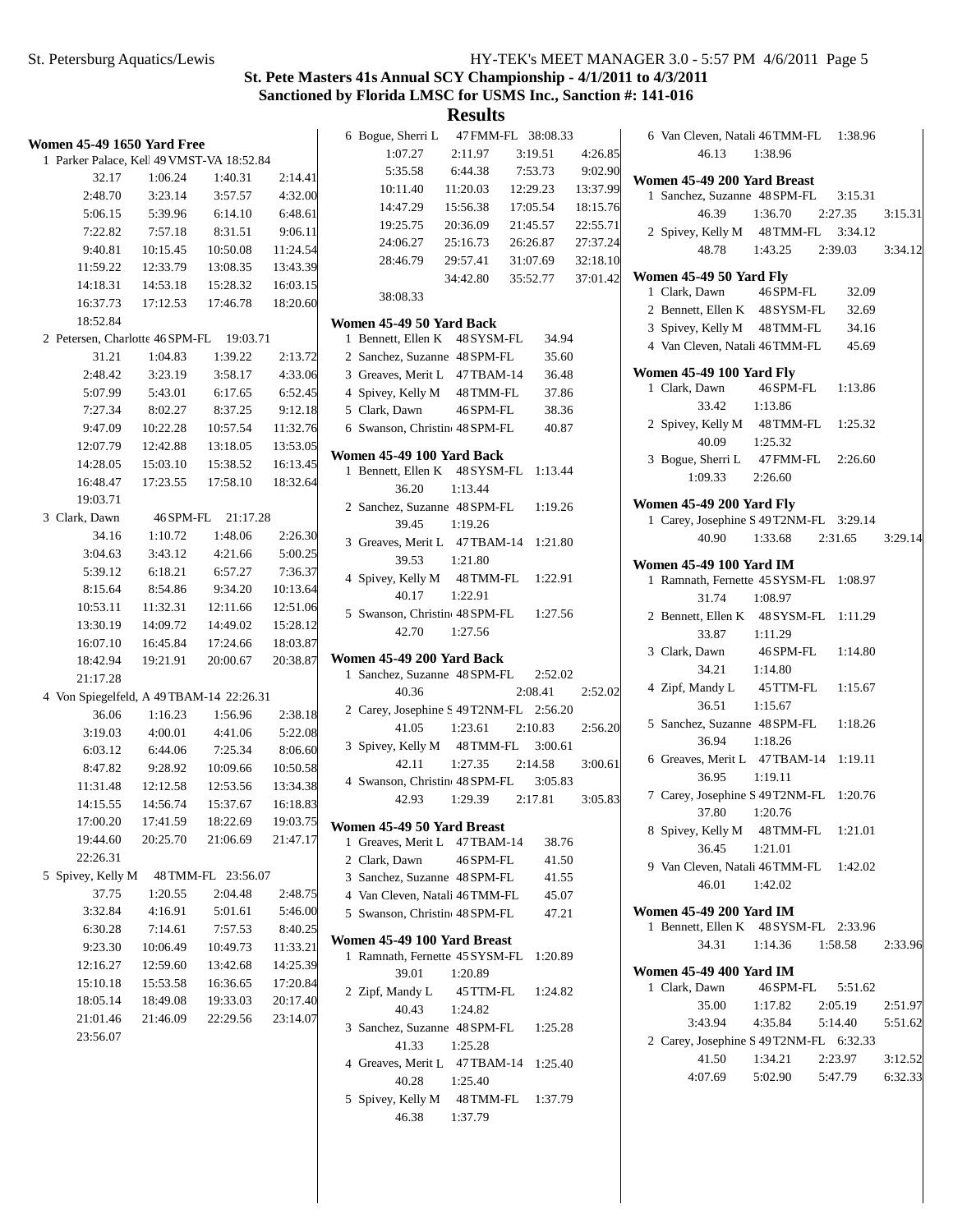## **Results**

| Women 50-54 50 Yard Free                 |            |                     |          | <b>Women 50-54 1650 Yard Free</b>      |                      |                      |                      | Women 50-54 100 Yard Back                                               |                    |         |
|------------------------------------------|------------|---------------------|----------|----------------------------------------|----------------------|----------------------|----------------------|-------------------------------------------------------------------------|--------------------|---------|
| 1 Early, Marilyn E 53 MICH-MI            |            | 28.52               |          | 1 Early, Marilyn E 53 MICH-MI 22:27.19 |                      |                      |                      | 1 Early, Marilyn E 53 MICH-MI 1:15.70                                   |                    |         |
| 2 Mc Nulty, Barbara 54 SPM-FL            |            | 31.83               |          | 36.33                                  | 1:16.26              | 1:57.12              | 2:38.21              | 37.02                                                                   | 1:15.70            |         |
| 3 Hefty, Robin L                         | 51 UNAT-FL | 40.03               |          | 3:18.55                                | 3:59.29              | 4:40.06              | 5:20.94              | 2 Moucha, Sue A                                                         | 53 FMM-FL          | 2:23.43 |
|                                          |            |                     |          | 6:01.63                                | 6:42.04              | 7:22.88              | 8:03.92              | 1:11.75                                                                 | 2:23.43            |         |
| Women 50-54 100 Yard Free                |            |                     |          | 8:44.84                                | 9:25.77              | 10:06.86             | 10:48.48             |                                                                         |                    |         |
| 1 Early, Marilyn E 53 MICH-MI 1:04.26    |            |                     |          | 11:29.49                               | 12:10.29             | 12:51.66             | 13:33.07             | Women 50-54 50 Yard Breast                                              |                    |         |
| 31.25                                    | 1:04.26    |                     |          | 14:14.38                               | 14:55.69             | 15:37.29             | 16:19.01             | 1 Carpenter, Kelley (54 SYSM-FL                                         |                    | 39.57   |
| 2 Carpenter, Kelley ( 54 SYSM-FL 1:05.95 |            |                     |          | 17:00.61                               | 17:42.07             | 18:23.66             | 19:04.82             | 2 Hefty, Robin L                                                        | 51 UNAT-FL         | 48.29   |
| 31.27                                    | 1:05.95    |                     |          | 19:46.47                               | 20:27.87             | 21:07.92             | 21:48.78             | 3 Moucha, Sue A                                                         | 53 FMM-FL          | 1:13.56 |
| 3 Mc Nulty, Barbara 54 SPM-FL            |            | 1:07.79             |          | 22:27.19                               |                      |                      |                      | Women 50-54 100 Yard Breast                                             |                    |         |
| 32.61                                    | 1:07.79    |                     |          | 2 Kaleel, Laura L                      |                      | 50 SPM-FL 23:28.93   |                      | 1 Hefty, Robin L                                                        | 51 UNAT-FL         | 1:51.18 |
| 4 Goodman, Terri A 51 SYSM-FL 1:08.59    |            |                     |          | 39.00                                  | 1:19.67              | 2:01.41              | 2:43.92              | 52.16                                                                   | 1:51.18            |         |
| 33.80                                    | 1:08.59    |                     |          | 3:27.10                                | 4:10.39              | 4:54.00              | 5:37.66              | 2 Moucha, Sue A                                                         | 53 FMM-FL          | 2:34.54 |
| 5 Hefty, Robin L                         |            | 51 UNAT-FL 1:30.78  |          | 6:20.99                                | 7:04.32              | 7:47.62              | 8:30.45              | 1:15.07                                                                 | 2:34.54            |         |
| 42.93                                    | 1:30.78    |                     |          | 9:13.40                                | 9:56.37              | 10:39.33             |                      |                                                                         |                    |         |
| <b>Women 50-54 200 Yard Free</b>         |            |                     |          |                                        |                      |                      | 11:22.03             | Women 50-54 200 Yard Breast                                             |                    |         |
| 1 Early, Marilyn E 53 MICH-MI 2:21.46    |            |                     |          | 12:04.76                               | 12:47.93<br>15:39.69 | 13:31.02<br>16:22.44 | 14:14.26<br>17:04.98 | 1 Hefty, Robin L                                                        | 51 UNAT-FL 4:11.86 |         |
| 33.31                                    | 1:09.54    | 1:45.77             | 2:21.46  | 14:56.87                               |                      |                      |                      | 56.18                                                                   | 1:56.78            | 3:02.44 |
| 2 Mc Nulty, Barbara 54 SPM-FL            |            | 2:25.96             |          | 17:47.73                               | 18:30.37             | 19:13.38             | 19:55.94             | 2 Moucha, Sue A                                                         | 53 FMM-FL          | 5:16.54 |
| 34.43                                    | 1:11.79    | 1:49.25             | 2:25.96  | 20:38.79                               | 21:21.53             | 22:03.87             | 22:46.48             | 1:14.56                                                                 | 2:35.08            | 3:56.38 |
| 3 Hefty, Robin L                         |            | 51 UNAT-FL 3:17.19  |          | 23:28.93                               |                      |                      |                      | Women 50-54 50 Yard Fly                                                 |                    |         |
| 44.38                                    | 1:32.92    | 2:25.22             | 3:17.19  | 3 Harasz, Melissa                      |                      | 51 SPM-FL 23:42.96   |                      | 1 Carpenter, Kelley (54 SYSM-FL                                         |                    | 32.73   |
| 4 Moucha, Sue A                          | 53 FMM-FL  | 4:44.19             |          | 36.91                                  | 1:17.62              | 2:02.23              | 2:43.80              | 2 Early, Marilyn E 53 MICH-MI                                           |                    | 32.90   |
| 1:07.38                                  | 2:18.93    | 3:31.90             | 4:44.19  | 3:26.18                                | 4:08.82              | 4:52.43              | 5:36.03              | 3 Mc Nulty, Barbara 54 SPM-FL                                           |                    | 33.46   |
|                                          |            |                     |          | 6:19.51                                | 7:03.61              | 7:47.36              | 8:30.81              | 4 Goodman, Terri A 51 SYSM-FL                                           |                    | 33.94   |
| Women 50-54 500 Yard Free                |            |                     |          | 9:14.49                                |                      | 10:40.84             | 11:24.23             |                                                                         |                    |         |
| 1 Mc Nulty, Barbara 54 SPM-FL            |            | 6:25.16             |          | 12:08.21                               | 12:51.66             | 13:34.52             | 14:17.81             | <b>Women 50-54 100 Yard Fly</b>                                         |                    |         |
| 34.46                                    | 1:12.71    | 1:51.93             | 2:31.22  | 15:01.01                               | 15:44.16             | 16:27.62             | 17:11.28             | 1 Mc Nulty, Barbara 54 SPM-FL                                           |                    | 1:15.01 |
| 3:10.71                                  | 3:50.08    | 4:29.22             | 5:08.18  | 17:55.33                               | 18:39.17             | 19:22.77             | 20:06.87             | 34.80                                                                   | 1:15.01            |         |
| 5:47.43                                  | 6:25.16    |                     |          | 20:50.78                               | 21:34.42             | 22:18.03             | 23:01.53             | 2 Goodman, Terri A 51 SYSM-FL 1:17.19                                   |                    |         |
| 2 Early, Marilyn E 53 MICH-MI 6:26.47    |            |                     |          | 23:42.96                               |                      |                      |                      | 36.51                                                                   | 1:17.19            |         |
| 34.92                                    | 1:13.40    | 1:52.95             | 2:32.82  | 4 Hefty, Robin L                       |                      | 51 UNAT-FL 32:40.46  |                      | <b>Women 50-54 200 Yard Fly</b>                                         |                    |         |
| 3:13.04                                  | 3:52.64    | 4:32.17             | 5:11.15  | 46.07                                  | 1:37.99              | 2:32.02              | 3:26.90              | 1 Mc Nulty, Barbara 54 SPM-FL                                           |                    | 2:49.46 |
| 5:49.96                                  | 6:26.47    |                     |          |                                        | 5:22.02              | 6:20.85              | 7:19.44              | 35.72                                                                   | 1:16.70            | 2:02.63 |
| 3 Harasz, Melissa                        | 51 SPM-FL  | 6:51.43             |          | 8:18.48                                | 9:16.97              | 10:16.63             | 11:15.88             |                                                                         |                    |         |
| 36.74                                    | 1:17.41    | 1:59.48             | 2:41.45  | 12:15.47                               |                      | 14:17.59             | 15:18.43             | <b>Women 50-54 100 Yard IM</b><br>1 Early, Marilyn E 53 MICH-MI 1:15.45 |                    |         |
| 3:23.39                                  | 4:05.52    | 4:47.82             | 5:29.72  |                                        | 17:20.15             | 18:19.87             | 19:20.66             | 35.18                                                                   | 1:15.45            |         |
| 6:11.33                                  | 6:51.43    |                     |          | 20:21.16                               | 21:22.14             |                      | 23:24.64             | 2 Hefty, Robin L                                                        | 51 UNAT-FL 1:48.37 |         |
| 4 Hefty, Robin L                         |            | 51 UNAT-FL 9:16.99  |          | 24:27.38                               | 25:32.33             | 26:33.83             | 27:35.30             | 55.57                                                                   | 1:48.37            |         |
| 44.93                                    |            | 2:29.94             | 3:25.75  | 28:37.72                               |                      | 30:41.16             | 32:40.46             | 3 Moucha, Sue A                                                         | 53 FMM-FL          |         |
| 4:23.50                                  | 5:22.04    | 6:21.30             | 7:21.58  | 5 Moucha, Sue A                        |                      | 53 FMM-FL 43:46.25   |                      |                                                                         |                    | 2:24.69 |
| 8:21.00                                  | 9:16.99    |                     |          | 1:09.35                                | 2:19.78              | 3:32.26              | 4:46.27              | 1:12.43                                                                 | 2:24.69            |         |
| 5 Moucha, Sue A                          |            | 53 FMM-FL 12:48.38  |          | 6:01.82                                | 7:17.65              | 8:34.33              | 9:51.63              | <b>Women 50-54 200 Yard IM</b>                                          |                    |         |
| 1:08.75                                  | 2:22.71    | 3:38.70             | 4:56.27  | 11:09.63                               | 12:27.59             | 13:45.96             | 15:01.18             | 1 Moucha, Sue A                                                         | 53 FMM-FL          | 5:01.63 |
| 6:13.03                                  | 7:32.79    | 8:51.52             | 10:10.32 | 16:19.17                               | 17:40.22             | 19:00.87             | 20:21.37             | 1:15.05                                                                 | 2:30.34            | 3:50.57 |
| 11:29.60                                 | 12:48.38   |                     |          | 21:42.86                               | 23:04.06             | 24:25.83             | 25:47.50             | Women 50-54 400 Yard IM                                                 |                    |         |
|                                          |            |                     |          | 27:09.38                               | 28:30.69             | 29:54.62             | 31:18.42             | 1 Moucha, Sue A                                                         | 53 FMM-FL 10:27.42 |         |
| <b>Women 50-54 1000 Yard Free</b>        |            |                     |          | 32:40.26                               | 34:04.20             | 35:27.79             | 36:50.30             | 1:14.73                                                                 | 2:39.13            | 3:53.22 |
| 1 Early, Marilyn E                       |            | 53 MICH-MI 13:33.07 |          | 38:14.01                               | 39:35.83             | 41:01.39             | 42:25.87             | 6:31.98                                                                 | 7:54.61            | 9:12.06 |
| 2 Kaleel, Laura L                        |            | 50 SPM-FL 14:14.26  |          | 43:46.25                               |                      |                      |                      |                                                                         |                    |         |
| 3 Harasz, Melissa                        |            | 51 SPM-FL 14:17.81  |          |                                        |                      |                      |                      | Women 55-59 50 Yard Free                                                |                    |         |
| 4 Hefty, Robin L                         |            | 51 UNAT-FL 19:20.66 |          | Women 50-54 50 Yard Back               |                      |                      |                      | 1 Sargeant, Pat A                                                       | 57 GOLD-FG         | 27.62   |
| 5 Moucha, Sue A                          |            | 53 FMM-FL 25:47.50  |          | 1 Early, Marilyn E 53 MICH-MI          |                      | 36.03                |                      | 2 Protzman, Barbara 56 GOLD-FG                                          |                    | 30.00   |
|                                          |            |                     |          | 2 Moucha, Sue A 53 FMM-FL 1:10.16      |                      |                      |                      |                                                                         | $57CO$ LD EC       | 20.27   |

3 Hughes, Maureen (57 GOLD-FG 30.37

4:11.86

5:16.54

 $2:49.46$ 

5:01.63

5:10.04 10:27.42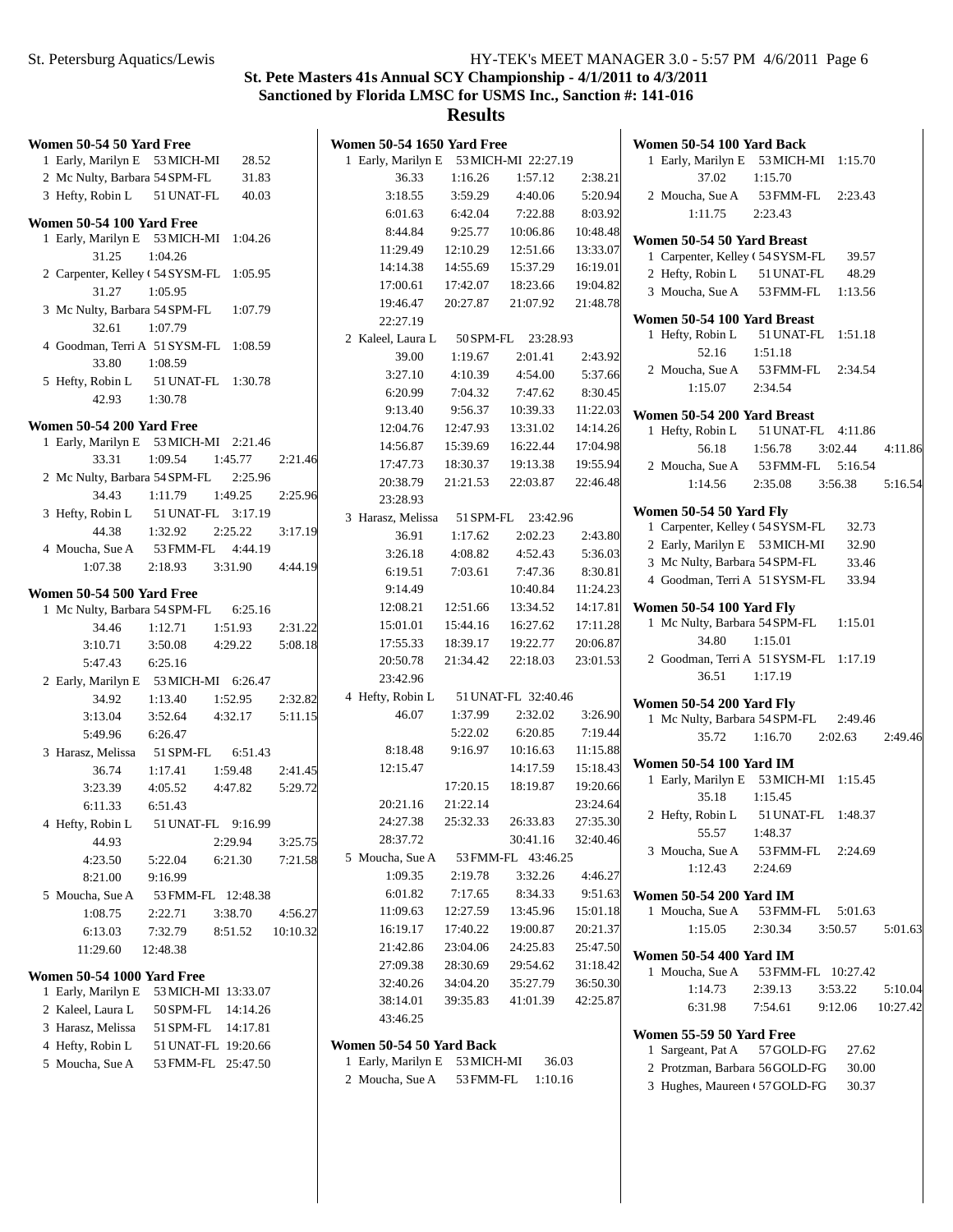| (Women 55-59 50 Yard Free)                            | <b>Women 55-59 1650 Yard Free</b>                       | Wom            |
|-------------------------------------------------------|---------------------------------------------------------|----------------|
| 4 Stewart, Robin B<br>56GOLD-FG<br>33.33              | 1 Harrelson, JO Ann 55 SPM-FL<br>24:16.36               | 1 <sup>1</sup> |
| 5 Walker, Robin<br>55 NAST-IN<br>35.74                | 40.21<br>1:23.01<br>2:06.39<br>2:50.06                  |                |
| <b>Women 55-59 100 Yard Free</b>                      | 5:45.70<br>3:33.77<br>4:17.98<br>5:01.83                | 2 <sub>0</sub> |
| 1 Sargeant, Pat A<br>57 GOLD-FG<br>59.98              | 6:29.98<br>7:14.27<br>7:58.12<br>8:41.97                |                |
| 28.71<br>59.98                                        | 9:26.51<br>10:10.72<br>10:54.69<br>11:39.07             | 3 <sub>1</sub> |
| 2 Protzman, Barbara 56GOLD-FG 1:08.50                 | 14:37.51<br>12:23.58<br>13:07.91<br>13:52.76            |                |
| 32.92<br>1:08.50                                      | 17:35.12<br>15:21.57<br>16:05.93<br>16:50.23            |                |
| 3 Hughes, Maureen ( 57 GOLD-FG 1:10.01                | 20:33.41<br>18:19.85<br>19:04.87<br>19:49.11            | Wom            |
| 34.45<br>1:10.01                                      | 21:17.89<br>22:02.57<br>22:46.81<br>23:32.04            | 1 <sub>1</sub> |
| 4 Stewart, Robin B 56 GOLD-FG 1:15.53                 | 24:16.36                                                |                |
| 34.90<br>1:15.53                                      | 2 Geiger, Pam<br>58 SPM-FL<br>24:56.17                  | Wom            |
|                                                       | 1:23.36<br>2:08.42<br>39.79<br>2:54.14                  | 1 <sup>5</sup> |
| <b>Women 55-59 200 Yard Free</b>                      |                                                         | 2 <sub>1</sub> |
| 1 Protzman, Barbara 56 GOLD-FG 2:27.61                | 3:39.98<br>4:25.73<br>5:11.21<br>5:56.84                | 3 <sup>1</sup> |
| 34.06<br>1:11.58<br>1:49.61                           | 7:27.34<br>8:58.90<br>6:42.24<br>8:13.21<br>2:27.61     |                |
| 2 Hayes, Barbara<br>55 UNAT-FL 2:36.12                | 9:44.52<br>10:31.11<br>11:17.04<br>12:02.75             | Wom            |
| 35.45<br>1:14.80<br>1:55.75                           | 13:34.72<br>15:06.14<br>12:48.64<br>14:20.54<br>2:36.12 | 1 <sup>5</sup> |
| 3 Walker, Robin<br>55 NAST-IN<br>2:48.33              | 18:09.10<br>15:52.55<br>16:37.95<br>17:23.52            |                |
| 38.44<br>1:20.78<br>2:04.64                           | 18:54.63<br>19:40.13<br>20:25.00<br>21:10.06<br>2:48.33 | 2 <sub>1</sub> |
|                                                       | 21:55.52<br>22:40.78<br>23:25.77<br>24:11.40            |                |
| <b>Women 55-59 500 Yard Free</b><br>1 Sargeant, Pat A | 24:56.17                                                | Wom            |
| 57 GOLD-FG 6:08.89                                    | 3 Nelson, Diane M 58 SPM-FL<br>31:30.87                 | 1 <sub>1</sub> |
| 33.78<br>1:10.82<br>1:48.63                           | 2:26.94<br>1:48.49<br>2:48.53<br>51.79<br>3:47.76       |                |
| 3:04.50<br>3:42.03<br>4:19.65                         | 4:57.29<br>4:46.91<br>5:45.70<br>6:45.38<br>7:43.59     |                |
| 5:34.43<br>6:08.89                                    | 8:40.72<br>9:37.99<br>10:35.44<br>11:32.64              | Wom            |
| 2 Ogier, Danielle<br>58 GOLD-FG 6:23.92               | 15:23.26<br>12:31.19<br>13:28.79<br>14:26.20            | 1 <sup>5</sup> |
| 35.19<br>1:14.15<br>1:53.66                           | 2:33.28<br>16:20.68<br>17:17.63<br>18:14.80<br>19:11.72 |                |
| 3:12.43<br>3:50.94<br>4:29.67                         | 5:08.55<br>20:08.51<br>21:05.36<br>22:02.73<br>23:00.16 | 2 <sub>0</sub> |
| 5:47.24<br>6:23.92                                    | 23:57.76<br>24:54.91<br>25:52.06<br>26:49.00            |                |
| 3 Protzman, Barbara 56GOLD-FG 6:37.24                 | 30:35.52<br>27:45.17<br>28:41.71<br>29:39.37            | 3 <sup>1</sup> |
| 35.32<br>1:14.21<br>1:53.64                           | 2:33.96<br>31:30.87                                     |                |
| 3:13.95<br>3:54.08<br>4:34.55                         | 5:14.94                                                 | 4 I            |
| 5:56.13<br>6:37.24                                    | Women 55-59 50 Yard Back                                |                |
| 4 Hayes, Barbara<br>55 UNAT-FL 7:02.81                | 1 Hughes, Maureen ( 57 GOLD-FG<br>33.18                 | 5 <sup>°</sup> |
| 35.85<br>1:58.95<br>1:16.32                           | 2 Sargeant, Pat A<br>57 GOLD-FG<br>33.79<br>2:42.43     |                |
| 3:25.28<br>4:09.04<br>4:52.86                         | 3 Stewart, Robin B 56 GOLD-FG<br>42.87<br>5:36.95       | 6 <sup>1</sup> |
| 6:20.87<br>7:02.81                                    | 4 Walker, Robin<br>55 NAST-IN<br>45.97                  |                |
| 5 Walker, Robin<br>55 NAST-IN<br>7:18.56              | Women 55-59 100 Yard Back                               |                |
| 38.48<br>2:05.10<br>1:21.18                           | 2:49.55<br>1 Hughes, Maureen (57 GOLD-FG 1:15.11        | Wom            |
| 3:34.68<br>4:19.68<br>5:05.08                         | 5:50.19<br>36.76<br>1:15.11                             | 1 <sup>1</sup> |
| 6:35.10<br>7:18.56                                    | 2 Walker, Robin<br>55 NAST-IN<br>1:37.42                |                |
| 6 Geiger, Pam<br>58 SPM-FL<br>7:22.62                 | 48.00<br>1:37.42                                        | 2 <sub>1</sub> |
| 38.48<br>2:05.16<br>1:21.13                           | 2:49.90                                                 |                |
| 3:34.95<br>4:20.19<br>5:06.27                         | <b>Women 55-59 200 Yard Back</b><br>5:52.31             | Wom            |
| 6:38.19<br>7:22.62                                    | 1 Harrelson, JO Ann 55 SPM-FL<br>3:17.21                | 1 I            |
|                                                       | 48.79<br>1:39.24<br>2:29.04<br>3:17.21                  |                |
| <b>Women 55-59 1000 Yard Free</b>                     | 2 Hayes, Barbara<br>55 UNAT-FL 3:18.01                  |                |
| 1 Harrelson, JO Ann 55 SPM-FL<br>14:37.51             | 48.19<br>1:38.61<br>2:28.89<br>3:18.01                  | 2 <sub>1</sub> |
| 2 Geiger, Pam<br>58 SPM-FL<br>15:06.14                | Women 55-59 50 Yard Breast                              |                |
| 3 Nelson, Diane M 58 SPM-FL<br>19:11.72               | 1 Ogier, Danielle<br>58 GOLD-FG<br>38.16                |                |
|                                                       | 2 Hughes, Maureen ( 57 GOLD-FG<br>39.94                 | 3 <sub>1</sub> |
|                                                       | 3 Harrelson, JO Ann 55 SPM-FL<br>43.74                  |                |
|                                                       | 4 Walker, Robin<br>55 NAST-IN<br>49.00                  |                |
|                                                       |                                                         |                |

|   | Women 55-59 100 Yard Breast                                     |                         |         |         |
|---|-----------------------------------------------------------------|-------------------------|---------|---------|
|   | 1 Walker, Deb W 59 FACT-FL 1:21.10<br>39.07 1:21.10             |                         |         |         |
|   |                                                                 |                         |         |         |
|   | 2 Ogier, Danielle                                               | 58 GOLD-FG 1:24.48      |         |         |
|   | 40.23                                                           | 1:24.48                 |         |         |
|   | 3 Harrelson, JO Ann 55 SPM-FL 1:35.26                           |                         |         |         |
|   | 44.02 1:35.26                                                   |                         |         |         |
|   |                                                                 |                         |         |         |
|   | Women 55-59 200 Yard Breast                                     |                         |         |         |
|   | 1 Hayes, Barbara 55 UNAT-FL 3:34.55                             |                         |         |         |
|   |                                                                 | 50.01 1:45.33 2:40.89   |         | 3:34.55 |
|   | <b>Women 55-59 50 Yard Fly</b>                                  |                         |         |         |
|   | 1 Sargeant, Pat A 57 GOLD-FG 30.16                              |                         |         |         |
|   | 2 Protzman, Barbara 56 GOLD-FG 33.60                            |                         |         |         |
|   | 3 Walker, Robin 55 NAST-IN 40.50                                |                         |         |         |
|   |                                                                 |                         |         |         |
|   | <b>Women 55-59 100 Yard Fly</b>                                 |                         |         |         |
|   | 1 Sargeant, Pat A 57 GOLD-FG 1:08.17                            |                         |         |         |
|   | 31.63 1:08.17                                                   |                         |         |         |
|   | 2 Protzman, Barbara 56 GOLD-FG 1:20.84                          |                         |         |         |
|   | 36.60 1:20.84                                                   |                         |         |         |
|   | <b>Women 55-59 200 Yard Fly</b>                                 |                         |         |         |
|   | 1 Harrelson, JO Ann 55 SPM-FL 3:25.96                           |                         |         |         |
|   |                                                                 | 45.02  1:38.82  2:32.17 |         | 3:25.96 |
|   |                                                                 |                         |         |         |
|   | Women 55-59 100 Yard IM<br>1 Sargeant, Pat A 57 GOLD-FG 1:10.13 |                         |         |         |
|   | 32.64                                                           | 1:10.13                 |         |         |
|   | 2 Ogier, Danielle 58 GOLD-FG 1:14.22                            |                         |         |         |
|   | 34.93 1:14.22                                                   |                         |         |         |
|   |                                                                 |                         |         |         |
|   | 3 Walker, Deb W 59 FACT-FL 1:16.25                              |                         |         |         |
|   | 37.05 1:16.25                                                   |                         |         |         |
|   | 4 Harrelson, JO Ann 55 SPM-FL 1:27.41                           |                         |         |         |
|   | 43.22                                                           | 1:27.41                 |         |         |
|   | 5 Stewart, Robin B 56 GOLD-FG 1:30.43                           |                         |         |         |
|   | 42.02                                                           | 1:30.43                 |         |         |
|   | 6 Walker, Robin<br>$43.25$ 1:33.43                              | 55 NAST-IN 1:33.43      |         |         |
|   |                                                                 |                         |         |         |
|   | <b>Women 55-59 200 Yard IM</b>                                  |                         |         |         |
| 1 | Ogier, Danielle                                                 | 58 GOLD-FG 2:42.15      |         |         |
|   | 35.62                                                           | 1:17.44                 | 2:05.28 | 2:42.15 |
|   | 2 Hayes, Barbara 55 UNAT-FL 3:08.76                             |                         |         |         |
|   | 41.49                                                           | 1:33.61                 | 2:29.02 | 3:08.76 |
|   | Women 55-59 400 Yard IM                                         |                         |         |         |
| 1 | Protzman, Barbara 56 GOLD-FG 6:04.19                            |                         |         |         |
|   | 36.57                                                           | 1:23.34                 | 2:11.62 | 3:00.80 |
|   | 3:52.28                                                         | 4:45.37                 | 5:25.27 | 6:04.19 |
|   | 2 Harrelson, JO Ann 55 SPM-FL 6:32.52                           |                         |         |         |
|   | 44.69                                                           | 1:36.92                 |         | 3:20.88 |
|   |                                                                 |                         | 2:28.99 |         |
|   | 4:10.90                                                         | 5:03.50                 | 5:48.14 | 6:32.52 |
|   | 3 Hayes, Barbara 55 UNAT-FL 6:34.62                             |                         |         |         |
|   | 41.76                                                           | 1:34.94                 | 2:29.03 | 3:22.43 |
|   | 4:18.11                                                         | 5:13.48                 | 5:53.96 | 6:34.62 |
|   |                                                                 |                         |         |         |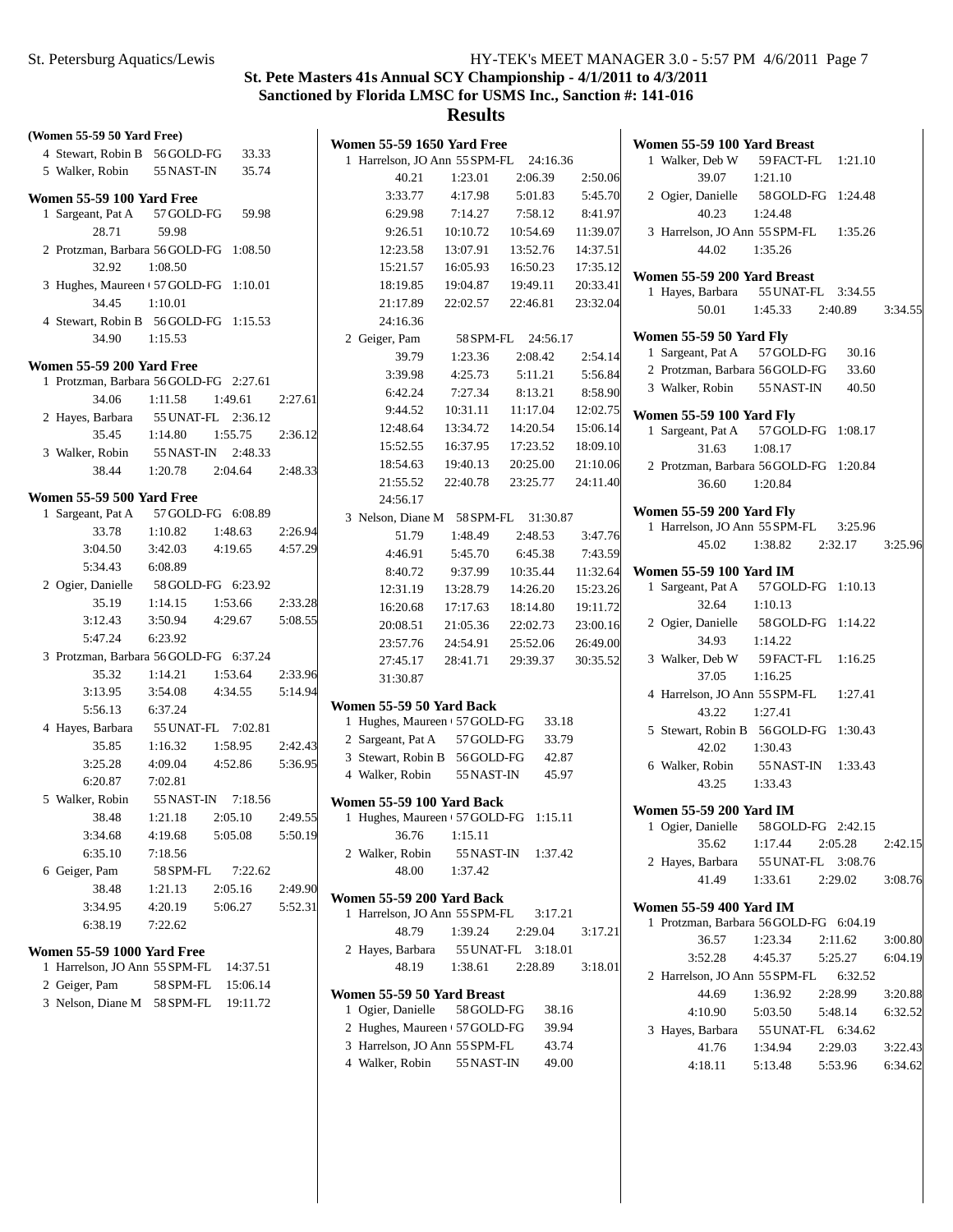## **Results**

|                                        |            |                     |          | 2 Riley, Linda M                                                    |            | 63 SYSM-FL 35:09.53 |          |                                                                 |            |                    |         |
|----------------------------------------|------------|---------------------|----------|---------------------------------------------------------------------|------------|---------------------|----------|-----------------------------------------------------------------|------------|--------------------|---------|
| Women 60-64 50 Yard Free               |            |                     |          | 57.86                                                               | 2:02.56    | 3:07.11             | 4:09.97  | Women 60-64 100 Yard IM                                         |            |                    |         |
| 1 Moore, Meredith A 61 T2NM-FL         |            | 32.16               |          | 5:13.39                                                             | 6:18.18    | 7:21.51             | 8:24.99  | 1 Tyler, A. Susan                                               | 62 SNM-PC  | 1:21.97            |         |
| 2 Tyler, A. Susan                      | 62 SNM-PC  | 33.24               |          | 9:29.93                                                             | 10:35.55   | 11:40.77            | 12:44.65 | 37.25                                                           | 1:21.97    |                    |         |
| 3 Wilson, Meegan                       | 62 FACT-FL | 33.66               |          | 13:50.52                                                            | 14:54.42   | 15:59.71            | 17:04.33 | 2 Moore, Meredith A 61 T2NM-FL 1:25.71                          |            |                    |         |
| 4 Moore, Carolyn                       | 60 GOLD-FG | 36.29               |          | 18:09.26                                                            | 19:14.17   | 20:19.99            | 21:24.58 | 41.39                                                           | 1:25.71    | 62 FACT-FL 1:29.23 |         |
| Women 60-64 100 Yard Free              |            |                     |          | 22:29.01                                                            | 23:33.03   | 24:37.24            | 25:42.14 | 3 Wilson, Meegan                                                |            |                    |         |
| 1 Wilson, Meegan                       | 62 FACT-FL | 1:18.92             |          | 26:45.18                                                            | 27:48.92   | 28:54.68            | 29:58.85 | 44.05                                                           | 1:29.23    |                    |         |
| 38.83                                  | 1:18.92    |                     |          | 31:03.57                                                            | 32:07.41   | 33:11.88            | 34:15.97 | 4 Moore, Carolyn                                                |            | 60 GOLD-FG 1:32.97 |         |
| 2 Eddy, Storm S                        | 60 SPM-FL  | 1:27.65             |          | 35:09.53                                                            |            |                     |          | 42.21                                                           | 1:32.97    |                    |         |
| 41.59                                  | 1:27.65    |                     |          |                                                                     |            |                     |          | 5 Ohlandt, Dianne C 61 TTM-FL                                   |            | 2:00.49            |         |
| 3 Jenkins, Elizabeth 61 TTM-FL         |            | 1:30.08             |          | Women 60-64 50 Yard Back                                            |            |                     |          | 59.19                                                           | 2:00.49    |                    |         |
| 43.19                                  | 1:30.08    |                     |          | 1 Moore, Carolyn                                                    | 60 GOLD-FG | 42.47               |          | <b>Women 60-64 200 Yard IM</b>                                  |            |                    |         |
| Women 60-64 200 Yard Free              |            |                     |          | 2 Ohlandt, Dianne C 61 TTM-FL                                       |            | 57.96               |          | 1 Wilson, Meegan                                                | 62 FACT-FL | 3:16.87            |         |
| 1 Moore, Meredith A 61 T2NM-FL 2:37.49 |            |                     |          | Women 60-64 100 Yard Back                                           |            |                     |          | 44.09                                                           | 1:41.16    | 2:34.20            | 3:16.87 |
| 37.40                                  | 1:17.89    | 1:58.57             | 2:37.49  | 1 Eddy, Storm S                                                     | 60 SPM-FL  | 1:40.27             |          | 2 Jenkins, Elizabeth 61 TTM-FL                                  |            | 3:49.82            |         |
| 2 Wilson, Meegan                       |            | 62 FACT-FL 2:47.72  |          | 49.98                                                               | 1:40.27    |                     |          | 54.43                                                           | 1:59.62    | 3:01.34            | 3:49.82 |
| 39.87                                  | 1:22.98    | 2:06.46             | 2:47.72  | 2 Ohlandt, Dianne C 61 TTM-FL                                       |            | 2:00.14             |          | 3 Ohlandt, Dianne C 61 TTM-FL                                   |            | 4:17.51            |         |
|                                        |            |                     |          | 1:00.21                                                             | 2:00.14    |                     |          | 57.85                                                           | 2:04.73    | 3:18.27            | 4:17.51 |
| Women 60-64 500 Yard Free              |            |                     |          |                                                                     |            |                     |          |                                                                 |            |                    |         |
| 1 Tyler, A. Susan                      | 62 SNM-PC  | 7:11.95             |          | Women 60-64 200 Yard Back<br>1 Moore, Meredith A 61 T2NM-FL 3:03.18 |            |                     |          | <b>Women 60-64 400 Yard IM</b><br>1 Ohlandt, Dianne C 61 TTM-FL |            | 8:57.62            |         |
| 43.30                                  | 1:26.95    | 2:11.28             | 2:55.47  | 43.01                                                               | 1:29.13    | 2:16.91             | 3:03.18  | 58.46                                                           | 2:04.86    | 3:15.02            |         |
| 3:38.98                                | 4:21.72    | 5:05.31             | 5:48.54  | 2 Ohlandt, Dianne C 61 TTM-FL                                       |            | 4:14.58             |          | 5:36.78                                                         | 6:52.30    | 7:56.27            | 8:57.62 |
| 6:31.28                                | 7:11.95    |                     |          | 1:01.72                                                             | 2:08.61    | 3:13.54             | 4:14.58  |                                                                 |            |                    |         |
| 2 Eddy, Storm S                        | 60 SPM-FL  | 8:07.50             |          |                                                                     |            |                     |          | Women 65-69 50 Yard Free                                        |            |                    |         |
| 42.39                                  | 1:29.10    | 2:17.66             | 3:07.58  | Women 60-64 50 Yard Breast                                          |            |                     |          | 1 Kranpitz, Nancy                                               | 65 WMAC-W  | 33.49              |         |
| 3:57.89                                | 4:48.34    | 5:38.70             | 6:28.82  | 1 Wilson, Meegan 62 FACT-FL                                         |            | 41.67               |          | 2 Tyler, Sarah L                                                | 66 SNM-PC  | 36.00              |         |
| 7:19.09                                | 8:07.50    |                     |          | 2 Moore, Carolyn                                                    | 60 GOLD-FG | 45.11               |          | 3 Lafuente, Colette M 69 SYSM-FL                                |            | 54.17              |         |
| 3 Jenkins, Elizabeth 61 TTM-FL         |            | 8:39.66             |          | 3 Jenkins, Elizabeth 61 TTM-FL                                      |            | 51.69               |          | 4 Fuller, JoAnn                                                 |            | 68 CATM-FL 1:18.86 |         |
| 45.83                                  | 1:36.99    | 2:30.13             | 3:23.34  | Women 60-64 100 Yard Breast                                         |            |                     |          | Women 65-69 100 Yard Free                                       |            |                    |         |
| 4:16.15                                | 5:09.20    | 6:02.54             | 6:55.83  | 1 Wilson, Meegan                                                    | 62 FACT-FL | 1:32.59             |          | 1 Tyler, Sarah L                                                | 66 SNM-PC  | 1:21.72            |         |
| 7:49.48                                | 8:39.66    |                     |          | 45.37                                                               | 1:32.59    |                     |          | 39.12                                                           | 1:21.72    |                    |         |
| 4 Ohlandt, Dianne C 61 TTM-FL 10:20.05 |            |                     |          | 2 Tyler, A. Susan                                                   | 62 SNM-PC  | 1:46.30             |          | 2 Bohm, Beatrice                                                | 69 FMM-FL  | 2:01.75            |         |
| 58.22                                  | 2:00.63    | 3:03.41             | 4:05.34  | 52.82                                                               | 1:46.30    |                     |          | 57.26                                                           | 2:01.75    |                    |         |
| 5:07.48                                | 6:10.05    | 7:12.52             | 8:15.59  |                                                                     |            |                     |          |                                                                 |            |                    |         |
| 9:18.26                                | 10:20.05   |                     |          | Women 60-64 200 Yard Breast                                         |            |                     |          | Women 65-69 200 Yard Free                                       |            |                    |         |
| Women 60-64 1000 Yard Free             |            |                     |          | 1 Wilson, Meegan 62 FACT-FL                                         |            | 3:20.77             |          | 1 Kranpitz, Nancy                                               |            | 65 WMAC-W 2:59.70  |         |
| 1 Wilson, Meegan 62 FACT-FL 15:22.83   |            |                     |          | 46.96                                                               | 1:37.68    | 2:29.53             | 3:20.77  | 41.51                                                           | 1:27.14    | 2:14.49            | 2:59.70 |
| 2 Riley, Linda M                       |            | 63 SYSM-FL 21:24.58 |          | Women 60-64 50 Yard Fly                                             |            |                     |          | 2 Tyler, Sarah L                                                |            | 66 SNM-PC 3:01.71  |         |
|                                        |            |                     |          | 1 Tyler, A. Susan                                                   | 62 SNM-PC  | 33.82               |          | 43.30                                                           | 1:29.49    | 2:16.11            | 3:01.71 |
| <b>Women 60-64 1650 Yard Free</b>      |            |                     |          | 2 Wilson, Meegan                                                    | 62 FACT-FL | 40.64               |          | 3 Lafuente, Colette 1 69 SYSM-FL 4:00.68                        |            |                    |         |
| 1 Wilson, Meegan                       |            | 62 FACT-FL 25:27.56 |          | 3 Moore, Carolyn                                                    | 60 GOLD-FG | 42.59               |          | 55.41                                                           | 1:56.58    | 2:59.44            | 4:00.68 |
| 40.72                                  | 1:26.36    | 2:12.89             | 2:59.08  | 4 Jenkins, Elizabeth 61 TTM-FL                                      |            | 52.22               |          | Women 65-69 500 Yard Free                                       |            |                    |         |
| 3:45.23                                | 4:32.00    | 5:19.19             | 6:06.07  | 5 Ohlandt, Dianne C 61 TTM-FL                                       |            | 57.07               |          | 1 Lafuente, Colette I 69 SYSM-FL 10:54.46                       |            |                    |         |
| 6:53.20                                | 7:39.93    | 8:26.38             | 9:12.80  |                                                                     |            |                     |          | 1:01.04                                                         | 2:05.86    | 3:11.89            | 4:18.31 |
| 9:59.07                                | 10:45.36   | 11:31.52            | 12:17.92 | <b>Women 60-64 100 Yard Fly</b>                                     |            |                     |          | 5:25.01                                                         | 6:31.16    | 7:38.13            | 8:44.51 |
| 13:04.28                               | 13:50.44   | 14:36.78            | 15:22.83 | 1 Tyler, A. Susan                                                   | 62 SNM-PC  | 1:18.64             |          | 9:51.00                                                         | 10:54.46   |                    |         |
| 16:08.52                               | 16:54.80   | 17:40.91            | 18:27.62 | 37.55                                                               | 1:18.64    |                     |          | 2 Bohm, Beatrice                                                |            | 69 FMM-FL 11:44.01 |         |
| 19:14.38                               | 20:01.47   | 20:48.25            | 21:34.83 | 2 Ohlandt, Dianne C 61 TTM-FL                                       |            | 1:59.09             |          | 57.04                                                           | 2:04.96    | 3:16.14            | 4:28.55 |
| 22:21.73                               | 23:09.06   | 23:56.09            | 24:42.88 | 57.14                                                               | 1:59.09    |                     |          | 5:42.06                                                         | 6:56.48    | 8:09.19            | 9:23.51 |
| 25:27.56                               |            |                     |          | Women 60-64 200 Yard Fly                                            |            |                     |          | 10:35.80                                                        | 11:44.01   |                    |         |
|                                        |            |                     |          | 1 Ohlandt, Dianne C 61 TTM-FL                                       |            | 4:12.66             |          |                                                                 |            |                    |         |
|                                        |            |                     |          | 56.75                                                               | 2:01.01    | 3:07.05             | 4:12.66  | Women 65-69 50 Yard Back                                        |            |                    |         |

**d Back**<br>66 SNM-PC 1 Tyler, Sarah L 66 SNM-PC 45.42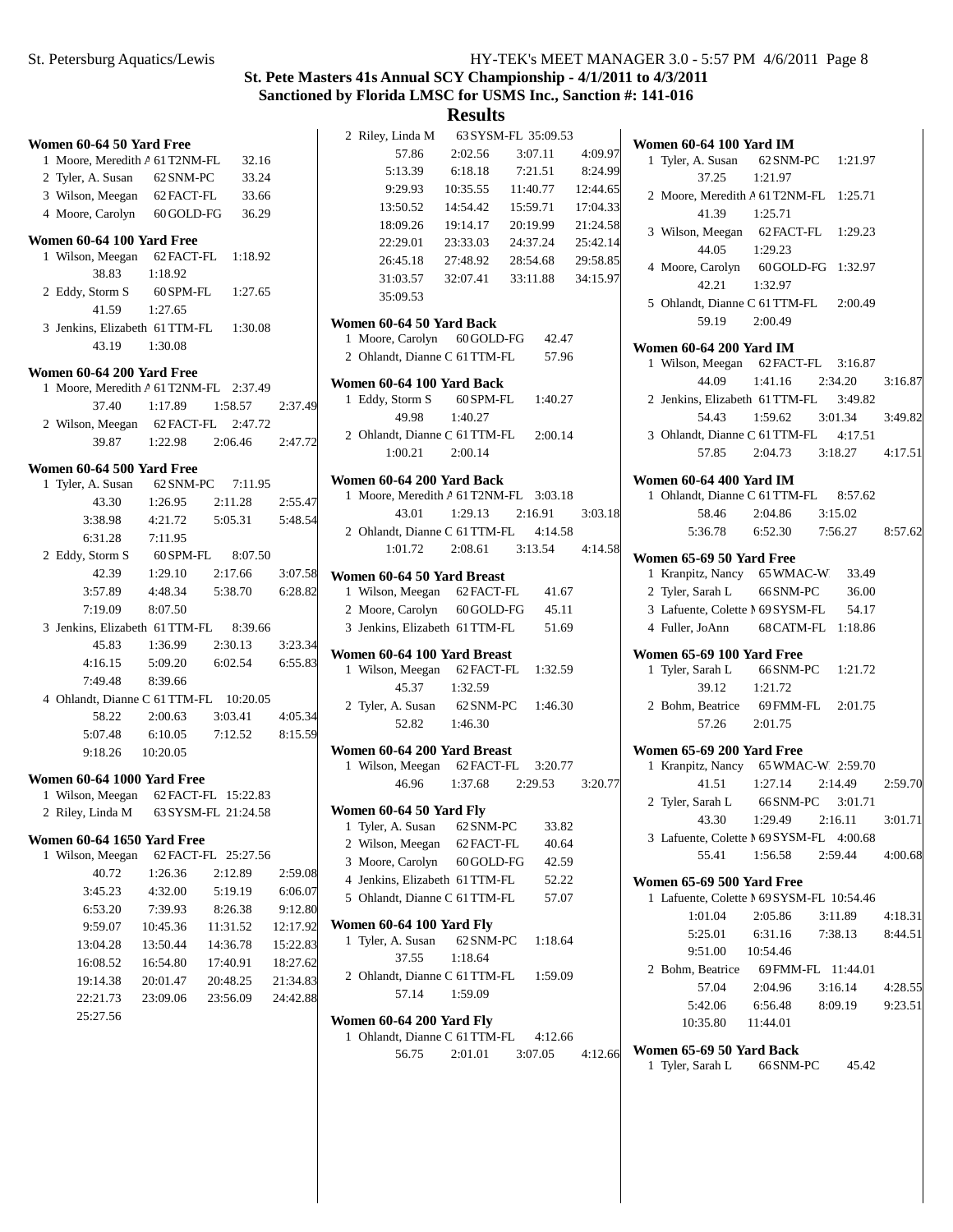**Women 70-74 200 Yard Free**

|   | Women 65-69 100 Yard Back                                            |                   |                |    |
|---|----------------------------------------------------------------------|-------------------|----------------|----|
|   | 1 Kranpitz, Nancy 65 WMAC-W 1:33.44                                  |                   |                |    |
|   | 45.82 1:33.44                                                        |                   |                |    |
|   | Women 65-69 50 Yard Breast                                           |                   |                |    |
|   | 1 Kranpitz, Nancy 65 WMAC-W 50.47                                    |                   |                |    |
|   | 2 Bohm, Beatrice                                                     | 69 FMM-FL 1:10.98 |                |    |
|   | 3 Fuller, JoAnn 68 CATM-FL 1:44.45                                   |                   |                |    |
|   |                                                                      |                   |                |    |
|   | Women 65-69 100 Yard Breast                                          |                   |                |    |
|   | 1 Kranpitz, Nancy 65 WMAC-W 1:49.11                                  |                   |                |    |
|   | 52.38                                                                | 1:49.11           |                |    |
|   | 2 Lafuente, Colette M 69 SYSM-FL 2:26.50                             |                   |                |    |
|   | 1:11.50  2:26.50                                                     |                   |                |    |
|   | Women 65-69 200 Yard Breast                                          |                   |                |    |
|   | 1 Lafuente, Colette M 69 SYSM-FL 5:07.19                             |                   |                |    |
|   | 1:11.85 2:29.56 3:47.81 5:07.19                                      |                   |                |    |
|   |                                                                      |                   |                |    |
|   | Women 65-69 50 Yard Fly                                              |                   |                |    |
|   | 1 Patterson, Patricia 65 CATM-FL 43.64                               |                   |                |    |
|   | --- Bohm, Beatrice 69 FMM-FL                                         |                   | D <sub>O</sub> |    |
|   | Women 65-69 100 Yard Fly                                             |                   |                |    |
|   | 1 Kranpitz, Nancy 65 WMAC-W 1:37.27                                  |                   |                |    |
|   | 45.86                                                                | 1:37.27           |                |    |
|   | Women 65-69 100 Yard IM                                              |                   |                |    |
|   | 1 Kranpitz, Nancy 65 WMAC-W 1:34.39                                  |                   |                |    |
|   | 43.17                                                                | 1:34.39           |                |    |
|   | 2 Lafuente, Colette M 69 SYSM-FL 2:20.89                             |                   |                |    |
|   | $1:10.46$ $2:20.89$                                                  |                   |                |    |
|   |                                                                      |                   |                |    |
|   | <b>Women 65-69 200 Yard IM</b>                                       |                   |                |    |
|   | --- Lafuente, Colette 1 69 SYSM-FL                                   |                   | DO             |    |
|   | $1:10.54$ $2:37.03$ $3:54.87$                                        |                   |                | DQ |
|   | Women 65-69 400 Yard IM                                              |                   |                |    |
|   |                                                                      |                   |                |    |
|   | 1 Kranpitz, Nancy 65 WMAC-W 7:17.62<br>49.18 1:45.94 2:41.19 3:37.22 |                   |                |    |
|   | 4:39.51   5:42.19   6:31.10   7:17.62                                |                   |                |    |
|   |                                                                      |                   |                |    |
|   | Women 70-74 50 Yard Free                                             |                   |                |    |
|   | 1 Tullman, Patricia / 73 FMM-FL 39.36                                |                   |                |    |
|   | 2 Henderson, Martha 74 FACT-FL                                       |                   | 45.92          |    |
|   | 3 Steer, Sandy L                                                     | 71 SPM-FL         | 50.98          |    |
|   | 4 Allen, Jean M                                                      | 70 FMM-FL         | 52.47          |    |
|   | Women 70-74 100 Yard Free                                            |                   |                |    |
| 1 | Bond, Patricia M 73 FMM-FL                                           |                   | 1:27.82        |    |
|   | 43.72                                                                | 1:27.82           |                |    |
|   | 2 Tullman, Patricia / 73 FMM-FL                                      |                   | 1:29.90        |    |
|   | 41.88                                                                | 1:29.90           |                |    |
| 3 | Henderson, Martha 74 FACT-FL 1:41.24                                 |                   |                |    |
|   | 48.56                                                                | 1:41.24           |                |    |
|   | 4 Steer, Sandy L                                                     | 71 SPM-FL 1:55.09 |                |    |
|   | 54.45                                                                |                   |                |    |
|   |                                                                      | 1:55.09           |                |    |

| 1 Tullman, Patricia / 73 FMM-FL 3:20.91  |                     |                                        |          |
|------------------------------------------|---------------------|----------------------------------------|----------|
| 44.64                                    |                     | 1:34.88 2:28.35 3:20.91                |          |
| 2 Henderson, Martha 74 FACT-FL 3:41.09   |                     |                                        |          |
|                                          |                     | 52.40 1:48.91 2:46.63 3:41.09          |          |
| 3 Steer, Sandy L 71 SPM-FL 3:58.39       |                     |                                        |          |
|                                          |                     | 54.79   1:54.23   2:56.87   3:58.39    |          |
| Women 70-74 500 Yard Free                |                     |                                        |          |
| 1 Bond, Patricia M 73 FMM-FL 8:13.37     |                     |                                        |          |
| 44.70                                    |                     | $1:33.06$ $2:22.74$ $3:13.26$          |          |
|                                          |                     | 4:04.41 4:55.05 5:45.43 6:35.84        |          |
| 7:25.69 8:13.37                          |                     |                                        |          |
| 2 Tullman, Patricia / 73 FMM-FL 9:11.49  |                     |                                        |          |
| 48.13                                    |                     | 1:42.30 2:38.36 3:34.83                |          |
|                                          |                     | 4:32.34 5:27.16 6:24.27 7:19.18        |          |
| 8:16.34 9:11.49                          |                     |                                        |          |
| 3 Henderson, Martha 74 FACT-FL 9:41.13   |                     |                                        |          |
| 54.35                                    | 1:51.35             | 2:50.27 3:49.86                        |          |
| 4:47.71                                  |                     | 5:47.66 6:46.24 7:44.15                |          |
| 8:42.85                                  | 9:41.13             |                                        |          |
| 4 Steer, Sandy L                         |                     | 71 SPM-FL 10:38.57                     |          |
| 57.44                                    |                     | $1:59.22$ $3:02.34$ $4:07.56$          |          |
| 5:13.02                                  |                     | 6:17.43 7:24.32                        | 8:29.44  |
|                                          | 9:35.44 10:38.57    |                                        |          |
| <b>Women 70-74 1000 Yard Free</b>        |                     |                                        |          |
| 1 Bond, Patricia M 73 FMM-FL 16:32.57    |                     |                                        |          |
|                                          |                     |                                        |          |
| 2 Tullman, Patricia / 73 FMM-FL 18:55.38 |                     |                                        |          |
| <b>Women 70-74 1650 Yard Free</b>        |                     |                                        |          |
| 1 Bond, Patricia M 73 FMM-FL 27:23.00    |                     |                                        |          |
| 44.93                                    | $1:33.42$ $2:23.05$ |                                        | 3:12.67  |
|                                          |                     | 4:02.06 4:52.24 5:42.44 6:32.41        |          |
|                                          |                     | 7:22.85 8:13.03 9:04.02 9:54.22        |          |
|                                          |                     | 10:43.63  11:33.67  12:23.04  13:12.72 |          |
|                                          |                     | 14:02.82  14:52.51  15:42.60  16:32.57 |          |
|                                          |                     | 17:22.40  18:13.03  19:03.24  19:53.77 |          |
| 20:44.33                                 | 21:34.26            | 22:24.19 23:14.75                      |          |
| 24:04.94                                 |                     | 24:54.49 25:44.20 26:34.85             |          |
| 27:23.00                                 |                     |                                        |          |
| 2 Tullman, Patricia / 73 FMM-FL 31:20.58 |                     |                                        |          |
| 50.87                                    | 1:43.70             | 2:40.29                                | 3:37.61  |
| 4:34.49                                  | 5:32.37             | 6:27.63                                | 7:24.90  |
| 8:22.46                                  | 9:21.24             | 10:21.16                               | 11:16.36 |
| 12:16.06                                 | 13:12.84            | 14:08.14                               | 15:03.27 |
| 16:01.61                                 | 16:58.66            | 17:56.13                               | 18:55.38 |
| 19:51.73                                 | 20:47.28            | 21:43.09                               | 22:40.92 |
| 23:38.80                                 | 24:37.71            | 25:34.68                               | 26:32.62 |
| 27:32.04<br>31:20.58                     | 28:27.89            | 29:28.14                               | 30:24.82 |

#### **Women 70-74 50 Yard Back**

1 Tullman, Patricia / 73 FMM-FL 48.80

- 2 Henderson, Martha 74 FACT-FL 53.88
- 3 Allen, Jean M 70 FMM-FL 1:02.19

|   | Women 70-74 100 Yard Back                                                                                |                                         |         |
|---|----------------------------------------------------------------------------------------------------------|-----------------------------------------|---------|
|   | 1 Bond, Patricia M 73 FMM-FL 1:39.01                                                                     |                                         |         |
|   | 49.19                                                                                                    | 1:39.01                                 |         |
|   | 2 Tullman, Patricia / 73 FMM-FL 1:47.89                                                                  |                                         |         |
|   | 50.97 1:47.89                                                                                            |                                         |         |
|   | 3 Henderson, Martha 74 FACT-FL 1:54.29                                                                   |                                         |         |
|   | 56.72 1:54.29                                                                                            |                                         |         |
|   | 4 Allen, Jean M 70 FMM-FL 2:08.48                                                                        |                                         |         |
|   | $1:01.72$ $2:08.48$                                                                                      |                                         |         |
|   |                                                                                                          |                                         |         |
|   | Women 70-74 200 Yard Back                                                                                |                                         |         |
|   | 1 Tullman, Patricia / 73 FMM-FL 3:55.19                                                                  |                                         |         |
|   |                                                                                                          | 52.40 1:51.48 2:54.20 3:55.19           |         |
|   | 2 Henderson, Martha 74 FACT-FL 4:12.43                                                                   |                                         |         |
|   |                                                                                                          | 59.54 2:03.36 3:11.15 4:12.43           |         |
|   |                                                                                                          |                                         |         |
|   | Women 70-74 50 Yard Breast                                                                               |                                         |         |
|   | 1 Allen, Jean M 70 FMM-FL 54.96                                                                          |                                         |         |
|   | 2 Steer, Sandy L 71 SPM-FL 1:03.16                                                                       |                                         |         |
|   | Women 70-74 100 Yard Breast                                                                              |                                         |         |
|   | 1 Allen, Jean M 70 FMM-FL 2:01.98                                                                        |                                         |         |
|   | 58.83                                                                                                    | 2:01.98                                 |         |
|   | 2 Steer, Sandy L 71 SPM-FL 2:17.98                                                                       |                                         |         |
|   | $1:03.78$ $2:17.98$                                                                                      |                                         |         |
|   |                                                                                                          |                                         |         |
|   | Women 70-74 200 Yard Breast                                                                              |                                         |         |
|   | 1 Bond, Patricia M 73 FMM-FL 4:01.43                                                                     |                                         |         |
|   |                                                                                                          |                                         |         |
|   | $57.93 \qquad 1:58.08 \qquad 3:00.08 \qquad 4:01.43$ 2 Allen, Jean M $\qquad 70$ FMM-FL $\qquad 4:20.01$ |                                         |         |
|   | 1:00.13                                                                                                  | 2:07.08 3:14.31 4:20.01                 |         |
|   | 3 Steer, Sandy L 71 SPM-FL 4:55.76                                                                       |                                         |         |
|   |                                                                                                          | $1:10.65$ $2:25.65$ $3:42.71$ $4:55.76$ |         |
|   |                                                                                                          |                                         |         |
|   | Women 70-74 50 Yard Fly                                                                                  |                                         |         |
|   | 1 Tullman, Patricia / 73 FMM-FL 49.67                                                                    |                                         |         |
|   | 2 Henderson, Martha 74 FACT-FL 57.16                                                                     |                                         |         |
|   |                                                                                                          |                                         |         |
|   | <b>Women 70-74 100 Yard Fly</b>                                                                          |                                         |         |
|   | 1 Tullman, Patricia / 73 FMM-FL 1:57.71                                                                  |                                         |         |
|   | 53.46 1:57.71                                                                                            |                                         |         |
|   | <b>Women 70-74 200 Yard Fly</b>                                                                          |                                         |         |
|   | 1 Tullman, Patricia / 73 FMM-FL 4:35.68                                                                  |                                         |         |
|   | 55.78                                                                                                    | 2:06.91 3:20.94 4:35.68                 |         |
|   |                                                                                                          |                                         |         |
|   | <b>Women 70-74 100 Yard IM</b>                                                                           |                                         |         |
|   | 1 Henderson, Martha 74 FACT-FL 2:00.74                                                                   |                                         |         |
|   | 52.81                                                                                                    | 2:00.74                                 |         |
|   | 2 Allen, Jean M 70 FMM-FL 2:02.09                                                                        |                                         |         |
|   | 59.91 2:02.09                                                                                            |                                         |         |
|   |                                                                                                          |                                         |         |
|   | <b>Women 70-74 200 Yard IM</b>                                                                           |                                         |         |
|   | 1 Bond, Patricia M 73 FMM-FL 3:33.08                                                                     | 53.77 1:44.81 2:46.27                   |         |
|   |                                                                                                          |                                         | 3:33.08 |
|   | Women 75-79 50 Yard Free                                                                                 |                                         |         |
| 1 | Brown, Nancy 75 MARY-MI 35.91                                                                            |                                         |         |
|   |                                                                                                          |                                         |         |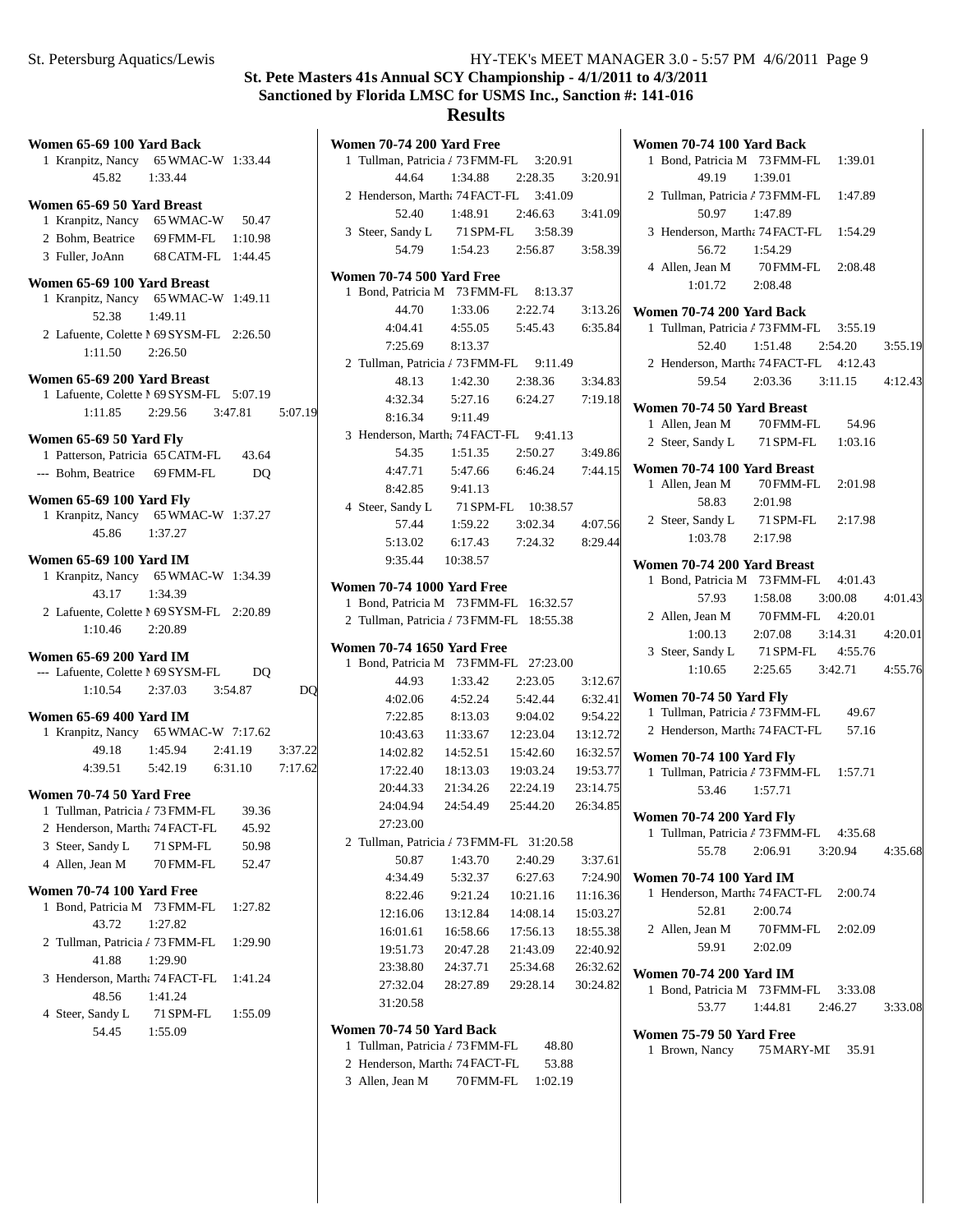# **Results**

|   | <b>Women 75-79 100 Yard Free</b>                                        |                               |         |                 |
|---|-------------------------------------------------------------------------|-------------------------------|---------|-----------------|
|   | 1 Brown, Nancy 75 MARY-MI 1:22.19<br>40.09 1:22.19                      |                               |         |                 |
|   | <b>Women 75-79 200 Yard Free</b>                                        |                               |         |                 |
|   | 1 Brown, Nancy 75 MARY-MI 2:58.98                                       |                               |         |                 |
|   |                                                                         | 41.45 1:27.21 2:13.91 2:58.98 |         |                 |
|   | <b>Women 75-79 1000 Yard Free</b><br>1 Brown, Nancy 75 MARY-MI 17:00.49 |                               |         |                 |
|   | <b>Women 75-79 1650 Yard Free</b>                                       |                               |         |                 |
|   | 1 Brown, Nancy 75 MARY-MI 28:06.79<br>45.46 1:35.44 2:27.01             |                               |         | 3:18.58         |
|   | $4:10.57$ $5:02.70$                                                     |                               |         | 5:53.84 6:45.38 |
|   | 7:36.87 8:27.77 9:18.75 10:10.05                                        |                               |         |                 |
|   | 11:01.22  11:52.54  12:43.41                                            |                               |         | 13:34.15        |
|   | 14:25.78  15:16.91  16:08.11  17:00.49                                  |                               |         |                 |
|   | 17:52.49  18:43.86  19:35.79  20:27.05                                  |                               |         |                 |
|   | 21:18.70  22:10.13  23:01.89  23:53.77                                  |                               |         |                 |
|   | 24:44.75  25:36.34  26:27.95  27:17.68                                  |                               |         |                 |
|   | 28:06.79                                                                |                               |         |                 |
|   | Women 75-79 50 Yard Back                                                |                               |         |                 |
|   | 1 Brown, Nancy 75 MARY-MI 41.32                                         |                               |         |                 |
|   | Women 75-79 100 Yard Back                                               |                               |         |                 |
|   | 1 Brown, Nancy 75 MARY-MI 1:29.71                                       |                               |         |                 |
|   | 43.73 1:29.71                                                           |                               |         |                 |
|   |                                                                         |                               |         |                 |
|   | <b>Women 75-79 200 Yard Back</b><br>1 Brown, Nancy 75 MARY-MI 3:15.30   |                               |         |                 |
|   |                                                                         | 45.14 1:33.61 2:24.43 3:15.30 |         |                 |
|   |                                                                         |                               |         |                 |
|   | Women 75-79 50 Yard Fly<br>1 Brown, Nancy 75 MARY-MI 47.36              |                               |         |                 |
|   | <b>Women 75-79 100 Yard Fly</b>                                         |                               |         |                 |
|   | 1 Brown, Nancy 75 MARY-MI 1:52.75                                       |                               |         |                 |
|   | 52.68 1:52.75                                                           |                               |         |                 |
|   | <b>Women 75-79 200 Yard Fly</b>                                         |                               |         |                 |
|   | 1 Brown, Nancy 75 MARY-MI 4:04.37                                       |                               |         |                 |
|   |                                                                         | 56.22 2:00.65                 |         | 3:04.74 4:04.37 |
|   | Women 80-84 50 Yard Free                                                |                               |         |                 |
|   | 1 Troy, Jean D                                                          | 83 FMM-FL                     | 40.53   |                 |
|   | 2 Tusa, Mary C 81 FACT-FL                                               |                               | 44.94   |                 |
|   | 3 Lorenzi, Betty S 83 FACT-FL                                           |                               | 45.42   |                 |
|   | 4 Campbell, Joan K 80 FACT-FL                                           |                               | 48.14   |                 |
|   | 5 Durstein, Nancy N 81 FACT-FL                                          |                               | 48.24   |                 |
|   |                                                                         |                               |         |                 |
|   | Women 80-84 100 Yard Free                                               |                               |         |                 |
| 1 | Troy, Jean D                                                            | 83 FMM-FL                     | 1:30.57 |                 |
|   | 42.98                                                                   | 1:30.57                       |         |                 |
|   | 2 Lorenzi, Betty S 83 FACT-FL                                           |                               | 1:35.23 |                 |
|   | 46.01                                                                   | 1:35.23                       |         |                 |
|   | 3 Tusa, Mary C 81 FACT-FL 1:37.34                                       |                               |         |                 |
|   | 46.19                                                                   | 1:37.34                       |         |                 |
|   |                                                                         |                               |         |                 |

|              | Women 80-84 200 Yard Free               |                           |          |                               |
|--------------|-----------------------------------------|---------------------------|----------|-------------------------------|
|              | 1 Troy, Jean D                          | 83 FMM-FL 3:19.90         |          |                               |
|              |                                         | 44.90 1:35.28 2:28.21     |          | 3:19.90                       |
|              | 2 Lorenzi, Betty S 83 FACT-FL 3:28.85   |                           |          |                               |
|              |                                         | 47.93   1:41.22   2:35.05 |          | 3:28.85                       |
|              | 3 Tusa, Mary C 81 FACT-FL 3:42.19       |                           |          |                               |
|              | 47.61                                   | 1:43.03 2:45.67           |          | 3:42.19                       |
|              | 4 Durstein, Nancy N 81 FACT-FL 3:51.65  |                           |          |                               |
|              | 53.88                                   |                           |          | 1:54.19 2:54.96 3:51.65       |
|              |                                         |                           |          |                               |
|              | Women 80-84 500 Yard Free               |                           |          |                               |
|              | 1 Troy, Jean D                          | 83 FMM-FL 9:03.71         |          | 49.24 1:43.42 2:38.62 3:33.99 |
|              |                                         |                           |          |                               |
|              | 4:30.04 5:25.10 6:20.42 7:16.33         |                           |          |                               |
|              | 8:11.32 9:03.71                         |                           |          |                               |
|              | 2 Tusa, Mary C 81 FACT-FL 9:24.97       |                           |          |                               |
|              |                                         |                           |          | 50.14 1:45.53 2:43.47 3:41.23 |
|              | 4:38.43                                 |                           |          | 5:34.96 6:33.10 7:32.02       |
|              | 8:30.21 9:24.97                         |                           |          |                               |
|              | <b>Women 80-84 1000 Yard Free</b>       |                           |          |                               |
|              | 1 Durstein, Nancy N 81 FACT-FL 20:48.11 |                           |          |                               |
|              |                                         |                           |          |                               |
|              | <b>Women 80-84 1650 Yard Free</b>       |                           |          |                               |
|              | 1 Durstein, Nancy N 81 FACT-FL 34:31.86 | 1:59.84                   |          |                               |
|              | 52.95                                   |                           | 3:02.38  | 4:02.61                       |
|              | 5:05.76                                 | 6:07.36                   | 7:10.22  | 8:12.47                       |
|              | 9:15.82                                 | 10:18.22                  | 11:20.92 | 12:23.82                      |
|              | 13:25.85                                | 14:28.89                  | 15:30.78 | 16:35.00                      |
|              | 17:37.19                                | 18:40.93                  | 19:44.66 | 20:48.11                      |
|              | 21:52.01 22:54.64                       |                           | 23:58.12 | 25:02.58                      |
|              | 26:07.46 27:09.87 28:13.25 29:18.62     |                           |          |                               |
|              | 30:21.19 31:25.56 32:30.17 33:32.99     |                           |          |                               |
|              | 34:31.86                                |                           |          |                               |
|              | Women 80-84 50 Yard Back                |                           |          |                               |
|              | 1 Lorenzi, Betty S $83$ FACT-FL $46.79$ |                           |          |                               |
|              | 2 Tusa, Mary C 81 FACT-FL               |                           | 56.26    |                               |
|              | 3 Campbell, Joan K 80 FACT-FL 1:00.86   |                           |          |                               |
|              | Women 80-84 100 Yard Back               |                           |          |                               |
| $\mathbf{1}$ | Tusa, Mary C 81 FACT-FL 2:00.85         |                           |          |                               |
|              |                                         | 59.31 2:00.85             |          |                               |
|              | 2 Lorenzi, Betty S 83 FACT-FL 2:06.18   |                           |          |                               |
|              |                                         | 46.25 2:06.18             |          |                               |
|              | 3 Durstein, Nancy N 81 FACT-FL 2:07.61  |                           |          |                               |
|              | 1:02.47 2:07.61                         |                           |          |                               |
|              |                                         |                           |          |                               |
|              | 4 Campbell, Joan K 80 FACT-FL 2:11.48   |                           |          |                               |
|              | $1:04.67$ $2:11.48$                     |                           |          |                               |
|              | Women 80-84 200 Yard Back               |                           |          |                               |
|              | 1 Lorenzi, Betty S 83 FACT-FL 3:36.37   |                           |          |                               |
|              | 2 Tusa, Mary C 81 FACT-FL 4:14.15       |                           |          |                               |
|              |                                         |                           |          | 58.40 2:02.40 3:10.55 4:14.15 |
|              |                                         |                           |          |                               |

**Women 80-84 50 Yard Breast** 1 Durstein, Nancy N 81 FACT-FL 1:06.40

| Women 80-84 100 Yard Breast                                            |  |
|------------------------------------------------------------------------|--|
| 1 Troy, Jean D<br>83 FMM-FL 2:08.34                                    |  |
| $1:01.62$ $2:08.34$                                                    |  |
| 2 Durstein, Nancy N 81 FACT-FL 2:29.34                                 |  |
| 1:12.69<br>2:29.34                                                     |  |
| Women 80-84 200 Yard Breast                                            |  |
| 1 Troy, Jean D<br>83 FMM-FL 4:43.88                                    |  |
| 1:05.45<br>2:17.58 3:31.52 4:43.88                                     |  |
| 2 Durstein, Nancy N 81 FACT-FL 5:22.52                                 |  |
| 1:14.64<br>2:39.00 4:03.12 5:22.52                                     |  |
|                                                                        |  |
| Women 80-84 50 Yard Fly                                                |  |
| 1 Durstein, Nancy N 81 FACT-FL 1:04.76                                 |  |
| 2 Campbell, Joan K 80 FACT-FL 1:17.97                                  |  |
| Women 80-84 100 Yard Fly                                               |  |
| 1 Campbell, Joan K 80 FACT-FL 2:48.75                                  |  |
| $1:22.48$ $2:48.75$                                                    |  |
|                                                                        |  |
| Women 80-84 200 Yard Fly                                               |  |
| 1 Durstein, Nancy N 81 FACT-FL 5:45.61                                 |  |
| 1:22.39   2:53.12   4:25.91   5:45.61                                  |  |
| <b>Women 80-84 100 Yard IM</b>                                         |  |
| 1 Durstein, Nancy N 81 FACT-FL 2:07.38                                 |  |
| 2:07.38<br>1:03.11                                                     |  |
|                                                                        |  |
| <b>Women 80-84 200 Yard IM</b>                                         |  |
| 1 Durstein, Nancy N 81 FACT-FL 4:50.36                                 |  |
| 1:19.08<br>2:28.28 3:53.32 4:50.36                                     |  |
|                                                                        |  |
|                                                                        |  |
| <b>Men 18-24 50 Yard Free</b>                                          |  |
| 1 Magol, Jeff D 21 TMM-FL 26.35                                        |  |
| 2 Meeks, Matthew B 22 TMM-FL 27.75                                     |  |
| <b>Men 18-24 100 Yard Free</b>                                         |  |
| 1 Magol, Jeff D 21 TMM-FL 1:02.05                                      |  |
| 28.83 1:02.05                                                          |  |
| 2 Meeks, Matthew B 22 TMM-FL 1:03.54                                   |  |
| 30.53 1:03.54                                                          |  |
|                                                                        |  |
| Men 18-24 50 Yard Breast                                               |  |
| 1 Meeks, Matthew B 22 TMM-FL 39.37                                     |  |
| Men 18-24 100 Yard Breast                                              |  |
| 1 Meeks, Matthew B 22 TMM-FL 1:26.05                                   |  |
| 40.85<br>1:26.05                                                       |  |
|                                                                        |  |
| <b>Men 18-24 50 Yard Fly</b><br>21 TMM-FL<br>28.55                     |  |
| 1 Magol, Jeff D                                                        |  |
| <b>Men 18-24 100 Yard Fly</b>                                          |  |
| 1 Magol, Jeff D<br>21 TMM-FL 1:05.66                                   |  |
| 31.17<br>1:05.66                                                       |  |
| <b>Men 18-24 100 Yard IM</b>                                           |  |
| 1 Magol, Jeff D 21 TMM-FL 1:10.06                                      |  |
| 31.36<br>1:10.06                                                       |  |
|                                                                        |  |
| <b>Men 25-29 50 Yard Free</b><br>1 O'Brien, Shannon 29 SPM-FL<br>23.62 |  |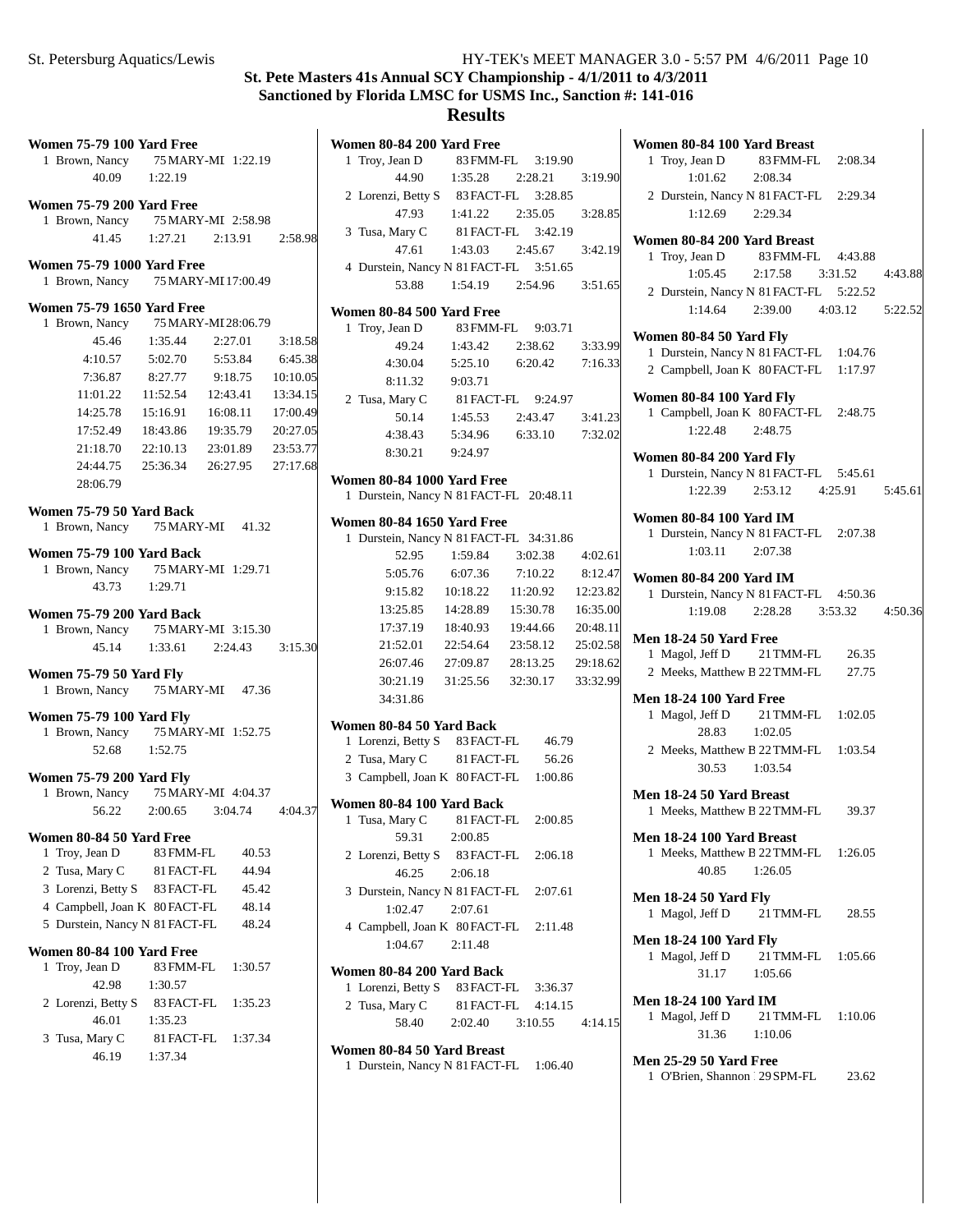# **St. Pete Masters 41s Annual SCY Championship - 4/1/2011 to 4/3/2011 Sanctioned by Florida LMSC for USMS Inc., Sanction #: 141-016**

| (Men 25-29 50 Yard Free)                                        |                                        |                              |                 |                |
|-----------------------------------------------------------------|----------------------------------------|------------------------------|-----------------|----------------|
| 2 Leveille, Nathanae 27 T2NM-FL 23.78                           |                                        |                              |                 | Men<br>$---$   |
| 3 Glackin, Nat J 28 SPM-FL                                      |                                        | 26.25                        |                 |                |
| <b>Men 25-29 100 Yard Free</b>                                  |                                        |                              |                 | Men            |
| 1 Bradley, Edward (27 SPM-FL 48.37                              |                                        |                              |                 | 1              |
| 23.51                                                           | 48.37                                  |                              |                 | $\overline{c}$ |
| 2 O'Brien, Shannon 29 SPM-FL                                    |                                        | 52.48                        |                 | Men            |
| 25.14                                                           | 52.48                                  |                              |                 | $\mathbf{1}$   |
| 3 Leveille, Nathanae 27 T2NM-FL 52.84                           |                                        |                              |                 |                |
| 25.22                                                           | 52.84                                  |                              |                 |                |
| 4 Glackin, Nat J 28 SPM-FL 57.74                                |                                        |                              |                 | Men<br>1       |
|                                                                 | 27.40 57.74                            |                              |                 |                |
|                                                                 |                                        |                              |                 |                |
| <b>Men 25-29 500 Yard Free</b>                                  |                                        |                              |                 | Men            |
| 1 Bradley, Edward (27 SPM-FL 4:56.53                            |                                        |                              |                 | $\mathbf{1}$   |
| 27.11                                                           | 56.26                                  | 1:25.97 1:56.08              |                 | $\overline{c}$ |
| 2:26.45                                                         | 2:56.54                                |                              | 3:27.10 3:58.26 | Men            |
| 4:27.98                                                         | 4:56.53                                |                              |                 | 1              |
| <b>Men 25-29 1000 Yard Free</b>                                 |                                        |                              |                 |                |
| 1 O'Brien, Shannon 29 SPM-FL 12:19.98                           |                                        |                              |                 | $\overline{2}$ |
| 2 Glackin, Nat J 28 SPM-FL 13:16.38                             |                                        |                              |                 |                |
| <b>Men 25-29 1650 Yard Free</b>                                 |                                        |                              |                 | Men<br>1       |
| 1 O'Brien, Shannon 29 SPM-FL 20:43.08                           |                                        |                              |                 |                |
|                                                                 |                                        |                              | 4:02.31 4:38.38 | Men            |
|                                                                 | 5:14.64 5:51.58                        | 6:29.27                      | 7:07.17         | $\mathbf{1}$   |
|                                                                 | 7:45.57 8:24.36                        |                              | 9:03.23 9:42.33 | Men            |
| 10:21.62                                                        |                                        | 11:01.09 11:40.36            | 12:19.98        | $\mathbf{1}$   |
| 12:59.62                                                        |                                        | 13:39.04 14:17.85            | 14:57.01        |                |
| 15:36.24                                                        |                                        | 16:15.84  16:55.38  17:34.58 |                 |                |
| 18:12.96                                                        |                                        | 18:51.56  19:29.46  20:06.70 |                 | Men            |
| 20:43.08                                                        |                                        |                              |                 | $\mathbf{1}$   |
| 2 Glackin, Nat J                                                |                                        | 28 SPM-FL 22:11.49           |                 | Men            |
| 35.38                                                           | 1:10.53                                | 1:47.89                      | 2:26.38         | 1              |
| 3:06.40                                                         | 3:46.46                                | 4:26.89                      |                 |                |
| 5:48.14                                                         | 6:28.18                                | 7:08.44                      |                 | Men            |
| 8:30.75                                                         | 9:11.15                                | 9:52.05                      | 10:33.06        | $\mathbf{1}$   |
| 11:13.42                                                        |                                        | 11:53.72  12:35.15           | 13:16.38        | 2              |
| 13:57.27                                                        |                                        | 14:38.53 15:20.38            | 16:01.96        | 3              |
|                                                                 | 16:43.64  17:25.07  18:06.69  18:48.69 |                              |                 | $\overline{4}$ |
| 19:30.62                                                        | 20:12.71                               | 20:53.75                     | 21:34.23        |                |
| 22:11.49                                                        |                                        |                              |                 | Men<br>1       |
|                                                                 |                                        |                              |                 |                |
| <b>Men 25-29 50 Yard Back</b><br>1 Bradley, Edward (' 27 SPM-FL |                                        | 25.41                        |                 | 2              |
| 2 O'Brien, Shannon 29 SPM-FL                                    |                                        | 26.85                        |                 |                |
|                                                                 |                                        |                              |                 | 3              |
| <b>Men 25-29 200 Yard Back</b>                                  |                                        |                              |                 |                |
| 1 Bradley, Edward (' 27 SPM-FL 1:58.76                          |                                        |                              |                 |                |
| 28.15                                                           | 58.46                                  | 1:28.89                      | 1:58.76         | Men            |
| Men 25-29 50 Yard Breast                                        |                                        |                              |                 | 1              |
| 1 O'Brien, Shannon 29 SPM-FL                                    |                                        | 30.45                        |                 |                |
| 2 Leveille, Nathanae 27 T2NM-FL                                 |                                        | 30.55                        |                 | 2              |
|                                                                 |                                        |                              |                 |                |
|                                                                 |                                        |                              |                 |                |

| DQ                                   |
|--------------------------------------|
| 26.21                                |
| 2 Leveille, Nathanae 27T2NM-FL 27.55 |
| 54.14                                |
| 1 O'Brien, Shannon   29 SPM-FL 58.05 |
|                                      |
| 1 Dandrow, Brandor 34 TMM-FL 26.87   |
| 2 Negrete, Oscar 34 CATM-FL 37.14    |
| 1 Dandrow, Brandor 34 TMM-FL 57.25   |
|                                      |
| 2 Negrete, Oscar 34 CATM-FL 1:22.69  |
| 1 Negrete, Oscar 34 CATM-FL 42.62    |
| 1 Dandrow, Brandor 34 TMM-FL 32.28   |
| 1 Dandrow, Brandor 34 TMM-FL 1:11.22 |
| 1 Dandrow, Brandor 34 TMM-FL 28.39   |
| 1 Dandrow, Brandor 34 TMM-FL 1:04.80 |
|                                      |
| 23.12                                |
| 24.03                                |
| 25.41                                |
| 26.39                                |
|                                      |
| 50.34                                |
|                                      |
| 53.46                                |
|                                      |
| 54.66                                |
|                                      |
| Paddington, Luke 36TMM-FL 1:54.52    |
| 1:54.52<br>1:23.56                   |
| 1:56.77                              |
| 56.19 1:26.46<br>1:56.77             |
|                                      |

|                                 |             | 3 Lewis, David B 39 TMM-FL 1:56.92   |          |
|---------------------------------|-------------|--------------------------------------|----------|
| 27.19                           |             | 56.61  1:26.89  1:56.92              |          |
| 4 Hooper, Matt                  |             | 37 UNAT-FL 1:59.87                   |          |
| 27.72                           |             | 58.24 1:29.36 1:59.87                |          |
| <b>Men 35-39 500 Yard Free</b>  |             |                                      |          |
| 1 Hooper, Matt                  |             | 37 UNAT-FL 5:04.28                   |          |
|                                 | 28.11 58.39 | 1:29.41                              | 2:00.64  |
|                                 |             | 2:31.81 3:03.06 3:34.17              | 4:04.93  |
| 4:35.51   5:04.28               |             |                                      |          |
|                                 |             | 2 Herman, Eric C 39 SPM-FL 5:30.10   |          |
| 30.18                           |             | 1:02.95  1:36.48                     | 2:10.05  |
| 2:43.68                         | 3:17.44     | 3:51.09                              | 4:24.84  |
| 4:57.62                         | 5:30.10     |                                      |          |
| <b>Men 35-39 1000 Yard Free</b> |             |                                      |          |
|                                 |             | 1 Maddux, David C 35 TMM-FL 11:16.62 |          |
|                                 |             | 2 Lewis, David B 39 TMM-FL 11:26.70  |          |
|                                 |             | 3 Pyhel, Chris R 39 SPM-FL 11:39.14  |          |
|                                 |             | 4 Palace, Mark 37 VMST-VA 13:03.46   |          |
| <b>Men 35-39 1650 Yard Free</b> |             |                                      |          |
|                                 |             | 1 Maddux, David C 35 TMM-FL 18:40.88 |          |
| 30.87                           |             | 1:04.59 1:38.56                      | 2:12.90  |
| 2:47.01 3:20.95                 |             | 3:55.41                              | 4:29.65  |
|                                 |             | 5:03.80 5:37.36 6:11.92 6:45.60      |          |
| 7:19.27                         | 7:53.04     | 8:26.46 8:59.98                      |          |
| 9:33.54 10:06.91                |             | 10:42.55 11:16.62                    |          |
| 11:50.54 12:24.09               |             | 12:58.48  13:32.32                   |          |
| 14:07.97                        | 14:42.36    | 15:16.60                             | 15:50.89 |
| 16:26.01                        | 16:58.66    | 17:33.33  18:07.40                   |          |
| 18:40.88                        |             |                                      |          |
|                                 |             | 2 Lewis, David B 39 TMM-FL 18:59.61  |          |
| 31.68                           | 1:06.51     | 1:42.20                              | 2:16.88  |
| 2:51.73                         | 3:26.38     | 4:01.37                              | 4:36.47  |
| 5:11.25                         | 5:45.61     | 6:20.15                              | 6:53.92  |
| 7:27.83                         | 8:01.77     | 8:35.98                              | 9:10.15  |
| 9:43.96 10:18.02                |             | 10:52.39                             | 11:26.70 |
| 12:01.68 12:36.08               |             | 13:10.24  13:44.68                   |          |
| 14:19.26  14:54.03              |             | 15:29.42  16:04.84                   |          |
| 16:40.32                        | 17:15.60    | 17:50.44                             | 18:25.57 |
| 18:59.61                        |             |                                      |          |
| 3 Pyhel, Chris R                |             | 39 SPM-FL 19:15.51                   |          |
| 30.79                           | 1:04.75     | 1:40.20                              | 2:15.81  |
| 2:50.99                         | 3:26.43     | 4:02.02                              | 4:37.77  |
| 5:12.97                         | 5:48.25     | 6:23.47                              | 6:58.77  |
| 7:33.94                         | 8:08.96     | 8:44.02                              | 9:18.85  |
| 9:54.03                         | 10:29.42    | 11:04.05                             | 11:39.14 |
| 12:14.29                        | 12:49.12    | 13:24.06                             | 13:59.63 |
| 14:34.60                        | 15:09.61    | 15:44.52                             | 16:20.43 |
| 16:55.03                        | 17:30.12    | 18:05.46                             | 18:40.82 |
| 19:15.51                        |             |                                      |          |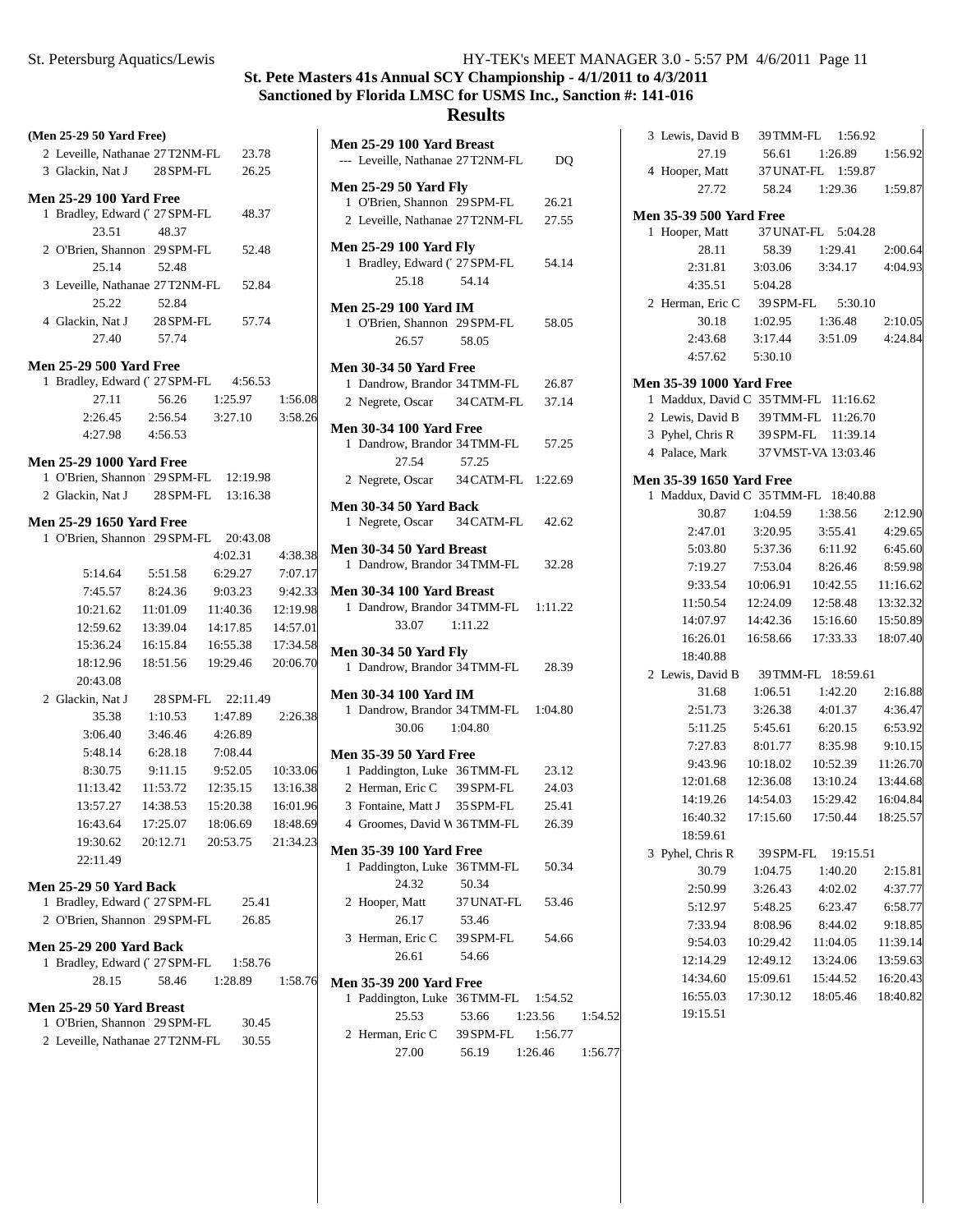| 37 VMST-VA 21:26.37                 |                                                                                                                                                               |                                                                                                |                                                                                                                                                                                                                                                                                                                                                                        | I                                                                                                          |
|-------------------------------------|---------------------------------------------------------------------------------------------------------------------------------------------------------------|------------------------------------------------------------------------------------------------|------------------------------------------------------------------------------------------------------------------------------------------------------------------------------------------------------------------------------------------------------------------------------------------------------------------------------------------------------------------------|------------------------------------------------------------------------------------------------------------|
| 1:08.72                             | 1:47.52                                                                                                                                                       |                                                                                                | 2:27.32                                                                                                                                                                                                                                                                                                                                                                |                                                                                                            |
|                                     |                                                                                                                                                               |                                                                                                | 5:07.96                                                                                                                                                                                                                                                                                                                                                                |                                                                                                            |
|                                     |                                                                                                                                                               |                                                                                                | 7:47.94                                                                                                                                                                                                                                                                                                                                                                |                                                                                                            |
|                                     |                                                                                                                                                               |                                                                                                | 10:25.73                                                                                                                                                                                                                                                                                                                                                               |                                                                                                            |
|                                     |                                                                                                                                                               |                                                                                                | 13:03.46                                                                                                                                                                                                                                                                                                                                                               |                                                                                                            |
|                                     |                                                                                                                                                               |                                                                                                |                                                                                                                                                                                                                                                                                                                                                                        |                                                                                                            |
| 16:54.84                            |                                                                                                                                                               |                                                                                                |                                                                                                                                                                                                                                                                                                                                                                        | I                                                                                                          |
|                                     |                                                                                                                                                               |                                                                                                |                                                                                                                                                                                                                                                                                                                                                                        |                                                                                                            |
|                                     |                                                                                                                                                               |                                                                                                |                                                                                                                                                                                                                                                                                                                                                                        |                                                                                                            |
|                                     |                                                                                                                                                               |                                                                                                |                                                                                                                                                                                                                                                                                                                                                                        |                                                                                                            |
|                                     |                                                                                                                                                               |                                                                                                |                                                                                                                                                                                                                                                                                                                                                                        |                                                                                                            |
|                                     |                                                                                                                                                               |                                                                                                |                                                                                                                                                                                                                                                                                                                                                                        | ľ                                                                                                          |
|                                     |                                                                                                                                                               |                                                                                                |                                                                                                                                                                                                                                                                                                                                                                        |                                                                                                            |
| <b>Men 35-39 200 Yard Back</b>      |                                                                                                                                                               |                                                                                                |                                                                                                                                                                                                                                                                                                                                                                        |                                                                                                            |
|                                     |                                                                                                                                                               |                                                                                                |                                                                                                                                                                                                                                                                                                                                                                        |                                                                                                            |
|                                     |                                                                                                                                                               |                                                                                                |                                                                                                                                                                                                                                                                                                                                                                        |                                                                                                            |
|                                     |                                                                                                                                                               |                                                                                                |                                                                                                                                                                                                                                                                                                                                                                        | ľ                                                                                                          |
|                                     |                                                                                                                                                               |                                                                                                |                                                                                                                                                                                                                                                                                                                                                                        |                                                                                                            |
|                                     |                                                                                                                                                               |                                                                                                |                                                                                                                                                                                                                                                                                                                                                                        |                                                                                                            |
|                                     |                                                                                                                                                               |                                                                                                |                                                                                                                                                                                                                                                                                                                                                                        |                                                                                                            |
|                                     |                                                                                                                                                               |                                                                                                |                                                                                                                                                                                                                                                                                                                                                                        |                                                                                                            |
|                                     |                                                                                                                                                               |                                                                                                |                                                                                                                                                                                                                                                                                                                                                                        | I                                                                                                          |
|                                     |                                                                                                                                                               |                                                                                                |                                                                                                                                                                                                                                                                                                                                                                        |                                                                                                            |
| <b>Men 35-39 100 Yard Fly</b>       |                                                                                                                                                               |                                                                                                |                                                                                                                                                                                                                                                                                                                                                                        |                                                                                                            |
|                                     |                                                                                                                                                               |                                                                                                |                                                                                                                                                                                                                                                                                                                                                                        | ľ                                                                                                          |
| 58.23                               |                                                                                                                                                               |                                                                                                |                                                                                                                                                                                                                                                                                                                                                                        |                                                                                                            |
|                                     |                                                                                                                                                               |                                                                                                |                                                                                                                                                                                                                                                                                                                                                                        |                                                                                                            |
|                                     |                                                                                                                                                               |                                                                                                |                                                                                                                                                                                                                                                                                                                                                                        |                                                                                                            |
|                                     |                                                                                                                                                               |                                                                                                |                                                                                                                                                                                                                                                                                                                                                                        |                                                                                                            |
|                                     |                                                                                                                                                               |                                                                                                |                                                                                                                                                                                                                                                                                                                                                                        |                                                                                                            |
|                                     |                                                                                                                                                               |                                                                                                |                                                                                                                                                                                                                                                                                                                                                                        |                                                                                                            |
|                                     |                                                                                                                                                               |                                                                                                |                                                                                                                                                                                                                                                                                                                                                                        |                                                                                                            |
|                                     |                                                                                                                                                               |                                                                                                |                                                                                                                                                                                                                                                                                                                                                                        | ľ                                                                                                          |
| Men 35-39 100 Yard IM               |                                                                                                                                                               |                                                                                                |                                                                                                                                                                                                                                                                                                                                                                        |                                                                                                            |
| 39 TMM-FL 1:02.95                   |                                                                                                                                                               |                                                                                                |                                                                                                                                                                                                                                                                                                                                                                        |                                                                                                            |
| 1:02.95                             |                                                                                                                                                               |                                                                                                |                                                                                                                                                                                                                                                                                                                                                                        |                                                                                                            |
| 2 Groomes, David W 36TMM-FL 1:09.33 |                                                                                                                                                               |                                                                                                |                                                                                                                                                                                                                                                                                                                                                                        |                                                                                                            |
| 1:09.33                             |                                                                                                                                                               |                                                                                                |                                                                                                                                                                                                                                                                                                                                                                        |                                                                                                            |
| <b>Men 35-39 400 Yard IM</b>        |                                                                                                                                                               |                                                                                                |                                                                                                                                                                                                                                                                                                                                                                        |                                                                                                            |
| 37 UNAT-FL 4:39.91                  |                                                                                                                                                               |                                                                                                |                                                                                                                                                                                                                                                                                                                                                                        | I                                                                                                          |
| 1:03.44                             | 1:40.93                                                                                                                                                       |                                                                                                | 2:15.93                                                                                                                                                                                                                                                                                                                                                                |                                                                                                            |
| 3:36.02                             | 4:09.42                                                                                                                                                       |                                                                                                | 4:39.91                                                                                                                                                                                                                                                                                                                                                                |                                                                                                            |
| 39 TMM-FL                           |                                                                                                                                                               | 4:49.13                                                                                        |                                                                                                                                                                                                                                                                                                                                                                        |                                                                                                            |
| 1:06.00                             | 1:44.17                                                                                                                                                       |                                                                                                | 2:21.81                                                                                                                                                                                                                                                                                                                                                                |                                                                                                            |
| 3:42.02                             | 4:16.55                                                                                                                                                       |                                                                                                | 4:49.13                                                                                                                                                                                                                                                                                                                                                                |                                                                                                            |
| Men 40-44 50 Yard Free              |                                                                                                                                                               |                                                                                                |                                                                                                                                                                                                                                                                                                                                                                        | I                                                                                                          |
| 41 TMM-FL                           |                                                                                                                                                               | 22.86                                                                                          |                                                                                                                                                                                                                                                                                                                                                                        |                                                                                                            |
| 43 YCFM-FL                          |                                                                                                                                                               | 25.23                                                                                          |                                                                                                                                                                                                                                                                                                                                                                        |                                                                                                            |
| 3 Smith, Joshua C 42 SPM-FL         |                                                                                                                                                               | 25.24                                                                                          |                                                                                                                                                                                                                                                                                                                                                                        |                                                                                                            |
|                                     |                                                                                                                                                               | 25.40                                                                                          |                                                                                                                                                                                                                                                                                                                                                                        |                                                                                                            |
| 4 Drain, Anthony M 43 SPM-FL        |                                                                                                                                                               | 26.17                                                                                          |                                                                                                                                                                                                                                                                                                                                                                        | I                                                                                                          |
| 42 SYSM-FL                          |                                                                                                                                                               | 26.56                                                                                          |                                                                                                                                                                                                                                                                                                                                                                        |                                                                                                            |
| 41 T2NM-FL                          |                                                                                                                                                               |                                                                                                |                                                                                                                                                                                                                                                                                                                                                                        |                                                                                                            |
|                                     | <b>Men 35-39 100 Yard Back</b><br>59.03<br><b>Men 35-39 100 Yard Breast</b><br>32.31 1:07.75<br><b>Men 35-39 50 Yard Fly</b><br><b>Men 35-39 200 Yard Fly</b> | 11:45.07<br>14:19.93<br>19:31.79<br>1 Paddington, Luke 36 TMM-FL<br>2 Herman, Eric C 39 SPM-FL | 3:47.97 4:28.36<br>6:28.63 7:08.26<br>9:06.15 9:45.77<br>12:24.27<br>14:58.41<br>17:33.34<br>20:10.79<br>1 Hooper, Matt 37 UNAT-FL 59.03<br>1 Hooper, Matt 37 UNAT-FL 2:11.57<br>1 Lewis, David B 39 TMM-FL 1:07.75<br>25.73<br>28.31<br>1 Hooper, Matt 37 UNAT-FL 58.23<br>1 Hooper, Matt 37 UNAT-FL 2:09.07<br>1:03.00 1:36.58<br>2 Lewis, David B 39 TMM-FL 2:20.41 | 15:36.92<br>18:13.04<br>20:49.50<br>1:05.06 1:38.76<br>2:11.57<br>2:09.07<br>$1:07.30$ $1:43.63$ $2:20.41$ |

|   | <b>Men 40-44 100 Yard Free</b>                   |                                  |       |         |
|---|--------------------------------------------------|----------------------------------|-------|---------|
|   | 1 Smith, James R 41 TMM-FL 50.55                 |                                  |       |         |
|   | 24.11                                            | 50.55                            |       |         |
|   | 2 Organ, Keith E 43 YCFM-FL 55.31                |                                  |       |         |
|   | 26.71                                            | 55.31                            |       |         |
|   | 3 Voor, Robert                                   | 41 TMM-FL 1:08.16                |       |         |
|   | 31.52                                            | 1:08.16                          |       |         |
|   |                                                  |                                  |       |         |
|   | <b>Men 40-44 200 Yard Free</b>                   |                                  |       |         |
|   | 1 Organ, Keith E 43 YCFM-FL 2:01.68              |                                  |       |         |
|   |                                                  | 28.78    1:00.01    1:31.28      |       | 2:01.68 |
|   | 2 Miner, David 42 SYSM-FL 2:10.90                |                                  |       |         |
|   |                                                  | 30.21  1:02.35  1:35.47  2:10.90 |       |         |
|   | Men 40-44 50 Yard Back                           |                                  |       |         |
|   | 1 Smith, James R 41 TMM-FL 26.90                 |                                  |       |         |
|   | 2 Smith, Joshua C 42 SPM-FL 30.10                |                                  |       |         |
|   |                                                  |                                  |       |         |
|   | 3 Organ, Keith E 43 YCFM-FL 30.83                |                                  |       |         |
|   | <b>Men 40-44 100 Yard Back</b>                   |                                  |       |         |
|   | 1 Smith, James R 41 TMM-FL 1:00.17               |                                  |       |         |
|   | 30.01 1:00.17                                    |                                  |       |         |
|   | 2 Organ, Keith E                                 | 43 YCFM-FL 1:06.06               |       |         |
|   | 31.96 1:06.06                                    |                                  |       |         |
|   |                                                  |                                  |       |         |
|   | <b>Men 40-44 200 Yard Back</b>                   |                                  |       |         |
|   | 1 Smith, Joshua C 42 SPM-FL 2:23.53              |                                  |       |         |
|   |                                                  | 34.28 1:10.86 1:48.33 2:23.53    |       |         |
|   | <b>Men 40-44 50 Yard Breast</b>                  |                                  |       |         |
|   | 1 Hindson, Adam 41 T2NM-FL 32.78                 |                                  |       |         |
|   | 2 Johnson, Jeff P 42 SPM-FL                      |                                  | 33.69 |         |
|   | 3 Organ, Keith E 43 YCFM-FL 35.64                |                                  |       |         |
|   | 4 Voor, Robert                                   | 41 TMM-FL 39.09                  |       |         |
|   |                                                  |                                  |       |         |
|   | --- Drain, Anthony M 43 SPM-FL                   |                                  | DQ    |         |
|   | Men 40-44 100 Yard Breast                        |                                  |       |         |
|   | 1 Drain, Anthony M 43 SPM-FL 1:13.51             |                                  |       |         |
|   | 34.54                                            | 1:13.51                          |       |         |
|   | 2 Miner, David                                   | 42 SYSM-FL 1:17.88               |       |         |
|   | 37.03                                            | 1:17.88                          |       |         |
|   | --- Hindson, Adam 41 T2NM-FL                     |                                  | DO    |         |
|   | 33.02 DQ                                         |                                  |       |         |
|   |                                                  |                                  |       |         |
|   | Men 40-44 200 Yard Breast                        |                                  |       |         |
| 1 | Hindson, Adam 41 T2NM-FL 2:34.29                 |                                  |       |         |
|   |                                                  | 35.16 1:14.87 1:54.02            |       | 2:34.29 |
|   | 2 Johnson, Jeff P 42 SPM-FL 2:45.00              |                                  |       |         |
|   |                                                  | 37.33 1:18.37 2:01.55 2:45.00    |       |         |
|   |                                                  |                                  |       |         |
|   | <b>Men 40-44 50 Yard Fly</b><br>1 Organ, Keith E | 43 YCFM-FL                       |       |         |
|   |                                                  |                                  | 27.82 |         |
|   | 2 Hindson, Adam 41 T2NM-FL 30.34                 |                                  |       |         |
|   | 3 Johnson, Jeff P 42 SPM-FL                      |                                  | 33.15 |         |
|   | 4 Voor, Robert 41 TMM-FL                         |                                  | 38.00 |         |
|   | <b>Men 40-44 100 Yard IM</b>                     |                                  |       |         |
|   | 1 Smith, James R 41 TMM-FL                       |                                  | 57.93 |         |
|   | 25.39                                            | 57.93                            |       |         |
|   |                                                  |                                  |       |         |

| $29.16$ 1:03.00                 | 2 Organ, Keith E 43 YCFM-FL 1:03.00                     |         |
|---------------------------------|---------------------------------------------------------|---------|
|                                 | 3 Hindson, Adam 41 T2NM-FL 1:04.99                      |         |
| 30.84 1:04.99                   |                                                         |         |
| <b>Men 40-44 200 Yard IM</b>    |                                                         |         |
|                                 | 1 Hindson, Adam 41 T2NM-FL 2:18.53                      |         |
|                                 |                                                         |         |
|                                 | 30.08 1:07.05 1:46.21                                   | 2:18.53 |
|                                 | 2 Johnson, Jeff P 42 SPM-FL 2:39.23                     |         |
|                                 | 36.27 1:17.62 2:01.49 2:39.23                           |         |
| <b>Men 40-44 400 Yard IM</b>    |                                                         |         |
|                                 | 1 Hindson, Adam 41 T2NM-FL 5:11.07                      |         |
|                                 | 31.64 1:07.50 1:50.17 2:31.76                           |         |
|                                 | 3:13.31   3:55.23   4:33.89   5:11.07                   |         |
| <b>Men 45-49 50 Yard Free</b>   |                                                         |         |
|                                 | 1 Galloway, John A 45 SPM-FL 24.95                      |         |
| 2 Rehnke, Robert D 49 SPM-FL    | 25.38                                                   |         |
| 3 Vallely, Scott P 47 SPM-FL    | 26.96                                                   |         |
|                                 | 4 Keen, John M 47 YCFM-FL 27.18                         |         |
|                                 |                                                         |         |
| 5 Devine, Jesse W 49 TTM-FL     | 27.88                                                   |         |
|                                 | 6 Davies, Bryant H 48 SPM-FL 31.25                      |         |
|                                 | 7 Nelson, Keith W 46 SPM-FL 39.44                       |         |
| <b>Men 45-49 100 Yard Free</b>  |                                                         |         |
|                                 | 1 Tullman, Robert N. 47 SPM-FL 56.35                    |         |
| 27.53                           | 56.35                                                   |         |
|                                 | 2 Peters, Gene 49 TMM-FL 1:08.56                        |         |
|                                 |                                                         |         |
| 32.28 1:08.56                   |                                                         |         |
| <b>Men 45-49 200 Yard Free</b>  |                                                         |         |
|                                 | 1 Collins, Ron L 48 SPM-FL 2:02.28                      |         |
|                                 | 28.95 1:00.04 1:31.52                                   | 2:02.28 |
|                                 | 2 Tullman, Robert M 47 SPM-FL 2:04.58                   |         |
|                                 |                                                         |         |
|                                 | 28.89 59.80 1:31.90<br>3 Sage, Cyle E 45 TTM-FL 2:05.95 | 2:04.58 |
|                                 |                                                         |         |
| 29.34                           | $1:01.51$ $1:34.42$                                     | 2:05.95 |
|                                 | 4 Keen, John M 47 YCFM-FL 2:15.03                       |         |
|                                 | 30.15 1:04.35 1:40.16                                   | 2:15.03 |
|                                 | 5 Davies, Bryant H 48 SPM-FL 2:21.09                    |         |
|                                 | 32.29 1:07.45 1:44.53                                   | 2:21.09 |
|                                 | 6 Nelson, Keith W 46 SPM-FL 3:23.65                     |         |
|                                 | 39.59 1:28.01 2:23.51                                   | 3:23.65 |
|                                 |                                                         |         |
| <b>Men 45-49 500 Yard Free</b>  |                                                         |         |
| 1 Collins, Ron L                | 48 SPM-FL 5:31.34                                       |         |
| 30.80                           | 1:04.91<br>1:38.35                                      | 2:12.06 |
| 2:46.10                         | 3:20.03 3:53.07                                         | 4:25.75 |
| 4:58.95                         | 5:31.34                                                 |         |
| 2 Peters, Gene                  | 49 TMM-FL 7:52.08                                       |         |
| 37.19 1:21.11                   |                                                         | 2:56.43 |
| 3:45.61                         |                                                         |         |
|                                 |                                                         |         |
| 7:06.36 7:52.08                 |                                                         |         |
| <b>Men 45-49 1000 Yard Free</b> |                                                         |         |
| 1 Sage, Cyle E                  | 45 TTM-FL 12:09.41                                      |         |
|                                 |                                                         |         |
|                                 | 2 Keen, John M 47 YCFM-FL 12:50.07                      |         |
|                                 | 3 Davies, Bryant H 48 SPM-FL 13:47.54                   |         |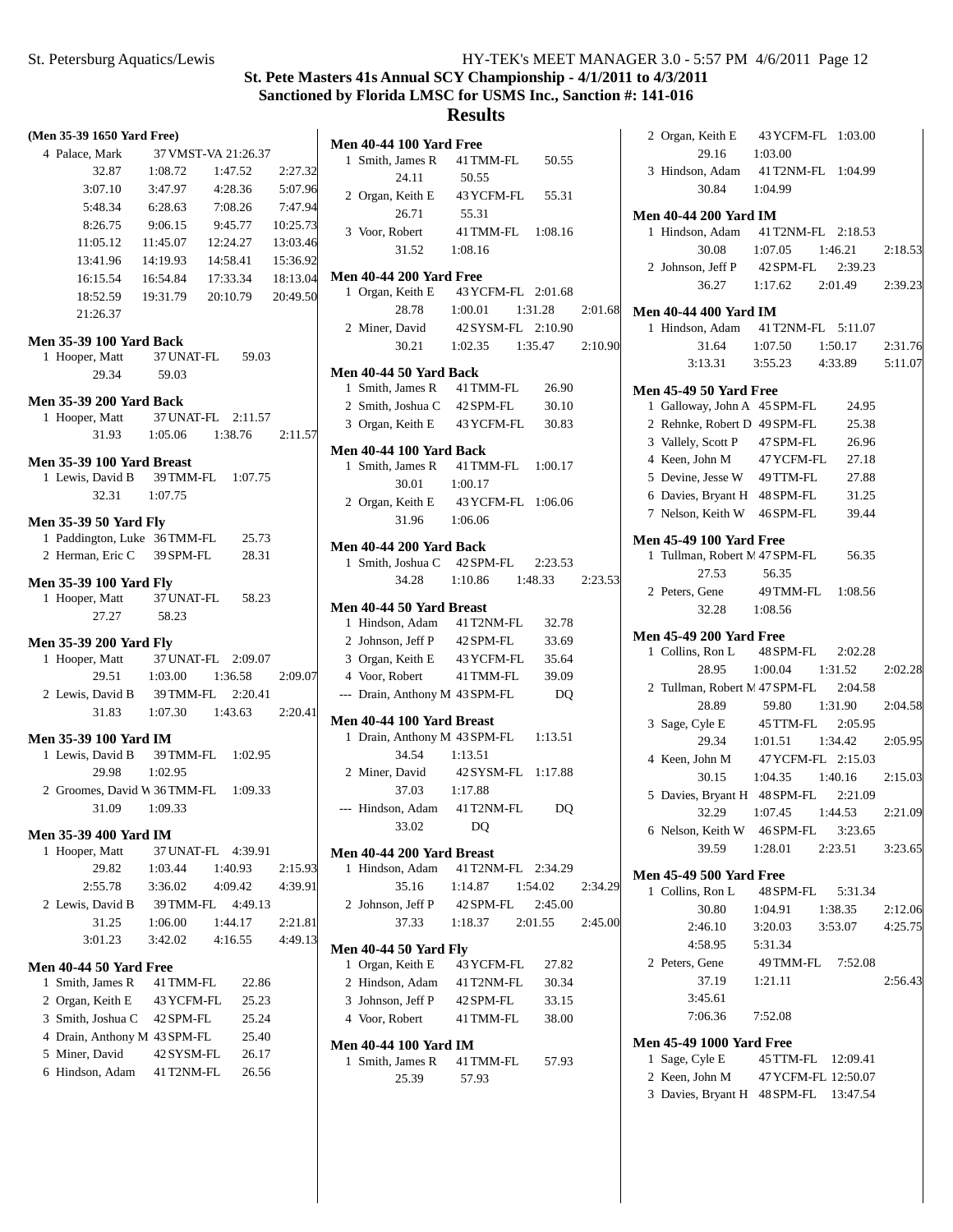# **St. Pete Masters 41s Annual SCY Championship - 4/1/2011 to 4/3/2011 Sanctioned by Florida LMSC for USMS Inc., Sanction #: 141-016**

| (Men 45-49 1000 Yard Free)                          |                      |                      |                      | 2 Collins, Ron L<br>48 SPM-FL<br>31.37                                |
|-----------------------------------------------------|----------------------|----------------------|----------------------|-----------------------------------------------------------------------|
| 4 Nelson, Keith W 46 SPM-FL                         |                      | 18:20.57             |                      | 3 Devine, Jesse W<br>49 TTM-FL<br>33.12                               |
|                                                     |                      |                      |                      | 4 Frost, Douglas<br>48 TTM-FL<br>34.01                                |
| <b>Men 45-49 1650 Yard Free</b><br>1 Collins, Ron L | 48 SPM-FL            | 19:44.86             |                      | 5 Nelson, Keith W<br>46 SPM-FL<br>1:08.44                             |
|                                                     | 1:07.54              |                      |                      | <b>Men 45-49 200 Yard Back</b>                                        |
|                                                     |                      |                      | 4:40.25              | 1 Collins, Ron L<br>48 SPM-FL<br>2:27.95                              |
| 5:15.23                                             |                      | 6:26.05              |                      | 35.98<br>1:12.65<br>1:50.22<br>2:27.95                                |
|                                                     | 8:12.86              | 8:48.03              |                      | 2 Sage, Cyle E<br>45 TTM-FL<br>2:32.97                                |
|                                                     |                      | 16:07.00             | 16:43.11             | 36.23<br>1:15.32<br>1:54.75<br>2:32.97                                |
| 19:44.86                                            |                      |                      |                      |                                                                       |
| 2 Sage, Cyle E                                      |                      | 45 TTM-FL 19:55.08   |                      | Men 45-49 50 Yard Breast                                              |
| 31.23                                               | 1:06.74              | 1:43.16              | 2:19.84              | 1 Peters, Gene<br>49 TMM-FL<br>41.76                                  |
| 2:56.65                                             | 3:33.67              | 4:10.86              | 4:48.22              | Men 45-49 100 Yard Breast                                             |
| 5:24.98                                             | 6:02.21              | 6:39.24              | 7:16.19              | 1 Galloway, John A 45 SPM-FL<br>1:12.01                               |
| 7:53.23                                             | 8:30.33              | 9:06.99              | 9:43.95              | 34.42<br>1:12.01                                                      |
| 10:20.67                                            | 10:56.78             | 11:33.12             | 12:09.41             | 2 Tullman, Robert M 47 SPM-FL<br>1:13.17                              |
| 12:45.52                                            | 13:21.79             | 13:57.76             | 14:34.00             | 35.55<br>1:13.17                                                      |
| 15:10.10                                            | 15:46.36             | 16:22.65             | 16:58.86             | 3 Sage, Cyle E<br>45 TTM-FL<br>1:13.94                                |
| 17:35.15                                            | 18:11.35             | 18:46.83             | 19:21.62             | 35.27<br>1:13.94                                                      |
| 19:55.08                                            |                      |                      |                      | 4 Devine, Jesse W<br>49 TTM-FL<br>1:16.80                             |
| 3 Keen, John M                                      |                      | 47 YCFM-FL 21:13.78  |                      | 36.68<br>1:16.80                                                      |
| 33.43                                               | 1:11.52              | 1:50.28              | 2:29.44              | 5 Frost, Douglas<br>48 TTM-FL<br>1:17.64                              |
| 3:08.10                                             | 3:47.14              | 4:26.21              | 5:05.01              | 36.05<br>1:17.64                                                      |
| 5:43.73                                             | 6:22.44              | 7:01.41              | 7:40.00              | 6 Keen, John M<br>47 YCFM-FL 1:33.95                                  |
| 8:18.94                                             | 8:57.70              | 9:36.56              | 10:15.51             | 44.43<br>1:33.95                                                      |
| 10:54.03                                            | 11:32.97             | 12:11.53             | 12:50.07             | Men 45-49 200 Yard Breast                                             |
| 13:28.59                                            | 14:07.32             | 14:46.21             | 15:24.68             | 1 Collins, Ron L<br>48 SPM-FL<br>2:48.08                              |
| 16:03.41                                            | 16:42.19             | 17:21.05             | 18:00.17             | 39.06<br>1:21.10<br>2:04.55<br>2:48.08                                |
| 18:39.52                                            | 19:18.93             | 19:58.10             | 20:37.01             |                                                                       |
| 21:13.78                                            |                      |                      |                      | <b>Men 45-49 50 Yard Fly</b><br>1 Galloway, John A 45 SPM-FL<br>27.06 |
| 4 Davies, Bryant H 48 SPM-FL                        |                      | 23:12.33             |                      | 2 Collins, Ron L<br>48 SPM-FL<br>27.07                                |
| 36.44                                               | 1:15.81              |                      | 2:36.94              | 3 Peters, Gene<br>49 TMM-FL<br>36.09                                  |
| 3:18.18                                             | 3:59.16              | 4:40.31              | 5:21.22              |                                                                       |
| 6:02.01                                             | 6:43.65              | 7:24.78              | 8:06.31              | <b>Men 45-49 100 Yard Fly</b>                                         |
| 8:48.62                                             | 9:30.94              | 10:13.57             | 10:56.05             | 1 Collins, Ron L<br>48 SPM-FL<br>58.97                                |
| 11:37.72                                            | 12:21.41             | 13:04.31             | 13:47.54             | 27.75<br>58.97                                                        |
| 14:30.57                                            | 15:12.72             | 15:56.70             |                      | <b>Men 45-49 200 Yard Fly</b>                                         |
| 17:23.85                                            | 18:08.49             | 18:52.50             |                      | 1 Collins, Ron L<br>48 SPM-FL<br>2:15.95                              |
|                                                     | 21:04.77             |                      | 22:29.41             | 31.11<br>2:15.95<br>1:06.05<br>1:40.49                                |
| 23:12.33                                            |                      |                      |                      | Men 45-49 100 Yard IM                                                 |
| 5 Nelson, Keith W                                   | 46 SPM-FL            | 31:07.59             |                      | 1 Galloway, John A 45 SPM-FL<br>1:04.40                               |
| 43.10                                               | 1:31.70              | 2:23.85              | 3:18.15              | 30.41<br>1:04.40                                                      |
| 4:12.72                                             | 5:08.94              | 6:04.89              | 7:00.58              | 2 Rehnke, Robert D 49 SPM-FL<br>1:05.42                               |
| 7:58.06                                             | 8:54.00<br>12:38.56  | 9:49.35              | 10:46.44             | 29.83<br>1:05.42                                                      |
| 11:42.24                                            |                      | 13:35.09             | 14:32.36<br>18:20.57 | 3 Devine, Jesse W<br>49 TTM-FL<br>1:09.32                             |
| 15:29.15<br>19:18.27                                | 16:25.80             | 17:23.03             | 22:14.43             | 33.03<br>1:09.32                                                      |
| 23:14.06                                            | 20:17.22<br>24:13.27 | 21:16.28<br>25:12.59 | 26:11.66             | 4 Frost, Douglas<br>48 TTM-FL<br>1:10.03                              |
| 27:09.79                                            | 28:09.61             | 29:09.66             | 30:10.17             | 33.43<br>1:10.03                                                      |
| 31:07.59                                            |                      |                      |                      | 5 Vallely, Scott P<br>47 SPM-FL<br>1:11.96                            |
|                                                     |                      |                      |                      | 35.68<br>1:11.96                                                      |
| <b>Men 45-49 50 Yard Back</b>                       |                      |                      |                      | --- Tullman, Robert M 47 SPM-FL<br>DQ                                 |
| 1 Rehnke, Robert D 49 SPM-FL                        |                      | 31.10                |                      | 31.73<br>DQ                                                           |

| Men 45-49 200 Yard IM          |                                                             |         |         |
|--------------------------------|-------------------------------------------------------------|---------|---------|
| 1 Collins, Ron L               | 48 SPM-FL 2:19.03                                           |         |         |
|                                | $29.16$ 1:05.10 1:47.41 2:19.03                             |         |         |
| <b>Men 45-49 400 Yard IM</b>   |                                                             |         |         |
|                                | --- Collins, Ron L 48 SPM-FL                                | DQ      |         |
| <b>Men 50-54 50 Yard Free</b>  |                                                             |         |         |
|                                | 1 Saylor, Brian D 50 SYSM-FL 23.49                          |         |         |
| 2 Wotton, Joe                  | $51$ GOLD-FG $\,$                                           | 24.28   |         |
|                                | 3 Roberts, Keith D 51 HLJ-FL                                | 28.98   |         |
|                                | 4 Singer, Vincent M 51 TMM-FL                               | 34.88   |         |
| 5 Ayers, Bill                  | 53 CVST-FL 35.26                                            |         |         |
|                                | 6 Cajka, Paul A 54 SYSM-FL                                  | 50.39   |         |
| <b>Men 50-54 50 Yard Free</b>  |                                                             |         |         |
|                                | 2 Brenner, Bill 52 SYSM-FL 24.86                            |         |         |
| <b>Men 50-54 100 Yard Free</b> |                                                             |         |         |
| 1 Wotton, Joe                  | 51 GOLD-FG 54.16                                            |         |         |
|                                | 25.96 54.16                                                 |         |         |
|                                | 2 Matysek, Jim 51 SYSM-FL 57.97                             |         |         |
|                                | 27.83 57.97                                                 |         |         |
| 3 Cue, Juan                    | 51 TBAM-14 58.85                                            |         |         |
| 28.97                          | 58.85                                                       |         |         |
|                                | 4 Kennedy, Timothy 54 SPM-FL 1:00.38                        |         |         |
| 29.40                          | 1:00.38                                                     |         |         |
|                                | 5 Roberts, Keith D 51 HLJ-FL 1:05.93                        |         |         |
|                                | 32.10 1:05.93                                               |         |         |
|                                | 6 Brandt, Curt R 50 TTM-FL 1:17.23                          |         |         |
| 36.69                          | 1:17.23                                                     |         |         |
|                                | 7 Cajka, Paul A 54 SYSM-FL 1:54.49                          |         |         |
|                                | 56.98 1:54.49                                               |         |         |
| <b>Men 50-54 200 Yard Free</b> |                                                             |         |         |
| 1 Brenner, Bill                | 52 SYSM-FL 2:00.85                                          |         |         |
| 28.61                          | 59.26 1:30.46                                               |         | 2:00.85 |
|                                | 2 Saylor, Brian D 50 SYSM-FL 2:00.96<br>28 70 59 27 1:20 55 |         |         |
| 28.70                          | 59.27 1:30.55                                               |         | 2:00.96 |
|                                | 3 Kennedy, Timothy 54 SPM-FL 2:09.65                        |         |         |
|                                | 31.05 1:03.54 1:36.53 2:09.65                               |         |         |
|                                | 4 Roberts, Keith D 51 HLJ-FL 2:35.05                        |         |         |
|                                | 34.89 1:13.89 1:54.42                                       |         | 2:35.05 |
|                                | 5 Ayers, Bill 53 CVST-FL 3:17.60                            |         |         |
|                                | 42.44 1:30.99                                               | 2:22.12 | 3:17.60 |
|                                | 6 Cajka, Paul A 54 SYSM-FL 4:05.05                          |         |         |
|                                | 58.24 2:01.30 3:05.23 4:05.05                               |         |         |
| <b>Men 50-54 500 Yard Free</b> |                                                             |         |         |
|                                | 1 Specht, William L 52 SPM-FL 5:29.56                       |         |         |
| 30.70                          | 1:04.35 1:38.31 2:12.40                                     |         |         |
|                                | 2:46.48 3:20.53 3:54.32 4:27.41                             |         |         |
|                                | 5:00.08 5:29.56                                             |         |         |
|                                | 2 Roberts, Keith D 51 HLJ-FL 7:14.18                        |         |         |
| 38.76                          | 1:20.27 2:03.36 2:47.62                                     |         |         |
| 3:32.05                        | 4:16.47   5:01.42   5:47.53                                 |         |         |
| 6:33.20                        | 7:14.18                                                     |         |         |
|                                |                                                             |         |         |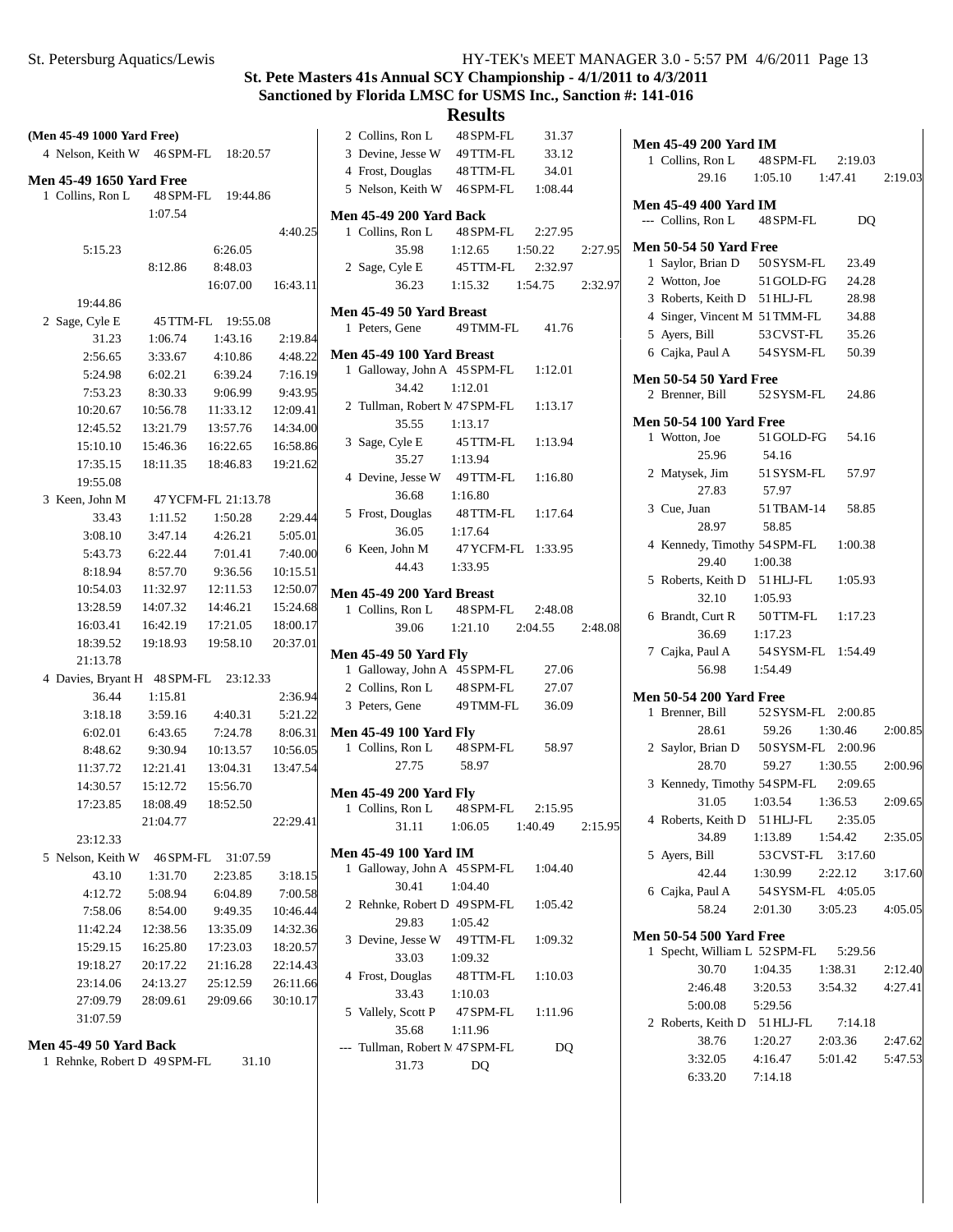| (Men 50-54 500 Yard Free)             |          |                     |          | 5 Jones, Cary W                |            | 50 TBAM-14 24:37.75 |          | 4 Young, Bruce L 54 TMM-FL 1:17.92                             |                     |         |         |
|---------------------------------------|----------|---------------------|----------|--------------------------------|------------|---------------------|----------|----------------------------------------------------------------|---------------------|---------|---------|
| 3 Cajka, Paul A                       |          | 54 SYSM-FL 10:00.36 |          |                                |            | 2:05.52             |          | 36.30                                                          | 1:17.92             |         |         |
| 54.27                                 | 1:55.03  | 2:59.19             | 4:01.66  |                                | 4:18.67    |                     | 5:49.36  | 5 Kennedy, Timothy 54 SPM-FL                                   |                     | 1:23.55 |         |
| 5:01.11                               | 6:02.52  | 7:05.38             | 8:04.46  |                                | 7:20.24    | 8:05.91             | 8:51.26  | 40.05                                                          | 1:23.55             |         |         |
| 9:04.63                               | 10:00.36 |                     |          | 9:37.00                        |            | 11:07.88            |          | 6 Cajka, Paul A                                                | 54 SYSM-FL 2:15.09  |         |         |
|                                       |          |                     |          |                                | 16:24.72   | 17:10.57            |          | 1:06.56                                                        | 2:15.09             |         |         |
| <b>Men 50-54 1000 Yard Free</b>       |          |                     |          |                                |            | 20:13.00            |          |                                                                |                     |         |         |
| 1 Brenner, Bill                       |          | 52 SYSM-FL 11:18.52 |          | 21:43.26                       | 22:27.81   |                     | 23:55.65 | Men 50-54 200 Yard Breast                                      |                     |         |         |
| 2 Matysek, Jim                        |          | 51 SYSM-FL 12:11.05 |          | 24:37.75                       |            |                     |          | 1 Kennedy, Timothy 54 SPM-FL                                   |                     | 3:04.08 |         |
| 3 Kennedy, Timothy 54 SPM-FL 12:12.86 |          |                     |          | 6 Cajka, Paul A                |            | 54 SYSM-FL 35:59.26 |          | 43.13                                                          | 1:31.38             | 2:18.08 | 3:04.08 |
| 4 Cue, Juan                           |          | 51 TBAM-14 12:24.50 |          |                                | 3:19.63    | 4:25.07             | 5:31.61  | 2 Roberts, Keith D 51 HLJ-FL                                   |                     | 3:12.91 |         |
| 5 Cajka, Paul A                       |          | 54 SYSM-FL 21:52.86 |          |                                | 6:37.07    | 7:40.57             | 8:43.68  | 46.31                                                          | 1:35.65             | 2:25.30 | 3:12.91 |
| <b>Men 50-54 1650 Yard Free</b>       |          |                     |          | 9:47.76                        | 10:52.65   |                     | 13:00.31 | 3 Cajka, Paul A                                                | 54 SYSM-FL 4:42.75  |         |         |
| 1 Brenner, Bill                       |          | 52 SYSM-FL 18:53.10 |          |                                |            |                     | 17:24.19 | 1:07.12                                                        | 2:17.98             | 3:31.80 | 4:42.75 |
| 31.35                                 | 1:04.49  | 1:37.99             | 2:11.76  | 14:06.57                       | 15:12.17   | 16:19.88            |          | <b>Men 50-54 50 Yard Fly</b>                                   |                     |         |         |
| 2:45.75                               | 3:19.82  | 3:53.49             | 4:27.38  | 18:31.56                       | 19:39.57   | 20:44.26            | 21:52.86 | 1 Specht, William L 52 SPM-FL                                  |                     | 25.71   |         |
| 5:01.17                               | 5:34.81  | 6:08.93             | 6:43.21  | 23:02.23                       | 24:08.79   | 25:15.73            | 26:20.08 | 2 Wotton, Joe                                                  | 51 GOLD-FG          | 27.01   |         |
| 7:17.38                               | 7:51.47  | 8:25.56             | 8:59.92  | 27:25.55                       | 28:27.83   | 29:35.30            | 30:39.72 | 3 Newhaller, Daniel 52 SPM-FL                                  |                     | 28.09   |         |
| 9:34.36                               | 10:09.16 | 10:43.84            | 11:18.52 | 31:44.42                       | 32:50.22   | 33:53.92            | 34:58.07 |                                                                |                     |         |         |
| 11:53.51                              | 12:28.65 | 13:03.43            | 13:38.70 | 35:59.26                       |            |                     |          | <b>Men 50-54 100 Yard Fly</b>                                  |                     |         |         |
|                                       | 14:49.37 | 15:24.66            | 15:59.59 | <b>Men 50-54 50 Yard Back</b>  |            |                     |          | 1 Specht, William L 52 SPM-FL                                  |                     | 56.83   |         |
| 14:13.96                              |          |                     |          | 1 Specht, William L 52 SPM-FL  |            | 28.15               |          | 27.17                                                          | 56.83               |         |         |
| 16:35.09                              | 17:10.54 | 17:45.92            | 18:21.33 | 2 Wotton, Joe                  | 51 GOLD-FG | 29.66               |          | 2 Cue, Juan                                                    | 51 TBAM-14 1:04.27  |         |         |
| 18:53.10                              |          |                     |          | 3 Ayers, Bill                  | 53 CVST-FL | 50.16               |          | 29.37                                                          | 1:04.27             |         |         |
| 2 Kennedy, Timothy 54 SPM-FL 20:11.60 |          |                     |          | 4 Cajka, Paul A                |            | 54 SYSM-FL 1:18.60  |          |                                                                |                     |         |         |
| 33.52                                 | 1:09.30  | 1:45.80             | 2:22.47  |                                |            |                     |          | <b>Men 50-54 200 Yard Fly</b><br>1 Specht, William L 52 SPM-FL |                     | 2:09.76 |         |
| 2:59.32                               | 3:35.66  | 4:12.05             | 4:48.73  | <b>Men 50-54 100 Yard Back</b> |            |                     |          | 30.16                                                          | 1:02.92             | 1:36.20 | 2:09.76 |
| 5:25.62                               | 6:02.05  | 6:39.48             | 7:16.31  | 1 Specht, William L 52 SPM-FL  |            | 1:01.89             |          |                                                                |                     |         |         |
| 7:52.90                               | 8:29.35  | 9:06.51             | 9:43.10  | 30.44                          | 1:01.89    |                     |          | <b>Men 50-54 100 Yard IM</b>                                   |                     |         |         |
| 10:20.40                              | 10:57.24 | 11:35.63            | 12:12.86 | 2 Cajka, Paul A                |            | 54 SYSM-FL 2:48.37  |          | 1 Saylor, Brian D                                              | 50 SYSM-FL 1:03.26  |         |         |
| 12:49.99                              | 13:28.24 | 14:06.11            | 14:44.19 | 1:22.46                        | 2:48.37    |                     |          | 29.72                                                          | 1:03.26             |         |         |
| 15:21.30                              | 15:58.62 | 16:35.88            | 17:13.04 | <b>Men 50-54 200 Yard Back</b> |            |                     |          | 2 Matysek, Jim                                                 | 51 SYSM-FL 1:06.98  |         |         |
| 17:49.90                              | 18:26.84 | 19:02.85            | 19:38.72 | 1 Specht, William L 52 SPM-FL  |            | 2:15.42             |          | 32.48                                                          | 1:06.98             |         |         |
| 20:11.60                              |          |                     |          | 32.44                          | 1:07.09    | 1:41.63             | 2:15.42  | 3 Roberts, Keith D 51 HLJ-FL                                   |                     | 1:16.53 |         |
| 3 Matysek, Jim                        |          | 51 SYSM-FL 20:25.31 |          | 2 Matysek, Jim                 |            | 51 SYSM-FL 2:25.39  |          | 37.54                                                          | 1:16.53             |         |         |
| 32.68                                 | 1:07.96  | 1:43.74             | 2:19.83  | 34.89                          | 1:11.66    | 1:48.83             | 2:25.39  | --- Wotton, Joe                                                | 51 GOLD-FG          | DQ      |         |
| 2:55.66                               | 3:31.37  | 4:07.16             | 4:43.35  | 3 Cajka, Paul A                |            | 54 SYSM-FL 5:48.98  |          | 28.06                                                          | DQ                  |         |         |
| 5:20.06                               | 5:56.89  | 6:33.90             | 7:11.53  | 1:21.50                        | 2:46.53    | 4:19.08             | 5:48.98  |                                                                |                     |         |         |
| 7:48.52                               | 8:25.78  | 9:03.39             | 9:40.70  |                                |            |                     |          | <b>Men 50-54 200 Yard IM</b>                                   |                     |         |         |
| 10:17.82                              | 10:55.82 | 11:33.41            | 12:11.05 | Men 50-54 50 Yard Breast       |            |                     |          | 1 Matysek, Jim                                                 | 51 SYSM-FL 2:22.72  |         |         |
| 12:48.84                              | 13:26.52 | 14:04.67            | 14:43.03 | 1 Brenner, Bill                |            | 52 SYSM-FL 30.80    |          | 32.50                                                          | $1:10.12$ $1:49.71$ |         | 2:22.72 |
| 15:21.20                              | 15:59.62 | 16:37.50            | 17:15.40 | 2 Newhaller, Daniel 52 SPM-FL  |            | 31.59               |          | 2 Newhaller, Daniel 52 SPM-FL                                  |                     | 2:26.77 |         |
| 17:53.97                              | 18:32.50 | 19:09.02            | 19:47.54 | 3 Wotton, Joe                  | 51 GOLD-FG | 32.43               |          | 30.36                                                          | 1:10.38             | 1:52.86 | 2:26.77 |
| 20:25.31                              |          |                     |          | 4 Matysek, Jim                 | 51 SYSM-FL | 32.65               |          | 3 Roberts, Keith D 51 HLJ-FL                                   |                     | 2:59.39 |         |
| 4 Cue, Juan                           |          | 51 TBAM-14 20:38.48 |          | 5 Young, Bruce L               | 54 TMM-FL  | 33.60               |          | 40.07                                                          | 1:34.11             | 2:19.70 | 2:59.39 |
| 32.59                                 | 1:08.76  | 1:45.92             | 2:22.98  | 6 Roberts, Keith D             | 51 HLJ-FL  | 36.25               |          | Men 50-54 400 Yard IM                                          |                     |         |         |
| 2:59.64                               | 3:36.51  | 4:13.50             | 4:50.84  | 7 Kennedy, Timothy 54 SPM-FL   |            | 40.25               |          | 1 Roberts, Keith D 51 HLJ-FL                                   |                     | 6:21.42 |         |
| 5:28.18                               | 6:05.55  | 6:42.86             | 7:20.38  | 8 Singer, Vincent M 51 TMM-FL  |            | 43.77               |          | 43.59                                                          | 1:34.40             | 2:30.75 | 3:27.13 |
| 7:58.06                               | 8:36.09  | 9:14.30             | 9:52.38  | 9 Cajka, Paul A                |            | 54 SYSM-FL 1:04.39  |          | 4:11.23                                                        | 4:58.71             | 5:41.70 | 6:21.42 |
| 10:30.77                              | 11:08.31 | 11:46.55            | 12:24.50 |                                |            |                     |          |                                                                |                     |         |         |
| 13:02.59                              |          |                     |          | Men 50-54 100 Yard Breast      |            |                     |          | <b>Men 55-59 50 Yard Free</b>                                  |                     |         |         |
|                                       | 13:40.53 | 14:18.54            | 14:56.22 | 1 Brenner, Bill                |            | 52 SYSM-FL 1:09.08  |          | 1 Claflin, Casey                                               | 57 SYSM-FL          | 24.68   |         |
| 15:34.49                              | 16:13.01 | 16:51.49            | 17:29.71 | 33.71                          | 1:09.08    |                     |          | <b>Men 55-59 50 Yard Free</b>                                  |                     |         |         |
| 18:08.23                              | 18:46.47 | 19:24.56            | 20:02.27 | 2 Matysek, Jim                 |            | 51 SYSM-FL 1:11.21  |          | 1 Claflin, Casey                                               | 57 SYSM-FL          | 25.07   |         |
| 20:38.48                              |          |                     |          | 33.86                          | 1:11.21    |                     |          | 2 Bowers, Bert                                                 | 56 SYSM-FL          | 25.49   |         |
|                                       |          |                     |          | 3 Roberts, Keith D 51 HLJ-FL   |            | 1:17.05             |          | 3 Hawkins, Carl W 58 TMM-FL                                    |                     | 25.61   |         |
|                                       |          |                     |          | 36.85                          | 1:17.05    |                     |          |                                                                |                     |         |         |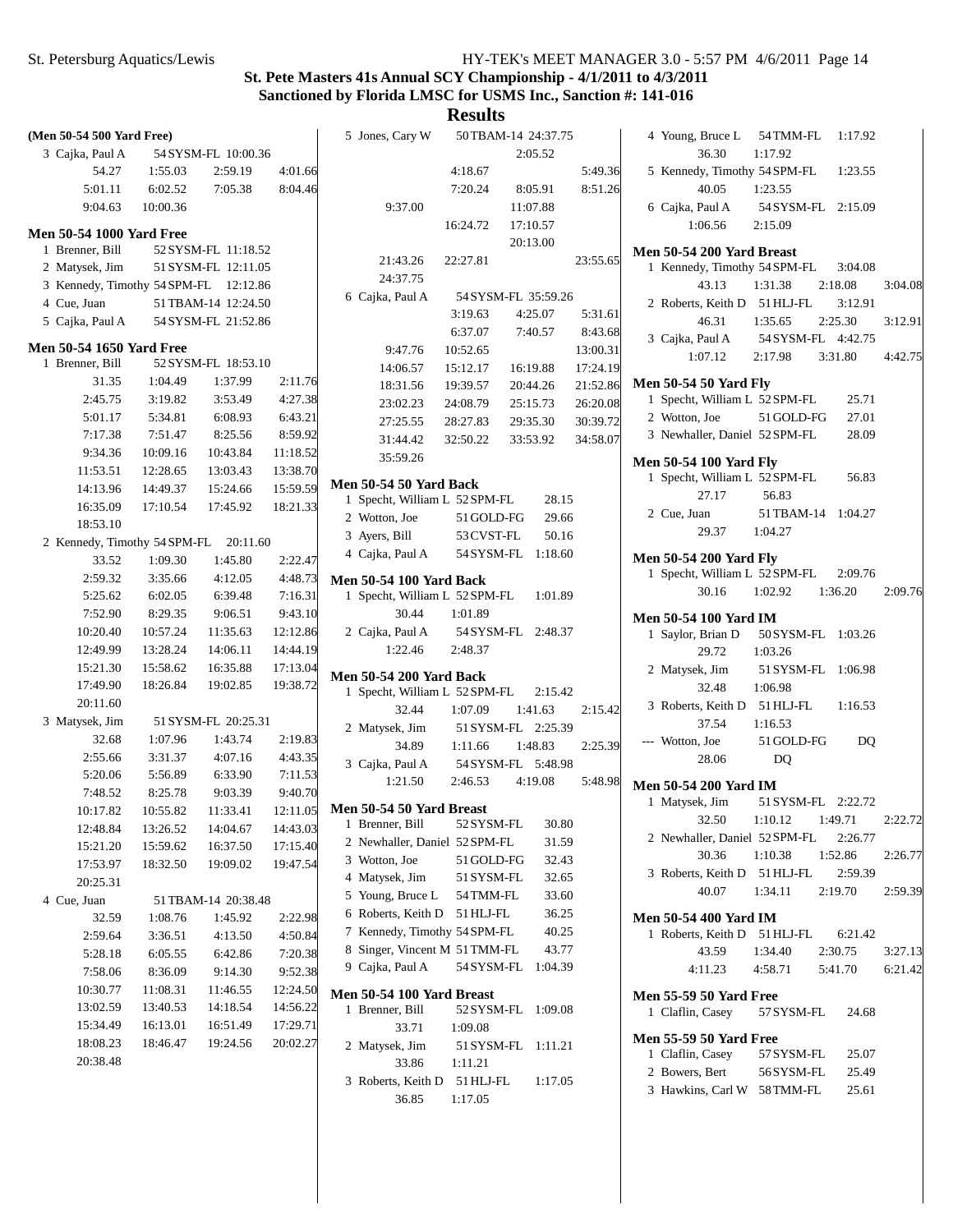## **Results**

| (Men 55-59 50 Yard Free)        |                                         |         |
|---------------------------------|-----------------------------------------|---------|
|                                 | 4 Ruelf, Michael J 57 TMM-FL 25.94      |         |
|                                 | 5 Corrigan, George (58TMM-FL 26.75      |         |
| 6 Carroll, Timothy J 59 TMM-FL  | 27.72                                   |         |
| <b>Men 55-59 100 Yard Free</b>  |                                         |         |
| 1 Claflin, Casey                | 57 SYSM-FL 54.24                        |         |
| 26.28                           | 54.24                                   |         |
| 2 Bowers, Bert                  | 56 SYSM-FL 56.08                        |         |
| 26.82                           | 56.08                                   |         |
|                                 | 3 Corrigan, George (58TMM-FL 58.81      |         |
| 28.94                           | 58.81                                   |         |
|                                 | 4 Freeman, Steve J 55 SPM-FL 1:00.94    |         |
| 29.53 1:00.94                   |                                         |         |
| 5 Kress, Larry                  | 56 WFLM-FL 1:01.54                      |         |
| 29.44 1:01.54                   |                                         |         |
|                                 | 6 Zinner, James Y 55 TBAM-14 1:12.44    |         |
| 34.00                           | 1:12.44                                 |         |
| <b>Men 55-59 200 Yard Free</b>  |                                         |         |
| 1 Claflin, Casey                | 57 SYSM-FL 2:03.34                      |         |
| 28.50 1:00.38                   | 1:33.33                                 | 2:03.34 |
| 2 Bowers, Bert                  | 56 SYSM-FL 2:07.43                      |         |
| 30.95                           | 1:04.20 1:36.38                         | 2:07.43 |
|                                 | 3 Corrigan, George (58TMM-FL 2:08.60    |         |
| 30.43                           | 1:02.66<br>1:35.42                      | 2:08.60 |
|                                 | 4 Zinner, James Y 55 TBAM-14 2:42.10    |         |
|                                 | 34.80   1:14.67   1:58.31   2:42.10     |         |
| <b>Men 55-59 500 Yard Free</b>  |                                         |         |
|                                 | 1 Corrigan, George (58 TMM-FL 6:04.31   |         |
| 33.40                           | 1:10.07<br>1:47.70                      | 2:25.73 |
| 3:03.54                         | $3:40.74$ $4:18.02$ $4:53.91$           |         |
| 5:29.65 6:04.31                 |                                         |         |
|                                 | 2 Freeman, Steve J 55 SPM-FL 6:20.56    |         |
| 32.11                           | 1:07.75<br>1:45.65 2:24.24              |         |
| 3:03.50                         | 3:43.39  4:23.02  5:02.76               |         |
| 5:42.28                         | 6:20.56                                 |         |
|                                 | 3 Zinner, James Y 55 TBAM-14 7:33.52    |         |
| 39.81                           | 1:24.86<br>2:10.94                      | 2:56.95 |
| 3:43.47                         | 4:29.87<br>5:16.08                      | 6:02.82 |
| 6:48.52                         | 7:33.52                                 |         |
|                                 | 4 Highsmith, Williar 58 UNAT-FL 8:11.22 |         |
| 41.37                           | 1:29.12<br>2:18.96 3:09.27              |         |
|                                 | 3:59.44 4:49.64 5:41.34 6:32.22         |         |
| 7:22.59 8:11.22                 |                                         |         |
| <b>Men 55-59 1000 Yard Free</b> |                                         |         |

## **Men 55-59 1000 Yard Free**

- 1 Zinner, James Y 55 TBAM-14 15:33.13
- 2 Highsmith, Williar 58 UNAT-FL 16:26.28

| <b>Men 55-59 1650 Yard Free</b>          |                       |          |                   |
|------------------------------------------|-----------------------|----------|-------------------|
| 1 Zinner, James Y 55 TBAM-14 25:54.87    |                       |          |                   |
| 37.92                                    | 1:21.83               | 2:08.65  | 2:55.78           |
| 3:42.49                                  | 4:29.02               | 5:16.35  | 6:03.62           |
| 6:51.30                                  | 7:38.41               | 8:25.73  | 9:13.18           |
| 10:00.23                                 | 10:48.14              | 11:35.27 | 12:23.16          |
| 13:10.34                                 | 13:57.95              | 14:45.62 | 15:33.13          |
| 16:20.49                                 | 17:08.17  17:55.61    |          | 18:44.23          |
| 19:32.06                                 | 20:21.14              | 21:09.14 | 21:57.04          |
| 22:45.45                                 | 23:33.75              | 24:21.58 | 25:09.25          |
| 25:54.87                                 |                       |          |                   |
| 2 Highsmith, Williar 58 UNAT-FL 27:30.12 |                       |          |                   |
| 41.38                                    | 1:26.57               | 2:14.98  |                   |
| 3:53.47                                  | 4:43.46               |          | 6:23.20           |
| 7:13.32                                  | 8:03.64 8:53.50       |          | 9:43.87           |
| 10:33.81                                 | 11:23.50              | 12:14.34 | 13:05.21          |
| 13:55.72                                 | 14:45.42              | 15:36.03 | 16:26.28          |
| 17:16.56                                 | 18:07.43              | 18:57.66 | 19:48.34          |
| 20:39.84                                 | 21:31.26              | 22:22.13 | 23:13.22          |
| 24:04.35                                 | 24:56.15              |          | 25:47.39 27:30.12 |
| <b>Men 55-59 50 Yard Back</b>            |                       |          |                   |
| 1 Claflin, Casey                         | 57 SYSM-FL 28.06      |          |                   |
| <b>Men 55-59 50 Yard Back</b>            |                       |          |                   |
| 1 Claflin, Casey                         | 57 SYSM-FL            | 27.99    |                   |
| 2 Hawkins, Carl W 58 TMM-FL              |                       | 31.77    |                   |
| 3 Corrigan, George (58 TMM-FL            |                       | 34.12    |                   |
| 4 Ruelf, Michael J 57 TMM-FL             |                       | 34.26    |                   |
| 5 Zinner, James Y 55 TBAM-14             |                       | 37.39    |                   |
| 6 Highsmith, Williar 58 UNAT-FL 46.66    |                       |          |                   |
|                                          |                       |          |                   |
| <b>Men 55-59 100 Yard Back</b>           |                       |          |                   |
| 1 Claflin, Casey                         | 57 SYSM-FL 1:00.92    |          |                   |
|                                          | 29.26 1:00.92         |          |                   |
| 2 Corrigan, George (58 TMM-FL 1:11.60    |                       |          |                   |
| 35.59                                    | 1:11.60               |          |                   |
| 3 Zinner, James Y 55 TBAM-14 1:20.51     |                       |          |                   |
| 38.64                                    | 1:20.51               |          |                   |
| 4 Highsmith, Williar 58 UNAT-FL 1:43.76  |                       |          |                   |
| 50.32                                    | 1:43.76               |          |                   |
| <b>Men 55-59 200 Yard Back</b>           |                       |          |                   |
| 1 Claflin, Casey 57 SYSM-FL 2:15.55      |                       |          |                   |
|                                          | 32.35 1:06.42 1:41.01 |          | 2:15.55           |
| 2 Highsmith, Williar 58 UNAT-FL 3:38.48  |                       |          |                   |
|                                          | 49.01 1:44.79 2:42.73 |          | 3:38.48           |

**Men 55-59 50 Yard Breast**

1 Ruelf, Michael J 57 TMM-FL 33.32 2 Claflin, Casey 57 SYSM-FL 33.54 3 34.08 Kress, Larry 56WFLM-FL 4 Carroll, Timothy J 59 TMM-FL 36.17 5 38.35 Corrigan, George C 58TMM-FL 6 46.47 Highsmith, William 58UNAT-FL

| <b>Men 55-59 100 Yard Breast</b>                                           |                               |       |         |
|----------------------------------------------------------------------------|-------------------------------|-------|---------|
| 1 Ruelf, Michael J 57 TMM-FL 1:13.16                                       |                               |       |         |
| $34.34$ 1:13.16                                                            |                               |       |         |
| 2 Corrigan, George (58 TMM-FL 1:24.63                                      |                               |       |         |
| 40.78 1:24.63                                                              |                               |       |         |
| 3 Highsmith, Williar 58 UNAT-FL 1:46.24                                    |                               |       |         |
| 50.28 1:46.24                                                              |                               |       |         |
| Men 55-59 200 Yard Breast                                                  |                               |       |         |
| 1 Kress, Larry 56 WFLM-FL 2:45.04                                          |                               |       |         |
|                                                                            | 37.33 1:19.67 2:01.98 2:45.04 |       |         |
| 2 Highsmith, Williar 58 UNAT-FL 3:45.08                                    |                               |       |         |
|                                                                            | 49.97 1:46.69 2:46.76 3:45.08 |       |         |
|                                                                            |                               |       |         |
| <b>Men 55-59 50 Yard Fly</b><br>1 Claflin, Casey 57 SYSM-FL 27.60          |                               |       |         |
| 2 Bowers, Bert 56 SYSM-FL 28.19                                            |                               |       |         |
| 3 Ruelf, Michael J 57 TMM-FL 28.84                                         |                               |       |         |
| 4 Carroll, Timothy J 59 TMM-FL 31.49                                       |                               |       |         |
|                                                                            |                               | 31.85 |         |
| 5 Corrigan, George C 58 TMM-FL 31.85<br>6 Zinner, James Y 55 TBAM-14 40.37 |                               |       |         |
|                                                                            |                               |       |         |
| Men 55-59 100 Yard Fly                                                     |                               |       |         |
| 1 Bowers, Bert 56 SYSM-FL 1:04.66                                          |                               |       |         |
| 29.71 1:04.66                                                              |                               |       |         |
| 2 Ruelf, Michael J 57 TMM-FL 1:05.26                                       |                               |       |         |
| 30.72   1:05.26                                                            |                               |       |         |
| Men 55-59 100 Yard IM                                                      |                               |       |         |
| 1 Ruelf, Michael J 57 TMM-FL 1:05.20                                       |                               |       |         |
| $30.52$ 1:05.20                                                            |                               |       |         |
| 2 Corrigan, George (58 TMM-FL 1:15.55                                      |                               |       |         |
| 34.02 1:15.55                                                              |                               |       |         |
| 3 Highsmith, Williar 58 UNAT-FL 1:35.76                                    |                               |       |         |
| 48.24 1:35.76                                                              |                               |       |         |
| <b>Men 55-59 200 Yard IM</b>                                               |                               |       |         |
|                                                                            |                               |       |         |
| 1 Ruelf, Michael J 57TMM-FL 2:27.59<br>30.80 1:11.16 1:54.79 2:27.59       |                               |       |         |
| 2 Zinner, James Y 55 TBAM-14 3:08.44                                       |                               |       |         |
|                                                                            | 39.68 1:27.43 2:23.30 3:08.44 |       |         |
| 3 Highsmith, Williar 58 UNAT-FL 3:36.77                                    |                               |       |         |
|                                                                            | 46.01 1:45.32 2:49.13 3:36.77 |       |         |
| Men 55-59 400 Yard IM                                                      |                               |       |         |
| 1 Ruelf, Michael J 57 TMM-FL 5:19.51                                       |                               |       |         |
|                                                                            | 32.54 1:09.17 1:53.34 2:36.29 |       |         |
| 3:22.67 4:07.87 4:44.41                                                    |                               |       | 5:19.51 |
| 2 Zinner, James Y 55 TBAM-14 6:41.90<br>43.42 1:35.96 2:28.27 3:17.41      |                               |       |         |
|                                                                            |                               |       |         |
| 4:14.80   5:10.83   5:57.34   6:41.90                                      |                               |       |         |
| 3 Highsmith, Williar 58 UNAT-FL 7:49.40                                    |                               |       |         |
|                                                                            | 47.48 1:54.27 3:01.17 4:05.37 |       |         |
| 5:07.29 6:11.64 7:00.07 7:49.40                                            |                               |       |         |
|                                                                            |                               |       |         |
| <b>Men 60-64 50 Yard Free</b><br>1 Walker, Rick B 60 SYSM-FL 26.41         |                               |       |         |
| $P \left( \begin{array}{ccc} 0 & 1 \\ 0 & 0 \end{array} \right)$           |                               |       |         |

| 2 Bastie, Gary A              | 60 SPM-FL | 27.49 |
|-------------------------------|-----------|-------|
| 3 Nickodem, Peter V 61 HLJ-FL |           | 27.77 |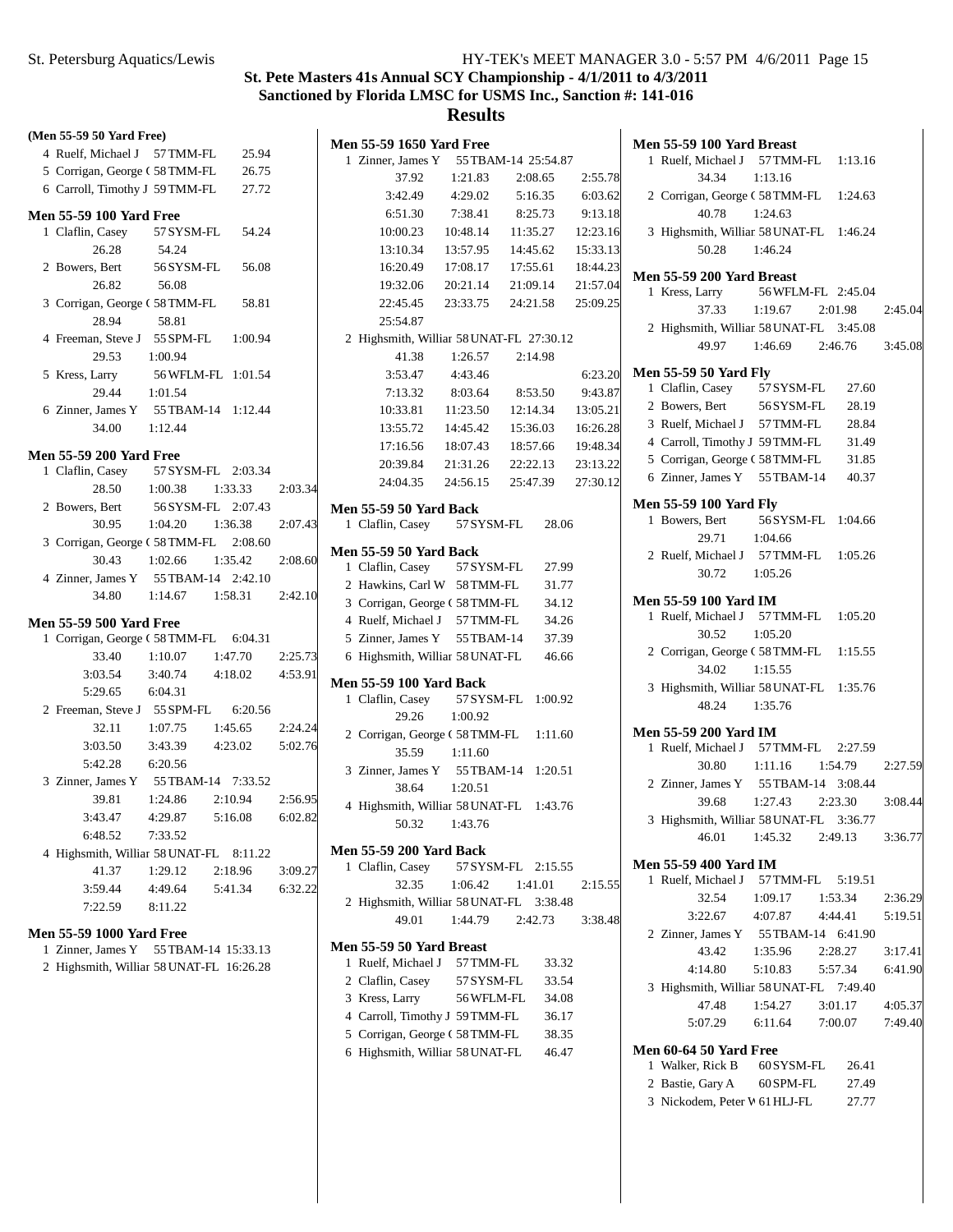# **St. Pete Masters 41s Annual SCY Championship - 4/1/2011 to 4/3/2011 Sanctioned by Florida LMSC for USMS Inc., Sanction #: 141-016**

| (Men 60-64 50 Yard Free)                  |         | 4   |
|-------------------------------------------|---------|-----|
| 60 SPM-FL 29.65<br>4 Day, Bruce E         |         |     |
| 5 Quanrud, John O 64 GAJA-GA<br>31.05     |         |     |
| 6 Ketchey, Charles F 62 TTM-FL<br>33.37   |         |     |
| 7 Chojnowski, Gerry 61 FACT-FL 33.79      |         | 5   |
| 62 CVST-FL 36.42<br>8 Bird, Jim R         |         |     |
| 9 Gagalis, George A 61 TTM-FL 36.58       |         |     |
| <b>Men 60-64 100 Yard Free</b>            |         |     |
| 1 Nickodem, Peter V 61 HLJ-FL 1:02.67     |         | 6   |
| 29.08<br>1:02.67                          |         |     |
| 2 Bastie, Gary A 60 SPM-FL 1:03.18        |         |     |
| 29.43<br>1:03.18                          |         |     |
| 3 Cornell, Thomas C 63 SYSM-FL 1:05.87    |         | 7   |
| 31.37<br>1:05.87                          |         |     |
| 4 Day, Bruce E 60 SPM-FL 1:06.22          |         |     |
| 32.07 1:06.22                             |         |     |
| 5 Quanrud, John O 64 GAJA-GA 1:06.43      |         | 8   |
| 32.92<br>1:06.43                          |         |     |
|                                           |         |     |
| <b>Men 60-64 200 Yard Free</b>            |         |     |
| 1 Walker, Rick B 60 SYSM-FL 2:03.56       |         |     |
| 29.65<br>1:01.16<br>1:32.64               | 2:03.56 | Men |
| 2 Nickodem, Peter V 61 HLJ-FL<br>2:24.24  |         | 1   |
| 32.86<br>1:09.19<br>1:46.42               | 2:24.24 | 2   |
| 3 Lewis, Frederick J 60 SPM-FL 2:25.42    |         | 3   |
| 33.81<br>1:11.48<br>1:49.01               | 2:25.42 | 4   |
| 4 Cornell, Thomas C 63 SYSM-FL 2:27.76    |         | 5   |
| 33.59<br>1:10.74<br>1:49.18               | 2:27.76 | Men |
| 5 Quanrud, John O 64 GAJA-GA 2:30.76      |         | 1   |
|                                           |         |     |
| 35.35<br>1:14.26<br>1:53.79               | 2:30.76 |     |
| 6 Aldrich, Robert E 62 SPM-FL<br>2:30.96  |         |     |
| 1:51.73<br>33.69<br>1:12.38               | 2:30.96 |     |
| 7 Day, Bruce E 60 SPM-FL 2:31.59          |         |     |
| 32.71<br>$1:09.89$ $1:50.59$              | 2:31.59 |     |
| 8 Chojnowski, Gerry 61 FACT-FL 2:49.84    |         |     |
| 1:18.69<br>2:04.20<br>37.13               | 2:49.84 |     |
| 9 Bird, Jim R 62 CVST-FL 3:14.64          |         |     |
| 45.20<br>1:35.92 2:26.73                  | 3:14.64 | 2   |
| 10 Gagalis, George A 61 TTM-FL<br>3:18.04 |         |     |
| 46.57<br>1:35.49<br>2:26.74               | 3:18.04 |     |
|                                           |         |     |
| <b>Men 60-64 500 Yard Free</b>            |         |     |
| 1 Walker, Rick B 60 SYSM-FL 5:33.94       |         |     |
| 31.20 1:05.34<br>1:39.88                  | 2:14.20 |     |
| 2:48.31<br>3:22.36 3:55.93                | 4:29.25 |     |
| 5:02.50    5:33.94                        |         |     |
| 2 Lewis, Frederick J 60SPM-FL 6:38.54     |         |     |
| 36.00<br>1:15.63<br>1:57.08               | 2:39.34 |     |
| 3:20.98<br>$4:02.16$ $4:42.82$            | 5:23.30 |     |
| 6:02.31 6:38.54                           |         |     |
| 3 Ouanrud, John O 64 GAJA-GA 6:40.79      |         |     |
| 36.99<br>1:17.87<br>1:59.06               | 2:40.46 |     |
| 3:21.56<br>4:02.08<br>4:42.42             | 5:22.43 |     |
| 6:02.61<br>6:40.79                        |         |     |

| 4 Cowing, John M 62 MICH-MI 6:48.41                                        |          |                                        |          |
|----------------------------------------------------------------------------|----------|----------------------------------------|----------|
| 37.93                                                                      |          | 1:19.33  2:00.65  2:42.06              |          |
| 3:23.49                                                                    |          | 4:04.46 4:45.87 5:27.63                |          |
| 6:08.67                                                                    | 6:48.41  |                                        |          |
| 5 Aldrich, Robert E 62 SPM-FL 6:51.78                                      |          |                                        |          |
| 34.03                                                                      |          | 1:13.73  1:55.26  2:38.30              |          |
|                                                                            |          | 3:20.87 4:04.77 4:48.34 5:31.83        |          |
| 6:13.75 6:51.78                                                            |          |                                        |          |
| 6 Marzulli, Pat 62 SPM-FL 6:53.24                                          |          |                                        |          |
|                                                                            |          | 38.01  1:20.02  2:02.73  2:44.65       |          |
|                                                                            |          | 3:26.83 4:08.62 4:50.24 5:31.69        |          |
| 6:13.18 6:53.24                                                            |          |                                        |          |
| 7 Cornell, Thomas G 63 SYSM-FL 6:57.11                                     |          |                                        |          |
| 37.02                                                                      | 1:17.32  | 1:59.59                                | 2:42.75  |
| 3:25.96                                                                    | 4:09.09  | 4:52.18 5:34.99                        |          |
| 6:17.40                                                                    | 6:57.11  |                                        |          |
| 8 Chojnowski, Gerry 61 FACT-FL 7:37.80                                     |          |                                        |          |
| 40.19                                                                      |          | 1:24.48 2:10.19 2:57.02                |          |
|                                                                            |          | 3:44.15 4:31.66 5:18.88 6:05.50        |          |
| 6:53.45 7:37.80                                                            |          |                                        |          |
| <b>Men 60-64 1000 Yard Free</b>                                            |          |                                        |          |
| 1 Quanrud, John O 64 GAJA-GA 14:08.12                                      |          |                                        |          |
| 2 Lewis, Frederick J 60 SPM-FL 14:10.01                                    |          |                                        |          |
| 3 Cowing, John M 62 MICH-MI 14:14.97<br>4 Marzulli, Pat 62 SPM-FL 14:15.20 |          |                                        |          |
|                                                                            |          |                                        |          |
| 5 Aldrich, Robert E 62 SPM-FL 14:27.53                                     |          |                                        |          |
| <b>Men 60-64 1650 Yard Free</b>                                            |          |                                        |          |
| 1 Lewis, Frederick J 60 SPM-FL 23:07.71                                    |          |                                        |          |
| 37.02                                                                      | 1:18.53  | 2:01.45                                | 2:45.51  |
| 3:29.43 4:13.33                                                            |          | 4:56.75                                | 5:40.05  |
| 6:23.02                                                                    | 7:05.73  | 7:48.69                                | 8:31.20  |
| 9:14.08                                                                    | 9:56.54  | 10:38.95                               | 11:20.91 |
| 12:03.49                                                                   | 12:45.74 | 13:27.78                               | 14:10.01 |
| 14:52.07                                                                   | 15:33.62 | 16:15.77                               | 16:57.98 |
|                                                                            |          | 17:40.15  18:22.09  19:03.71  19:45.21 |          |
| 20:26.58 21:08.40                                                          |          | 23:07.71                               |          |
| 2 Quanrud, John O 64 GAJA-GA 23:09.71                                      |          |                                        |          |
|                                                                            |          | 39.31 1:21.46 2:04.75 2:48.30          |          |
| 3:31.50                                                                    | 4:14.62  | 4:57.54                                | 5:40.28  |
| 6:22.82                                                                    | 7:05.50  | 7:47.73                                | 8:29.75  |
| 9:12.61                                                                    | 9:55.69  | 10:37.46                               | 11:20.05 |
| 12:02.22                                                                   | 12:44.28 | 13:26.29                               | 14:08.12 |
| 14:50.35                                                                   | 15:32.53 | 16:15.44                               | 16:57.90 |
| 17:40.39                                                                   | 18:21.78 | 19:03.46                               | 19:44.99 |
| 20:27.07                                                                   | 21:08.66 | 21:50.11                               | 22:31.33 |
| 23:09.71                                                                   |          |                                        |          |

| 3 Cowing, John M 62 MICH-MI 23:26.59   |                              |          |          |          |
|----------------------------------------|------------------------------|----------|----------|----------|
| 38.77                                  | 1:21.61                      |          | 2:04.91  | 2:48.26  |
| 3:31.92                                | 4:15.73                      |          | 4:59.31  | 5:43.01  |
| 6:26.25                                | 7:09.54                      |          | 7:53.08  | 8:36.10  |
| 9:18.83                                | 10:01.21  10:43.40           |          |          | 11:26.07 |
| 12:07.97  12:50.16  13:32.57           |                              |          |          | 14:14.97 |
| 14:56.94  15:39.02  16:21.24           |                              |          |          | 17:04.27 |
| 17:46.95                               | 18:29.57  19:12.18  19:55.13 |          |          |          |
| 20:37.90                               | 21:20.37                     |          | 22:03.09 | 22:45.49 |
| 23:26.59                               |                              |          |          |          |
| 4 Marzulli, Pat                        | 62 SPM-FL 23:30.36           |          |          |          |
| 38.37                                  | 1:20.44                      |          | 2:03.38  |          |
|                                        |                              |          |          | 2:46.59  |
| 3:29.43                                | 4:12.00                      |          | 4:54.80  | 5:37.70  |
| 6:20.86                                | 7:03.59                      |          | 7:46.33  | 8:29.32  |
| 9:12.68                                | 9:56.05                      |          | 10:39.08 | 11:21.80 |
| 12:04.68                               | 12:48.68                     |          | 13:32.30 | 14:15.20 |
| 14:57.73   15:41.05                    |                              |          | 16:23.69 | 17:06.66 |
| 17:50.56  18:33.86  19:16.72           |                              |          |          | 19:59.15 |
| 20:42.34                               | 21:25.17 22:07.89            |          |          | 22:50.35 |
| 23:30.36                               |                              |          |          |          |
| 5 Aldrich, Robert E 62 SPM-FL 23:43.04 |                              |          |          |          |
| 36.50                                  | 1:18.56                      |          | 2:02.93  | 2:46.81  |
| 3:31.16                                | 4:15.20                      |          | 4:58.00  | 5:41.91  |
| 6:26.08                                | 7:09.32                      |          | 7:52.89  | 8:36.75  |
| 9:22.01                                | 10:06.18                     | 10:50.48 |          | 11:34.47 |
| 12:17.89                               | 13:00.67                     |          | 13:44.26 | 14:27.53 |
| 15:10.63                               | 15:53.96                     |          | 16:37.48 | 17:20.99 |
| 18:04.99                               | 18:47.95                     |          | 19:30.78 | 20:14.80 |
| 20:57.59                               | 21:40.77                     |          | 22:23.57 | 23:04.94 |
| 23:43.04                               |                              |          |          |          |
|                                        |                              |          |          |          |
| <b>Men 60-64 50 Yard Back</b>          |                              |          |          |          |
| 1 Baggs, Robert D 60 UNAT-FL           |                              |          | 34.61    |          |
| 2 Bastie, Gary A 60 SPM-FL             |                              |          | 35.18    |          |
| 3 Nickodem, Peter V 61 HLJ-FL          |                              |          | 36.95    |          |
| 4 Aldrich, Robert E 62 SPM-FL          |                              |          | 37.55    |          |
| 5 Quanrud, John O 64 GAJA-GA           |                              |          | 39.43    |          |
| 6 Ketchey, Charles F 62 TTM-FL 45.19   |                              |          |          |          |
| 7 Gagalis, George A 61 TTM-FL          |                              |          | 53.65    |          |
| <b>Men 60-64 100 Yard Back</b>         |                              |          |          |          |
| 1 Lewis, Frederick J 60 SPM-FL 1:17.46 |                              |          |          |          |
| 37.80                                  | 1:17.46                      |          |          |          |
| 2 Aldrich, Robert E 62 SPM-FL 1:20.46  |                              |          |          |          |
| 39.11                                  | 1:20.46                      |          |          |          |
| 3 Cowing, John M 62 MICH-MI 1:20.88    |                              |          |          |          |
| 40.61                                  | 1:20.88                      |          |          |          |
| 4 Quanrud, John O 64 GAJA-GA 1:21.23   |                              |          |          |          |
|                                        |                              |          |          |          |
| 40.81 1:21.23                          |                              |          |          |          |
| <b>Men 60-64 200 Yard Back</b>         |                              |          |          |          |
| 1 Lewis, Frederick J 60 SPM-FL 2:51.84 |                              |          |          |          |
| 38.60                                  | 1:21.44 2:06.69              |          |          | 2:51.84  |
| 2 Aldrich, Robert E 62 SPM-FL 2:58.05  |                              |          |          |          |
| 42.03 1:26.88 2:13.79                  |                              |          |          | 2:58.05  |
| 3 Cowing, John M 62 MICH-MI 2:59.04    |                              |          |          |          |
| 44.14  1:29.91  2:16.68                |                              |          |          | 2:59.04  |
|                                        |                              |          |          |          |
|                                        |                              |          |          |          |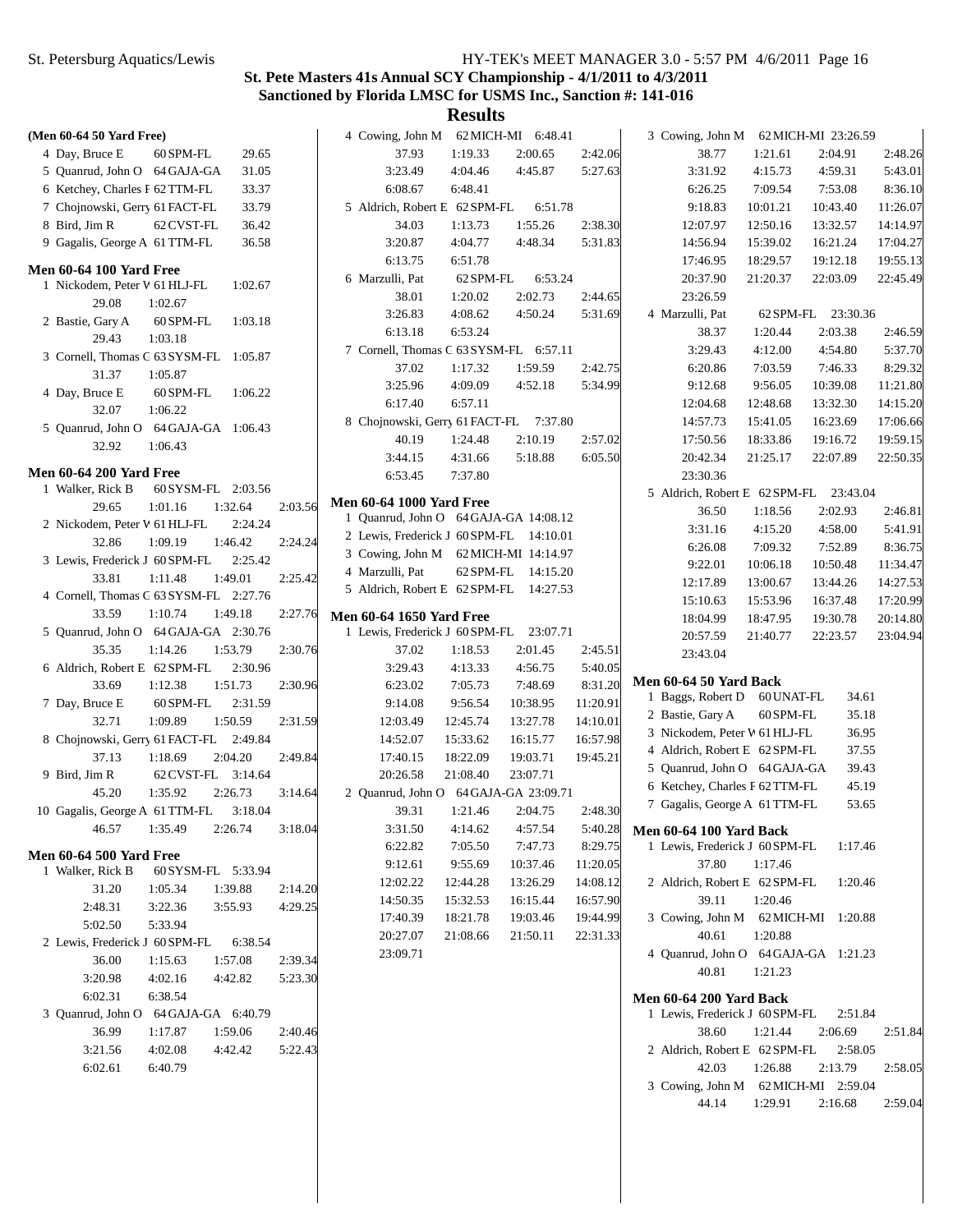# **St. Pete Masters 41s Annual SCY Championship - 4/1/2011 to 4/3/2011 Sanctioned by Florida LMSC for USMS Inc., Sanction #: 141-016**

## **Results**

**Men 60-64 100 Yard IM**

|  | (Men 60-64 200 Yard Back)                                               |                                  |       |         |
|--|-------------------------------------------------------------------------|----------------------------------|-------|---------|
|  | 4 Quanrud, John O 64 GAJA-GA 3:01.75                                    |                                  |       |         |
|  |                                                                         | 43.89 1:30.65 2:17.24 3:01.75    |       |         |
|  | 5 Gagalis, George A 61 TTM-FL 4:21.25                                   |                                  |       |         |
|  |                                                                         | 54.43 1:57.46 4:04.67 4:21.25    |       |         |
|  |                                                                         |                                  |       |         |
|  | Men 60-64 50 Yard Breast                                                |                                  | 32.66 |         |
|  | 1 Walker, Rick B 60 SYSM-FL<br>2 Kelley, Bill R 63 SYSM-FL 35.30        |                                  |       |         |
|  | 3 Bastie, Gary A 60 SPM-FL                                              |                                  | 37.20 |         |
|  | 4 Cowing, John M 62 MICH-MI 39.74                                       |                                  |       |         |
|  | 5 Marzulli, Pat                                                         | 62 SPM-FL 40.59                  |       |         |
|  | 6 Aldrich, Robert E 62 SPM-FL                                           |                                  | 41.16 |         |
|  | 7 Chojnowski, Gerry 61 FACT-FL 41.77                                    |                                  |       |         |
|  |                                                                         |                                  |       |         |
|  | Men 60-64 100 Yard Breast<br>1 Walker, Rick B 60 SYSM-FL 1:10.86        |                                  |       |         |
|  | 33.94 1:10.86                                                           |                                  |       |         |
|  | 2 Kelley, Bill R 63 SYSM-FL 1:17.08                                     |                                  |       |         |
|  | 35.79                                                                   | 1:17.08                          |       |         |
|  | 3 Aldrich, Robert E 62 SPM-FL 1:26.15                                   |                                  |       |         |
|  | 41.31                                                                   | 1:26.15                          |       |         |
|  | 4 Cowing, John M 62 MICH-MI 1:27.49                                     |                                  |       |         |
|  | 42.43                                                                   | 1:27.49                          |       |         |
|  | 5 Chojnowski, Gerry 61 FACT-FL 1:33.79                                  |                                  |       |         |
|  | 45.15 1:33.79                                                           |                                  |       |         |
|  |                                                                         |                                  |       |         |
|  | Men 60-64 200 Yard Breast<br>1 Walker, Rick B 60 SYSM-FL 2:36.46        |                                  |       |         |
|  |                                                                         | 35.84 1:16.54 1:57.31            |       | 2:36.46 |
|  | 2 Marzulli, Pat 62 SPM-FL 3:09.82                                       |                                  |       |         |
|  | 44.84                                                                   | 1:34.24 2:21.79                  |       | 3:09.82 |
|  | 3 Aldrich, Robert E 62 SPM-FL 3:18.45                                   |                                  |       |         |
|  | 43.15                                                                   | 1:34.45 2:26.08                  |       | 3:18.45 |
|  | 4 Lewis, Frederick J 60 SPM-FL 3:19.26                                  |                                  |       |         |
|  | 47.45                                                                   | 1:40.74 2:32.53                  |       | 3:19.26 |
|  | 5 Chojnowski, Gerry 61 FACT-FL 3:20.18                                  |                                  |       |         |
|  |                                                                         | 44.90  1:35.73  2:27.95  3:20.18 |       |         |
|  | <b>Men 60-64 50 Yard Fly</b>                                            |                                  |       |         |
|  | 1 Bastie, Gary A 60 SPM-FL 29.58                                        |                                  |       |         |
|  | 2 Nickodem, Peter V 61 HLJ-FL                                           |                                  | 32.11 |         |
|  | 3 Cornell, Thomas C 63 SYSM-FL                                          |                                  | 32.12 |         |
|  |                                                                         |                                  |       |         |
|  | <b>Men 60-64 100 Yard Fly</b><br>1 Cornell, Thomas C 63 SYSM-FL 1:17.26 |                                  |       |         |
|  | 33.19                                                                   | 1:17.26                          |       |         |
|  | 2 Smally, Len A 60 SYSM-FL 1:18.82                                      |                                  |       |         |
|  | 34.96                                                                   | 1:18.82                          |       |         |
|  | 3 Lewis, Frederick J 60 SPM-FL 1:35.80                                  |                                  |       |         |
|  | 43.68                                                                   | 1:35.80                          |       |         |
|  |                                                                         |                                  |       |         |
|  | Men 60-64 200 Yard Fly                                                  |                                  |       |         |
|  | 1 Cornell, Thomas C 63 SYSM-FL 3:07.90<br>36.35                         | $1:21.69$ $2:13.54$ $3:07.90$    |       |         |
|  |                                                                         |                                  |       |         |
|  |                                                                         |                                  |       |         |
|  |                                                                         |                                  |       |         |

|  | 1 Lewis, Frederick J 60 SPM-FL 1:13.14                       |                                    |         |         |
|--|--------------------------------------------------------------|------------------------------------|---------|---------|
|  | 33.81                                                        | 1:13.14                            |         |         |
|  | 2 Bastie, Gary A 60 SPM-FL 1:13.21                           |                                    |         |         |
|  | $33.22 \t1:13.21$                                            |                                    |         |         |
|  | 3 Baggs, Robert D 60 UNAT-FL 1:17.97                         |                                    |         |         |
|  | 36.08 1:17.97                                                |                                    |         |         |
|  | 4 Biggs, Michael 62 FMM-FL 1:21.12                           |                                    |         |         |
|  | 37.40                                                        | 1:21.12                            |         |         |
|  | 5 Cowing, John M 62 MICH-MI 1:22.06                          |                                    |         |         |
|  | 39.93                                                        | 1:22.06                            |         |         |
|  | 6 Ketchey, Charles F 62 TTM-FL 1:33.16                       |                                    |         |         |
|  | 44.83                                                        | 1:33.16                            |         |         |
|  | 7 Gagalis, George A 61 TTM-FL 1:44.87                        |                                    |         |         |
|  | 52.36 1:44.87                                                |                                    |         |         |
|  |                                                              |                                    |         |         |
|  | <b>Men 60-64 200 Yard IM</b>                                 |                                    |         |         |
|  | 1 Lewis, Frederick J 60 SPM-FL 2:51.62                       |                                    |         |         |
|  |                                                              | 39.55 1:24.79 2:15.75              |         | 2:51.62 |
|  | 2 Cowing, John M 62 MICH-MI 2:56.44                          |                                    |         |         |
|  | 44.59                                                        | $1:29.21$ $2:18.53$ $2:56.44$      |         |         |
|  | 3 Smally, Len A 60 SYSM-FL 3:08.82                           |                                    |         |         |
|  |                                                              | 1:28.63 2:26.69 3:08.82            |         |         |
|  | Men 60-64 400 Yard IM                                        |                                    |         |         |
|  | 1 Cowing, John M 62 MICH-MI 6:17.08                          |                                    |         |         |
|  |                                                              | 43.17 1:31.94 2:21.61 3:10.46      |         |         |
|  |                                                              | 4:02.59  4:54.97  5:37.28  6:17.08 |         |         |
|  |                                                              |                                    |         |         |
|  | <b>Men 65-69 50 Yard Free</b>                                |                                    |         |         |
|  | 1 Lodwig, Keefe L 67 SYSM-FL 25.44                           |                                    |         |         |
|  | 2 Quiggin, David 66 GOLD-FG 26.36                            |                                    |         |         |
|  | 3 Soderstrom, Jan 65 SYSM-FL 26.98                           |                                    |         |         |
|  | 4 Longstreth, Jeff 68 GOLD-FG 28.13                          |                                    |         |         |
|  | 5 McGee, Terry R 66 FACT-FL 29.10                            |                                    |         |         |
|  | 6 Kutchins, Bryan A 67 FACT-FL 30.96                         |                                    |         |         |
|  | <b>Men 65-69 100 Yard Free</b>                               |                                    |         |         |
|  | 1 Lodwig, Keefe L 67 SYSM-FL 57.49                           |                                    |         |         |
|  | 28.22                                                        | 57.49                              |         |         |
|  | 2 Quiggin, David 66 GOLD-FG 58.45                            |                                    |         |         |
|  | 28.72                                                        | 58.45                              |         |         |
|  | 3 McGee, Terry R 66 FACT-FL 1:06.07                          |                                    |         |         |
|  | 30.91                                                        | 1:06.07                            |         |         |
|  | 4 Gehrke, Timothy J 66 SYSM-FL 1:13.78                       |                                    |         |         |
|  | 33.80                                                        | 1:13.78                            |         |         |
|  |                                                              |                                    |         |         |
|  | <b>Men 65-69 200 Yard Free</b>                               |                                    |         |         |
|  | 1 Quiggin, David 66 GOLD-FG 2:11.28<br>30.06 1:03.25 1:37.81 |                                    |         |         |
|  |                                                              |                                    |         | 2:11.28 |
|  | 2 Lodwig, Keefe L 67 SYSM-FL 2:12.40                         |                                    |         |         |
|  | 29.44                                                        | 1:02.27                            | 1:36.52 | 2:12.40 |
|  | 3 Longstreth, Jeff 68 GOLD-FG 2:18.82                        |                                    |         |         |
|  | 32.71                                                        | 1:07.11                            | 1:42.67 | 2:18.82 |
|  | 4 McGee, Terry R 66 FACT-FL 2:35.68                          |                                    |         |         |
|  | 34.04 1:12.92                                                |                                    | 1:55.27 | 2:35.68 |
|  | 5 Zeigler, John V 65 GAJA-GA 2:40.43                         |                                    |         |         |
|  | 38.01                                                        | 1:20.08 2:01.47                    |         | 2:40.43 |
|  |                                                              |                                    |         |         |

| 6 Gehrke, Timothy J 66 SYSM-FL 2:55.52                                        |          |                                        |                      |
|-------------------------------------------------------------------------------|----------|----------------------------------------|----------------------|
| 39.10                                                                         |          | 1:23.90 2:11.22 2:55.52                |                      |
| <b>Men 65-69 500 Yard Free</b>                                                |          |                                        |                      |
| 1 Quiggin, David 66 GOLD-FG 6:12.46                                           |          |                                        |                      |
| 33.21                                                                         |          | 1:09.82   1:47.58                      | 2:26.25              |
| 3:05.53                                                                       | 3:44.18  | 4:21.97 4:59.63                        |                      |
| 5:37.29 6:12.46                                                               |          |                                        |                      |
| 2 McGee, Terry R 66 FACT-FL 7:14.26                                           |          |                                        |                      |
| 35.78                                                                         |          | $1:17.73$ $2:01.47$                    | 2:46.23              |
| 3:31.25                                                                       | 4:16.53  | 5:01.95                                | 5:47.54              |
| 6:32.67                                                                       | 7:14.26  |                                        |                      |
| 3 Zeigler, John V 65 GAJA-GA 7:15.12                                          |          |                                        |                      |
| 37.94                                                                         |          | 1:20.23 2:03.57 2:47.76                |                      |
|                                                                               |          | 3:32.29  4:16.06  5:00.90  5:46.09     |                      |
| 6:30.99 7:15.12                                                               |          |                                        |                      |
| 4 Stegner, Terry D 65 UNAT-FL 7:38.34                                         |          |                                        |                      |
|                                                                               |          | 40.22   1:25.09   2:11.10   2:57.87    |                      |
| 3:45.99                                                                       | 4:33.46  | 5:21.51 6:08.76                        |                      |
| 6:55.26 7:38.34                                                               |          |                                        |                      |
| <b>Men 65-69 1000 Yard Free</b>                                               |          |                                        |                      |
| 1 Quiggin, David 66 GOLD-FG 12:50.03<br>2 Zeigler, John V 65 GAJA-GA 14:47.62 |          |                                        |                      |
| 3 McGee, Terry R 66 FACT-FL 15:21.93                                          |          |                                        |                      |
| 4 Stegner, Terry D 65 UNAT-FL 16:05.93                                        |          |                                        |                      |
|                                                                               |          |                                        |                      |
| Men 65-69 1650 Yard Free                                                      |          |                                        |                      |
| 1 Quiggin, David 66 GOLD-FG 21:16.18                                          |          |                                        |                      |
| 32.99                                                                         | 1:09.45  | 1:46.94                                | 2:25.31              |
| 3:03.80                                                                       | 3:42.64  | 4:21.60                                | 5:00.57              |
| 5:39.70                                                                       | 6:18.63  | 6:57.75                                | 7:37.19              |
| 8:16.39                                                                       |          | 8:56.07 9:34.90                        | 10:13.82<br>12:50.03 |
| 10:53.53<br>13:29.10                                                          |          | 11:32.24 12:11.03<br>14:08.62 14:47.70 | 15:26.96             |
| 16:06.03                                                                      |          | 16:44.94 17:24.30                      | 18:04.00             |
| 18:43.34                                                                      |          | 19:23.08 20:02.37                      | 20:40.85             |
| 21:16.18                                                                      |          |                                        |                      |
| 2 Zeigler, John V 65 GAJA-GA 24:18.23                                         |          |                                        |                      |
| 40.38                                                                         |          | $1:24.11$ $2:08.91$                    | 2:53.29              |
| 3:38.63                                                                       | 4:23.20  | 5:07.42                                | 5:51.82              |
| 6:36.32                                                                       | 7:19.89  | 8:05.15                                | 8:50.43              |
| 9:34.70                                                                       | 10:19.11 | 11:03.98                               | 11:49.55             |
| 12:33.97                                                                      | 13:18.44 | 14:03.15                               | 14:47.62             |
| 15:32.41                                                                      | 16:17.26 | 17:01.84                               | 17:46.69             |
| 18:31.11                                                                      |          | 19:16.14 20:01.22                      | 20:44.91             |
| 21:28.98                                                                      | 22:13.27 | 22:56.66                               | 23:39.42             |
| 24:18.23                                                                      |          |                                        |                      |
| 3 McGee, Terry R 66 FACT-FL 25:20.42                                          |          |                                        |                      |
| 36.39                                                                         | 1:19.30  | 2:04.25                                | 2:49.92              |
| 3:36.06                                                                       | 4:22.59  | 5:08.48                                | 5:54.77              |
| 6:42.51                                                                       | 7:29.56  | 8:17.00                                | 9:04.43              |
| 9:51.65                                                                       | 10:38.91 | 11:26.55                               | 12:13.70             |
| 13:00.88                                                                      | 13:48.28 | 14:34.94                               | 15:21.93             |
| 16:08.66                                                                      | 16:55.32 | 17:41.52                               | 18:27.86             |
| 19:14.23                                                                      |          | 20:00.95 20:47.23                      | 21:33.57             |
| 22:19.72                                                                      |          | 23:06.22 23:52.44                      | 24:38.81             |
| 25:20.42                                                                      |          |                                        |                      |
|                                                                               |          |                                        |                      |

 $\overline{\phantom{a}}$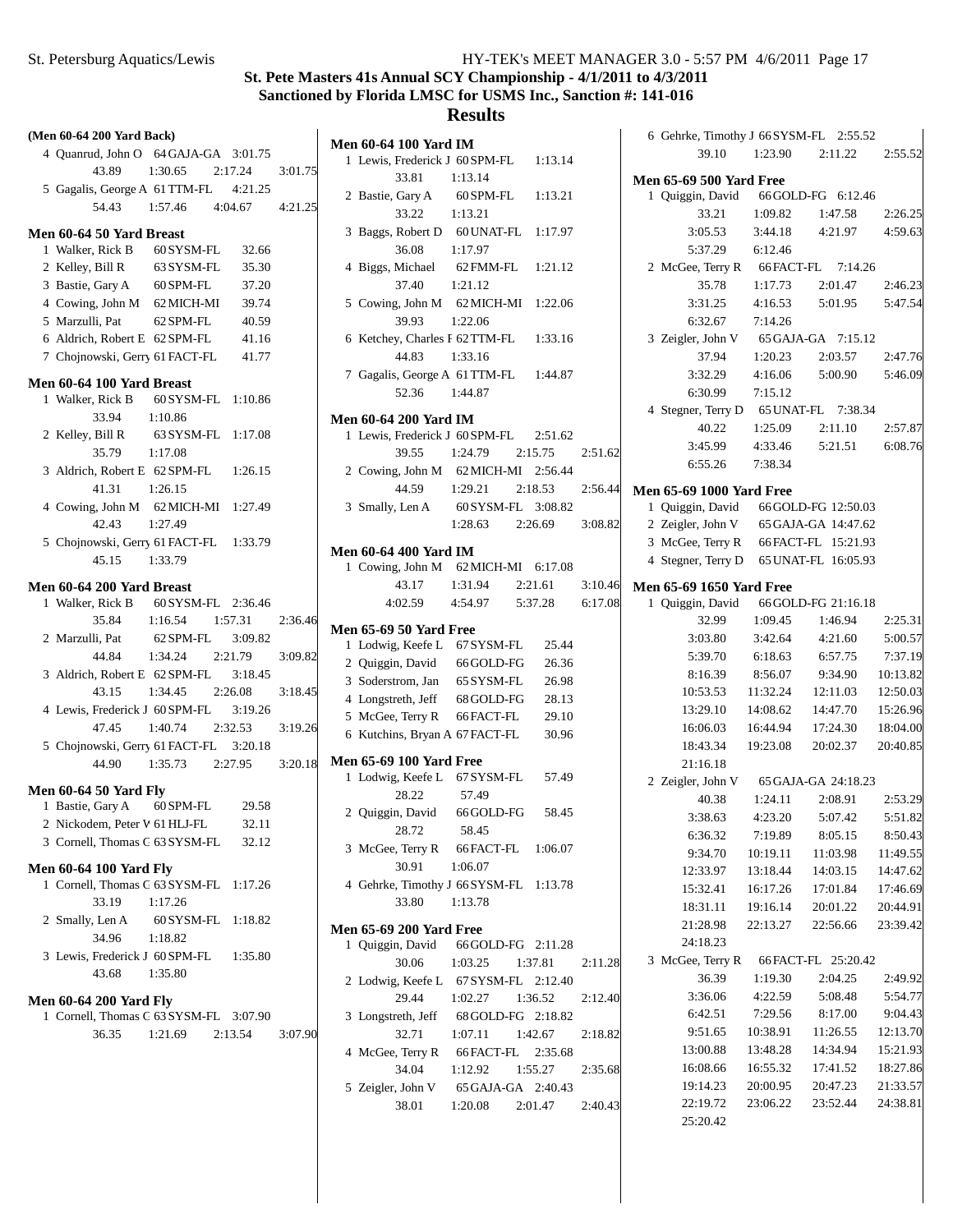# **Results**

| (Men 65-69 1650 Yard Free)                                             |                               |          |                    |
|------------------------------------------------------------------------|-------------------------------|----------|--------------------|
| 4 Stegner, Terry D 65 UNAT-FL 26:55.84                                 |                               |          |                    |
| 41.12                                                                  | 1:25.73                       | 2:12.33  | 2:59.94            |
| 3:48.28                                                                | 4:37.27 5:26.40               |          | 6:15.10            |
| 7:04.88 7:54.02 8:42.89 9:31.59                                        |                               |          |                    |
| 10:20.60 11:09.69                                                      |                               | 11:58.86 | 12:47.92           |
| 13:37.22  14:26.83                                                     |                               |          | 15:16.37  16:05.93 |
| 16:55.34 17:45.30                                                      |                               |          | 18:35.45  19:25.94 |
| 20:16.73  21:08.10  21:58.27  22:49.10                                 |                               |          |                    |
| 23:40.04                                                               | 24:30.50 25:20.10 26:09.93    |          |                    |
| 26:55.84                                                               |                               |          |                    |
| Men 65-69 50 Yard Back                                                 |                               |          |                    |
| 1 Soderstrom, Jan 65 SYSM-FL                                           |                               | 31.66    |                    |
| 2 Quiggin, David 66 GOLD-FG 33.62                                      |                               |          |                    |
| 3 Lodwig, Keefe L 67SYSM-FL 33.73                                      |                               |          |                    |
| 4 Betzer, Peter R                                                      | 68 SPM-FL 37.07               |          |                    |
| 5 Gehrke, Timothy J 66 SYSM-FL 37.94                                   |                               |          |                    |
|                                                                        |                               |          |                    |
| <b>Men 65-69 100 Yard Back</b><br>1 Soderstrom, Jan 65 SYSM-FL 1:09.62 |                               |          |                    |
| 33.98                                                                  | 1:09.62                       |          |                    |
| 2 Roddin, Hugh J 69 ANCM-PV 1:12.28                                    |                               |          |                    |
| 35.63                                                                  | 1:12.28                       |          |                    |
| 3 Betzer, Peter R 68 SPM-FL 1:20.31                                    |                               |          |                    |
| 39.03                                                                  | 1:20.31                       |          |                    |
|                                                                        |                               |          |                    |
| 4 Zeigler, John V 65 GAJA-GA 1:28.24<br>43.18 1:28.24                  |                               |          |                    |
|                                                                        |                               |          |                    |
| <b>Men 65-69 200 Yard Back</b>                                         |                               |          |                    |
| 1 Roddin, Hugh J 69 ANCM-PV 2:37.88                                    |                               |          |                    |
| 37.34                                                                  | 1:15.55                       | 1:56.11  | 2:37.88            |
| 2 Zeigler, John V 65 GAJA-GA 2:58.39                                   |                               |          |                    |
| 43.06                                                                  | $1:28.02$ $2:14.53$ $2:58.39$ |          |                    |
| 3 Betzer, Peter R 68 SPM-FL 3:01.54                                    |                               |          |                    |
|                                                                        | 43.41 1:29.02 2:14.80         |          | 3:01.54            |
| Men 65-69 50 Yard Breast                                               |                               |          |                    |
| 1 van der Veen, Thet 66 SPM-FL                                         |                               | 36.11    |                    |
| 2 Lodwig, Keefe L 67 SYSM-FL 38.21                                     |                               |          |                    |
| 3 Zeigler, John V 65 GAJA-GA 38.60                                     |                               |          |                    |
| 4 Betzer, Peter R 68 SPM-FL 40.86                                      |                               |          |                    |
| Men 65-69 100 Yard Breast                                              |                               |          |                    |
| 1 van der Veen, Thet 66 SPM-FL 1:20.19                                 |                               |          |                    |
| 38.30                                                                  | 1:20.19                       |          |                    |
| 2 Sjoberg, Darryl W 65 SYSM-FL 1:25.05                                 |                               |          |                    |
| 40.84                                                                  | 1:25.05                       |          |                    |
| 3 Zeigler, John V                                                      | 65 GAJA-GA 1:27.64            |          |                    |
| 42.08                                                                  | 1:27.64                       |          |                    |
| 4 Kutchins, Bryan A 67 FACT-FL 1:28.99                                 |                               |          |                    |
| 42.04                                                                  | 1:28.99                       |          |                    |
| Men 65-69 200 Yard Breast                                              |                               |          |                    |
| 1 van der Veen, Thet 66 SPM-FL 2:57.95                                 |                               |          |                    |
| 41.39                                                                  | 1:26.90                       | 2:13.53  | 2:57.95            |
|                                                                        |                               |          |                    |
| 2 Zeigler, John V 65 GAJA-GA 3:12.00<br>42.89                          | $1:31.35$ $2:22.09$ $3:12.00$ |          |                    |
|                                                                        |                               |          |                    |
|                                                                        |                               |          |                    |

| <b>Men 65-69 50 Yard Fly</b>                                 |                                                                      |         |
|--------------------------------------------------------------|----------------------------------------------------------------------|---------|
|                                                              | 28.91                                                                |         |
| 1 Lodwig, Keefe L 67 SYSM-FL<br>2 Quiggin, David 66 GOLD-FG  | 29.21                                                                |         |
| 3 Longstreth, Jeff 68 GOLD-FG                                | 33.69                                                                |         |
| 4 McGee, Terry R 66 FACT-FL                                  | 34.89                                                                |         |
|                                                              |                                                                      |         |
| <b>Men 65-69 100 Yard Fly</b>                                | 1 Roddin, Hugh J 69 ANCM-PV 1:09.02                                  |         |
| 32.77                                                        | 1:09.02                                                              |         |
|                                                              | 2 Longstreth, Jeff 68 GOLD-FG 1:19.38                                |         |
| 37.51                                                        | 1:19.38                                                              |         |
|                                                              |                                                                      |         |
| Men 65-69 200 Yard Fly                                       |                                                                      |         |
|                                                              | 1 Roddin, Hugh J 69 ANCM-PV 2:48.69                                  |         |
|                                                              | 35.32 1:18.31 2:03.32                                                | 2:48.69 |
|                                                              | 2 Zeigler, John V 65 GAJA-GA 3:11.29                                 |         |
|                                                              | 42.54 1:31.33 2:21.03 3:11.29                                        |         |
| Men 65-69 100 Yard IM                                        |                                                                      |         |
|                                                              | 1 Lodwig, Keefe L 67 SYSM-FL 1:10.26                                 |         |
| 31.79 1:10.26                                                |                                                                      |         |
|                                                              | 2 Longstreth, Jeff 68 GOLD-FG 1:15.69                                |         |
| 35.42 1:15.69                                                |                                                                      |         |
|                                                              | 3 McGee, Terry R 66 FACT-FL 1:24.81                                  |         |
| 39.56                                                        | 1:24.81                                                              |         |
|                                                              | 4 Sjoberg, Darryl W 65 SYSM-FL 1:26.85                               |         |
| 41.23                                                        | 1:26.85                                                              |         |
|                                                              |                                                                      |         |
|                                                              |                                                                      |         |
| Men 65-69 200 Yard IM                                        |                                                                      |         |
|                                                              |                                                                      |         |
|                                                              | 1 Roddin, Hugh J 69 ANCM-PV 2:42.14<br>33.86 1:15.54 2:04.74 2:42.14 |         |
|                                                              | 2 Longstreth, Jeff 68 GOLD-FG 2:51.36                                |         |
| 39.81                                                        | 1:24.66 2:15.68                                                      | 2:51.36 |
|                                                              | 3 Zeigler, John V 65 GAJA-GA 2:57.32                                 |         |
| 39.70                                                        | $1:29.17$ $2:17.76$ $2:57.32$                                        |         |
|                                                              | 4 Betzer, Peter R 68 SPM-FL 3:13.12                                  |         |
|                                                              | 44.42 1:30.59 2:25.47 3:13.12                                        |         |
| <b>Men 65-69 400 Yard IM</b>                                 |                                                                      |         |
|                                                              |                                                                      |         |
|                                                              | 1 Zeigler, John V 65 GAJA-GA 6:22.21<br>41.42 1:29.99 2:22.84        | 3:12.61 |
|                                                              | $4:03.62$ $4:56.14$ $5:41.02$                                        | 6:22.21 |
| 2 Betzer, Peter R 68 SPM-FL                                  | 6:59.68                                                              |         |
| 47.96                                                        | $1:42.60$ $2:33.31$                                                  | 3:24.52 |
| 4:21.77                                                      | 5:19.06 6:09.16 6:59.68                                              |         |
| <b>Men 70-74 50 Yard Free</b>                                |                                                                      |         |
| 1 McIntyre, David R 73 GOLD-FG                               | 28.84                                                                |         |
| 2 Oakes, David W 71 SYSM-FL                                  | 29.06                                                                |         |
| 3 Morrow, Andy B 72 GOLD-FG                                  | 29.86                                                                |         |
|                                                              | 4 Baker, Joe H 71 SPM-FL 1:29.45                                     |         |
|                                                              |                                                                      |         |
| <b>Men 70-74 50 Yard Free</b><br>1 Oakes, David W 71 SYSM-FL | 29.24                                                                |         |

**Men 70-74 100 Yard Free** 1 Oakes, David W 71 SYSM-FL 1:06.90 31.57 1:06.90

|                               | 2 Morrow, Andy B 72 GOLD-FG 1:08.26                                   |       |  |
|-------------------------------|-----------------------------------------------------------------------|-------|--|
|                               | 33.11 1:08.26                                                         |       |  |
|                               | 3 McIntyre, David R 73 GOLD-FG 1:09.10                                |       |  |
|                               | 31.69 1:09.10                                                         |       |  |
| Men 70-74 50 Yard Back        |                                                                       |       |  |
|                               | 1 Smith, John C 72 SYSM-FL 32.40                                      |       |  |
|                               | 2 McIntyre, David R 73 GOLD-FG                                        | 35.05 |  |
|                               | 3 Oakes, David W 71 SYSM-FL                                           | 35.56 |  |
|                               | 4 Morrow, Andy B 72 GOLD-FG 44.80                                     |       |  |
|                               | 5 Baker, Joe H 71 SPM-FL 1:49.42                                      |       |  |
| <b>Men 70-74 50 Yard Back</b> |                                                                       |       |  |
|                               | 1 Smith, John C 72 SYSM-FL 39.26                                      |       |  |
|                               | <b>Men 70-74 100 Yard Back</b>                                        |       |  |
|                               | 1 Smith, John C 72 SYSM-FL 1:10.50                                    |       |  |
|                               | 34.49 1:10.50                                                         |       |  |
|                               | 2 Oakes, David W 71 SYSM-FL 1:19.47                                   |       |  |
| 38.92                         | 1:19.47                                                               |       |  |
|                               | 3 McIntyre, David R 73 GOLD-FG 1:22.51                                |       |  |
|                               | 39.96 1:22.51                                                         |       |  |
|                               | <b>Men 70-74 200 Yard Back</b>                                        |       |  |
|                               |                                                                       |       |  |
|                               | 1 Oakes, David W 71 SYSM-FL 3:05.03<br>41.61 1:27.45 2:15.86 3:05.03  |       |  |
|                               |                                                                       |       |  |
|                               | Men 70-74 50 Yard Breast                                              |       |  |
|                               | 1 Messineo, Doug 70 FACT-FL                                           | 39.26 |  |
|                               | 2 Lammert, Joseph M 71 GOLD-FG 40.48<br>--- Morrow, Andy B 72 GOLD-FG |       |  |
|                               |                                                                       | DQ    |  |
|                               | Men 70-74 100 Yard Breast                                             |       |  |
|                               | 1 Messineo, Doug 70 FACT-FL 1:26.51                                   |       |  |
|                               | 41.65 1:26.51                                                         |       |  |
|                               | Men 70-74 200 Yard Breast                                             |       |  |
|                               | 1 Messineo, Doug 70 FACT-FL 3:13.63                                   |       |  |
|                               | 44.66 1:32.99 2:23.86 3:13.63                                         |       |  |
| <b>Men 70-74 50 Yard Fly</b>  |                                                                       |       |  |
|                               | 1 Lammert, Joseph M 71 GOLD-FG 31.02                                  |       |  |
|                               |                                                                       |       |  |
| <b>Men 70-74 100 Yard Fly</b> |                                                                       |       |  |
|                               | 1 Messineo, Doug 70 FACT-FL 1:29.73                                   |       |  |
|                               | 41.40 1:29.73                                                         |       |  |
| <b>Men 70-74 100 Yard IM</b>  |                                                                       |       |  |
|                               | 1 McIntyre, David R 73 GOLD-FG 1:19.98                                |       |  |
| 35.93                         | 1:19.98                                                               |       |  |
|                               | 2 Morrow, Andy B 72 GOLD-FG 1:23.69                                   |       |  |
| 38.45                         | 1:23.69                                                               |       |  |
|                               | 3 Messineo, Doug 70 FACT-FL 1:27.52                                   |       |  |
|                               | 43.06 1:27.52                                                         |       |  |
| <b>Men 70-74 200 Yard IM</b>  |                                                                       |       |  |
|                               | 1 Messineo, Doug 70 FACT-FL 3:13.00                                   |       |  |
|                               | 44.58 1:39.28 2:31.58 3:13.00                                         |       |  |
| <b>Men 70-74 400 Yard IM</b>  |                                                                       |       |  |
|                               | --- Messineo, Doug 70 FACT-FL DQ                                      |       |  |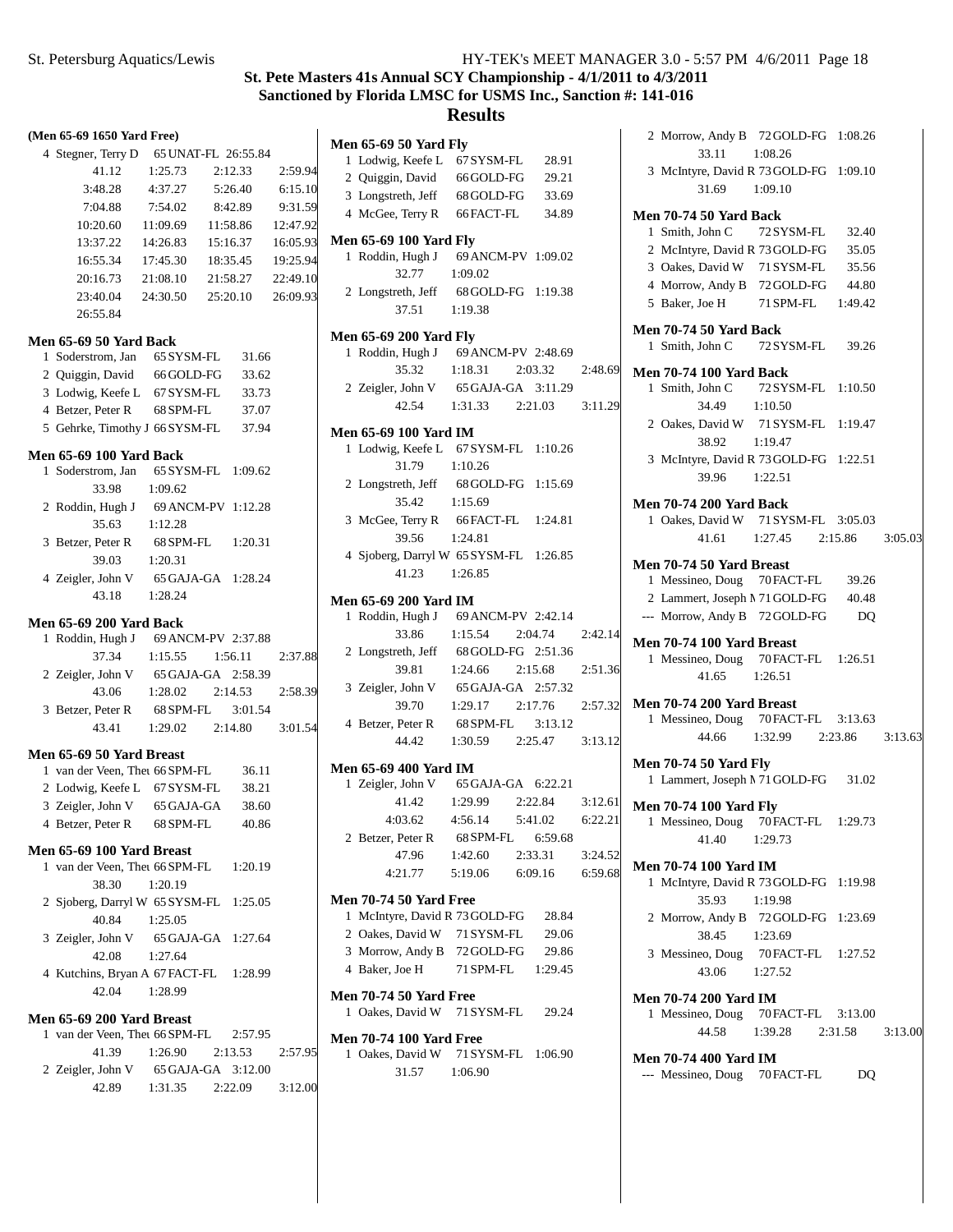## **St. Pete Masters 41s Annual SCY Championship - 4/1/2011 to 4/3/2011 Sanctioned by Florida LMSC for USMS Inc., Sanction #: 141-016 Results**

| <b>Men 75-79 1000 Yard Free</b>                               |           |                    |          | Men 80-84 1650 Yard Free                                                    | Men 85-89 50 Yard Breast                                         |
|---------------------------------------------------------------|-----------|--------------------|----------|-----------------------------------------------------------------------------|------------------------------------------------------------------|
| 1 Euler, Konrad P                                             |           | 75 SPM-FL 17:09.93 |          | 1 Beach, Robert E<br>80 SPM-FL<br>30:10.03                                  | 1 MC Auley, Herb 88 GAJA-GA 1:25.77                              |
| <b>Men 75-79 1650 Yard Free</b>                               |           |                    |          | 2:36.34<br>3:29.91<br>49.66<br>1:42.86                                      | Men 85-89 100 Yard Breast                                        |
| 1 Euler, Konrad P                                             | 75 SPM-FL | 28:43.29           |          | 6:13.32<br>7:06.98<br>4:24.75<br>5:18.51                                    | --- MC Auley, Herb 88 GAJA-GA<br>DQ                              |
| 46.84                                                         | 1:36.76   | 2:27.90            | 3:19.27  | 9:52.41<br>8:01.24<br>8:57.37<br>10:46.65                                   |                                                                  |
| 4:10.98                                                       | 5:02.35   | 5:53.72            | 6:45.58  | 13:38.16<br>14:33.75<br>11:45.24<br>12:41.40                                | Men 85-89 200 Yard Breast<br>1 MC Auley, Herb 88 GAJA-GA 7:24.98 |
| 7:36.84                                                       | 8:28.14   | 9:19.87            | 10:10.95 | 15:30.10<br>17:21.39<br>18:17.18<br>16:25.66                                | 3:38.55<br>7:24.98<br>1:38.26<br>5:37.11                         |
| 11:02.60                                                      | 11:54.39  | 12:46.26           | 13:38.20 | 21:59.11<br>19:12.88<br>20:08.39<br>21:03.40                                |                                                                  |
| 14:30.15                                                      | 15:23.41  | 16:16.83           | 17:09.93 | 22:53.22<br>23:49.25<br>24:45.01<br>25:39.71                                | <b>Men 85-89 100 Yard IM</b>                                     |
| 18:03.38                                                      | 18:56.61  | 19:49.50           | 20:42.30 | 26:34.26<br>27:28.13<br>28:22.42<br>29:16.53                                | --- MC Auley, Herb<br>88 GAJA-GA<br>DQ                           |
| 21:35.85                                                      | 22:29.95  | 23:23.48           | 24:17.00 | 30:10.03                                                                    | 1:21.89<br>DQ                                                    |
| 25:10.79                                                      | 26:04.44  | 26:58.08           | 27:51.74 | Men 80-84 50 Yard Back                                                      | Women 18+200 Yard Free Relay                                     |
| 28:43.29                                                      |           |                    |          | 1 Mitchell, Jack<br>84 GAJA-GA<br>53.92                                     | 1 SPM-FL<br>1:49.36<br>A                                         |
| <b>Men 75-79 50 Yard Back</b>                                 |           |                    |          | <b>Men 80-84 100 Yard Back</b>                                              | Vazquez, Keshia M W2(Emory, Monica L W38)                        |
| 1 Weatherbee, Charl 78 FMM-FL                                 |           | 47.99              |          | 1 Torsney, Mike J<br>80 SPM-FL<br>1:54.13                                   | Kwon, Sarah R W21<br>Petersen, Charlotte W46                     |
|                                                               |           |                    |          | 53.75<br>1:54.13                                                            | 26.72<br>1:22.43<br>1:49.36<br>54.83                             |
| <b>Men 75-79 100 Yard IM</b><br>1 Weatherbee, Charl 78 FMM-FL |           | 1:44.50            |          |                                                                             | A<br>1:59.86<br>2 TMM-FL                                         |
| 48.99                                                         | 1:44.50   |                    |          | <b>Men 80-84 200 Yard Back</b><br>1 Torsney, Mike J<br>80 SPM-FL<br>4:08.36 | Deering, Tara R W33<br>Cullen, Jennifer N W25                    |
|                                                               |           |                    |          | 2:02.40<br>57.16<br>3:06.52<br>4:08.36                                      | DeMott, Sam W19<br>Brammer, Molly E W23                          |
| <b>Men 75-79 400 Yard IM</b>                                  |           |                    |          |                                                                             | 30.34<br>1:59.86<br>1:05.36<br>1:34.75                           |
| 1 Weatherbee, Charl 78 FMM-FL                                 |           | 8:31.34            |          | <b>Men 80-84 50 Yard Fly</b>                                                | Women 18+200 Yard Medley Relay                                   |
| 58.77                                                         | 2:07.38   | 3:15.77            | 4:20.33  | 1 Torsney, Mike J<br>80 SPM-FL<br>49.21                                     | 1 SPM-FL<br>2:06.59<br>A                                         |
| 5:36.49                                                       | 6:48.86   | 7:41.66            | 8:31.34  | <b>Men 80-84 100 Yard Fly</b>                                               | Texel, Paula M W40<br>Vazquez, Keshia M W20                      |
| Men 80-84 50 Yard Free                                        |           |                    |          | 80 SPM-FL<br>1 Torsney, Mike J<br>2:04.47                                   | Kwon, Sarah R W21<br>Emory, Monica L W38                         |
| 1 Pitts, James T                                              | 80 FMM-FL | 38.23              |          | 55.93<br>2:04.47                                                            | 1:38.50<br>2:06.59<br>31.81<br>1:08.83                           |
| 2 Beach, Robert E                                             | 80 SPM-FL | 39.18              |          |                                                                             | 2 TMM-FL<br>A<br>2:22.83                                         |
|                                                               |           |                    |          | <b>Men 80-84 200 Yard Fly</b>                                               | Brammer, Molly E W23 Cullen, Jennifer N W25                      |
| <b>Men 80-84 100 Yard Free</b>                                |           |                    |          | --- Torsney, Mike J 80 SPM-FL<br>DQ                                         | Deering, Tara R W33<br>Singer, Laura L W47                       |
| 1 Pitts, James T                                              | 80 FMM-FL | 1:27.67            |          | <b>Men 85-89 50 Yard Free</b>                                               | 1:46.83<br>2:22.83<br>30.40<br>1:12.16                           |
| 41.13                                                         | 1:27.67   |                    |          | 1 MC Auley, Herb<br>88 GAJA-GA<br>54.63                                     | 3 TBAM-14<br>A<br>2:30.35                                        |
| 2 Beach, Robert E                                             | 80 SPM-FL | 1:28.43            |          | 2 Eastwood, Cliff<br>89 FMM-FL<br>1:12.59                                   | Von Spiegelfeld, Ann H Greaves, Merit L W47                      |
| 44.76                                                         | 1:28.43   |                    |          |                                                                             | Mussler, Valerie W24<br>McKenna, Libby W30                       |
| <b>Men 80-84 200 Yard Free</b>                                |           |                    |          | <b>Men 85-89 100 Yard Free</b><br>89 FMM-FL<br>1 Eastwood, Cliff<br>3:35.34 | 1:55.88<br>40.14<br>1:18.35<br>2:30.35                           |
| 1 Beach, Robert E                                             | 80 SPM-FL | 3:26.87            |          | 3:35.34<br>1:41.83                                                          | Women 25+ 200 Yard Free Relay                                    |
| 46.31                                                         | 1:37.24   | 2:31.39            | 3:26.87  |                                                                             | --- SPM-FL<br>A<br>DQ                                            |
| 2 Pitts, James T                                              | 80 FMM-FL | 3:35.47            |          | <b>Men 85-89 200 Yard Free</b>                                              | Hollingsworth, Charlotte Orrell, Shannon S W37                   |
| 47.79                                                         | 1:43.30   | 2:41.34            | 3:35.47  | 1 Eastwood, Cliff<br>89 FMM-FL<br>6:54.01                                   | Palmer, Sarah E W33<br>Swoch, Sarah R W25                        |
|                                                               |           |                    |          | 1:34.39<br>6:54.01                                                          | 1:07.87<br>32.67<br>1:39.32<br>DQ                                |
| <b>Men 80-84 500 Yard Free</b><br>1 Beach, Robert E           | 80 SPM-FL | 8:37.05            |          | <b>Men 85-89 500 Yard Free</b>                                              |                                                                  |
| 45.82                                                         | 1:35.42   | 2:27.06            | 3:18.92  | 1 Eastwood, Cliff<br>89 FMM-FL 18:58.77                                     | Women 35+ 200 Yard Free Relay                                    |
|                                                               |           | 5:58.94            |          | 1:38.00<br>3:35.31<br>5:28.37<br>7:29.66                                    | 1 SPM-FL<br>2:00.71<br>А                                         |
| 4:12.33<br>7:45.80                                            | 5:06.01   |                    | 6:52.36  | 9:30.28<br>11:28.57<br>13:28.53<br>15:21.22                                 | Mc Nulty, Barbara A W: Clark, Dawn W46                           |
|                                                               | 8:37.05   |                    |          | 17:13.28<br>18:58.77                                                        | Sanchez, Suzanne C W4 Texel, Paula M W40                         |
| 2 Pitts, James T                                              | 80 FMM-FL | 9:59.62            |          |                                                                             | 30.95<br>1:00.89<br>1:31.77<br>2:00.71                           |
| 50.60                                                         | 1:49.78   | 2:53.14            | 3:55.97  | Men 85-89 50 Yard Back                                                      | 2 TMM-FL<br>2:16.92<br>A                                         |
| 4:58.55                                                       | 6:01.63   | 7:04.02            | 8:06.10  | 1 MC Auley, Herb 88 GAJA-GA 1:15.31                                         | Spivey, Kelly M W48<br>Singer, Laura L W47                       |
| 9:06.23                                                       | 9:59.62   |                    |          | <b>Men 85-89 100 Yard Back</b>                                              | Van Cleven, Natalie M V Rosenkranz, Morgan M                     |
| <b>Men 80-84 1000 Yard Free</b>                               |           |                    |          | 1 MC Auley, Herb<br>88 GAJA-GA 3:08.05                                      | 30.95<br>1:08.76<br>1:46.06<br>2:16.92                           |
| 1 Beach, Robert E 80 SPM-FL 18:17.18                          |           |                    |          | 1:25.97<br>3:08.05                                                          | Women 35+200 Yard Medley Relay                                   |
|                                                               |           |                    |          |                                                                             | 1 TMM-FL<br>2:38.81<br>A                                         |
|                                                               |           |                    |          | <b>Men 85-89 200 Yard Back</b>                                              | Ness, Karen R W42<br>Van Cleven, Natalie M V                     |
|                                                               |           |                    |          | DQ<br>--- MC Auley, Herb 88 GAJA-GA                                         | Spivey, Kelly M W48<br>Rosenkranz, Morgan M                      |
|                                                               |           |                    |          | 1:34.88<br>5:13.21<br>DQ                                                    | 1:30.01<br>2:07.79<br>2:38.81<br>45.75                           |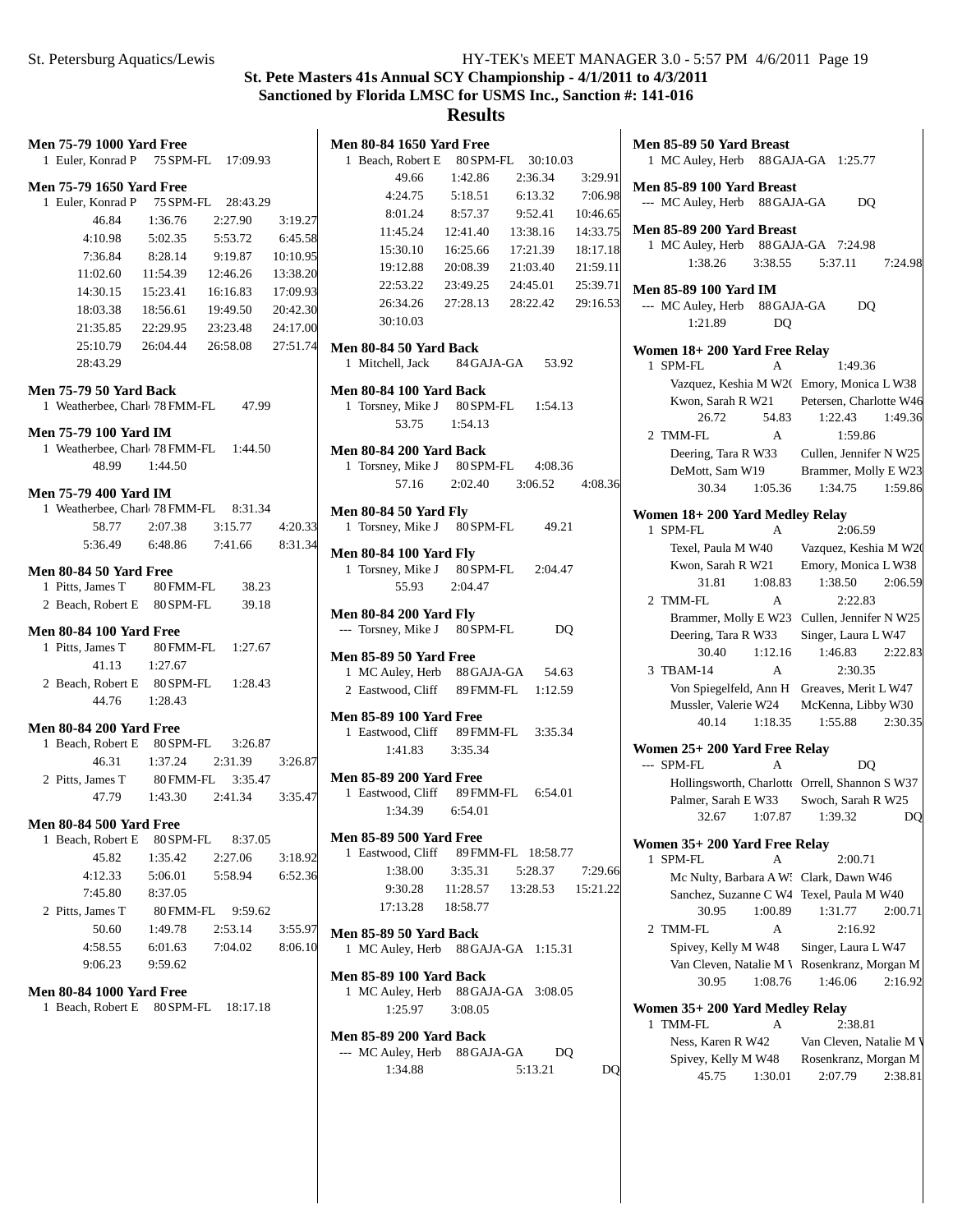# **St. Pete Masters 41s Annual SCY Championship - 4/1/2011 to 4/3/2011 Sanctioned by Florida LMSC for USMS Inc., Sanction #: 141-016**

| Women 45+ 200 Yard Medley Relay                         |                                                | 2 SPM-FL                                            | A       | 1:57.28                                       |         | 2 TMM-FL                                   | A       | 2:01.43                                        |         |
|---------------------------------------------------------|------------------------------------------------|-----------------------------------------------------|---------|-----------------------------------------------|---------|--------------------------------------------|---------|------------------------------------------------|---------|
| 1 SPM-FL<br>$\mathbf{A}$                                | 2:17.33                                        | Collins, Ron L M48                                  |         | Johnson, Jeff P M42                           |         | Hawkins, Carl W M58                        |         | Ruelf, Michael J M57                           |         |
| Sanchez, Suzanne C W4 Clark, Dawn W46                   |                                                | Aldrich, Robert E M62                               |         | Marzulli, Pat M62                             |         |                                            |         | Carroll, Timothy J M59 Corrigan, George C M58  |         |
|                                                         | Mc Nulty, Barbara A W: Petersen, Charlotte W46 | 26.11                                               | 54.05   | 1:23.46                                       | 1:57.28 | 31.72                                      | 1:04.12 | 1:34.37                                        | 2:01.43 |
| 35.79<br>1:16.50                                        | 1:50.58<br>2:17.33                             | Men 35+200 Yard Medley Relay                        |         |                                               |         | Men 65+200 Yard Free Relay                 |         |                                                |         |
| 2 SPM-FL<br>B                                           | 3:03.99                                        | 1 TMM-FL                                            | A       | 1:48.28                                       |         | 1 SYSM-FL                                  | A       | 1:48.00                                        |         |
| Swanson, Christine T W Steer, Sandy L W71               |                                                | Smith, James R M41                                  |         | Lewis, David B M39                            |         | Oakes, David W M71                         |         | Smith, John C M72                              |         |
| Harrelson, JO Ann W55 Geiger, Pam W58                   |                                                | Paddington, Luke M36                                |         | Groomes, David W M36                          |         | Soderstrom, Jan M65                        |         | Lodwig, Keefe L M67                            |         |
| 41.48<br>1:44.21                                        | 3:03.99<br>2:37.07                             | 27.46                                               | 57.69   | 1:22.54                                       | 1:48.28 | 29.24                                      | 56.11   | 1:22.71                                        | 1:48.00 |
|                                                         |                                                | 2 SPM-FL                                            | A       | 2:03.59                                       |         | 2 GOLD-FG                                  | A       | 1:57.37                                        |         |
| Women 55+ 200 Yard Free Relay<br>1 GOLD-FG<br>A         | 1:59.13                                        | Smith, Joshua C M42                                 |         | Tullman, Robert M M47                         |         |                                            |         | Lammert, Joseph M M7 Morrow, Andy B M72        |         |
| Sargeant, Pat A W57                                     | Hughes, Maureen C W5                           | Vallely, Scott P M47                                |         | Davies, Bryant H M48                          |         | Longstreth, Jeff M68                       |         | McIntyre, David R M73                          |         |
| Protzman, Barbara W56 Ogier, Danielle W58               |                                                | 31.08                                               | 1:06.48 | 1:33.75                                       | 2:03.59 | 29.78                                      | 59.68   | 1:27.48                                        | 1:57.37 |
| 27.54<br>58.10                                          | 1:29.08<br>1:59.13                             | 3 SPM-FL                                            | B       | 2:11.76                                       |         | 3 SPM-FL                                   | A       | 2:40.31                                        |         |
|                                                         |                                                | Fontaine, Matt J M35                                |         | Aldrich, Robert E M62                         |         | Torsney, Mike J M80                        |         | van der Veen, Theunis A                        |         |
| Women 75+ 200 Yard Free Relay                           |                                                | Bastie, Gary A M60                                  |         | Day, Bruce E M60                              |         | Betzer, Peter R M68                        |         | Beach, Robert E M80                            |         |
| 1 FACT-FL<br>A                                          | 3:10.00                                        | 33.40                                               | 1:12.99 | 1:42.84                                       | 2:11.76 | 47.78                                      | 1:21.55 | 1:59.29                                        | 2:40.31 |
| Lorenzi, Betty S W83                                    | Campbell, Joan K W80                           | Men 45+200 Yard Free Relay                          |         |                                               |         | Men 65+200 Yard Medley Relay               |         |                                                |         |
| Durstein, Nancy N W81 Tusa, Mary C W81                  |                                                | 1 SPM-FL                                            | A       | 1:41.19                                       |         | 1 SYSM-FL                                  | A       | 2:02.94                                        |         |
| 44.76<br>1:36.57                                        | 3:10.00<br>2:26.25                             | Specht, William L M52 Galloway, John A M45          |         |                                               |         | Smith, John C M72                          |         | Sjoberg, Darryl W M65                          |         |
| Women 75+200 Yard Medley Relay                          |                                                |                                                     |         | Tullman, Robert M M47 Newhaller, Daniel J M5. |         | Lodwig, Keefe L M67                        |         | Soderstrom, Jan M65                            |         |
| A<br>1 FACT-FL                                          | 3:41.96                                        | 25.98                                               | 50.92   | 1:16.00                                       | 1:41.19 | 39.26                                      | 1:08.68 | 1:36.30                                        | 2:02.94 |
| Lorenzi, Betty S W83                                    | Campbell, Joan K W80                           | 2 TMM-FL                                            | A       | 1:49.19                                       |         | 2 GOLD-FG                                  | A       | 2:21.19                                        |         |
| Durstein, Nancy N W81 Tusa, Mary C W81                  |                                                | Corrigan, George C M5 <sup>{</sup> Peters, Gene M49 |         |                                               |         |                                            |         | McIntyre, David R M73 Morrow, Andy B M72       |         |
| 47.72                                                   | 2:57.78<br>3:41.96                             | Ruelf, Michael J M57                                |         | Carroll, Timothy J M59                        |         | Longstreth, Jeff M68                       |         | Quiggin, David M66                             |         |
| Men 18+200 Yard Free Relay                              |                                                | 27.26                                               | 56.08   | 1:22.17                                       | 1:49.19 | 41.44                                      | 1:23.04 | 1:46.04                                        | 2:21.19 |
| 1 TMM-FL<br>$\mathbf{A}$                                | 1:49.96                                        | 3 SYSM-FL                                           | A       | 2:12.97                                       |         | 3 SPM-FL                                   | A       | 2:44.59                                        |         |
| Dandrow, Brandon E M Magol, Jeff D M21                  |                                                | Brenner, Bill M52                                   |         | Matysek, Jim M51                              |         | Betzer, Peter R M68                        |         | van der Veen, Theunis A                        |         |
| Meeks, Matthew B M22 Voor, Robert M41                   |                                                | Gehrke, Timothy J M66 Cajka, Paul A M54             |         |                                               |         | Torsney, Mike J M80                        |         | Beach, Robert E M80                            |         |
| 26.48<br>53.20                                          | 1:21.24<br>1:49.96                             | 24.86                                               | 51.10   | 1:22.71                                       | 2:12.97 | 39.16                                      | 1:14.59 | 2:03.01                                        | 2:44.59 |
|                                                         |                                                | Men 45+200 Yard Medley Relay                        |         |                                               |         | Mixed 18+200 Yard Free Relay               |         |                                                |         |
| Men 18+200 Yard Medley Relay<br>1 TMM-FL<br>A           | 2:02.80                                        | 1 SPM-FL                                            | A       | 1:54.84                                       |         | 1 SPM-FL                                   | A       | 1:41.00                                        |         |
|                                                         | Meeks, Matthew B M22 Dandrow, Brandon E M      | Rehnke, Robert D M49                                |         | Galloway, John A M45                          |         |                                            |         | Bradley, Edward (Ted) J Kwon, Sarah R W21      |         |
| Magol, Jeff D M21                                       | Young, Bruce L M54                             | Collins, Ron L M48                                  |         | Specht, William L M52                         |         |                                            |         | Vazquez, Keshia M W2(O'Brien, Shannon P M2     |         |
| 36.48<br>1:08.87                                        | 1:37.08<br>2:02.80                             | 28.47                                               | 1:01.52 | 1:29.35                                       | 1:54.84 | 23.46                                      | 51.05   | 1:17.38                                        | 1:41.00 |
|                                                         |                                                | 2 TTM-FL                                            | A       | 2:25.68                                       |         | 2 TMM-FL                                   |         |                                                |         |
| Men 25+ 200 Yard Free Relay<br>1 SPM-FL<br>$\mathbf{A}$ |                                                |                                                     |         |                                               |         |                                            | A       | 1:45.22                                        |         |
|                                                         |                                                |                                                     |         | Ketchey, Charles F M62 Devine, Jesse W M49    |         |                                            |         | Paddington, Luke M36 Brammer, Molly E W23      |         |
|                                                         | 1:34.23                                        | Sage, Cyle E M45                                    |         | Gagalis, George A M61                         |         | DeMott, Sam W19                            |         | Magol, Jeff D M21                              |         |
|                                                         | Bradley, Edward (Ted) J O'Brien, Shannon P M2  |                                                     |         | 43.65 1:20.23 1:49.35 2:25.68                 |         |                                            |         | 23.46 48.86 1:19.31 1:45.22                    |         |
| Herman, Eric C M39                                      | Drain, Anthony M M43                           |                                                     |         |                                               |         | 3 TBAM-14                                  | A       | 2:00.07                                        |         |
| 22.28<br>45.59                                          | 1:09.75<br>1:34.23                             | Men 55+200 Yard Free Relay<br>1 SYSM-FL             | A       |                                               |         | Mussler, Valerie W24                       |         | Zinner, James Y M55                            |         |
| Men 25+200 Yard Medley Relay                            |                                                | Claflin, Casey M57                                  |         | 1:45.01                                       |         | Greaves, Merit L W47                       |         | Cue, Juan M51                                  |         |
| 1 SPM-FL<br>A                                           | 1:51.42                                        | Kelley, Bill R M63                                  |         | Walker, Rick B M60<br>Bowers, Bert M56        |         | 31.51                                      | 1:02.40 | 1:33.39                                        | 2:00.07 |
|                                                         | Bradley, Edward (Ted) J Drain, Anthony M M43   | 24.68                                               | 50.95   | 1:19.81                                       | 1:45.01 |                                            |         |                                                |         |
| Herman, Eric C M39                                      | O'Brien, Shannon P M29                         | 2 SPM-FL                                            | A       | 1:52.65                                       |         | Mixed 18+200 Yard Medley Relay<br>1 SPM-FL | A       | 1:50.97                                        |         |
| 25.77<br>59.79                                          | 1:27.37<br>1:51.42                             | Bastie, Gary A M60                                  |         | Lewis, Frederick J M60                        |         |                                            |         | O'Brien, Shannon P M2! Bradley, Edward (Ted) J |         |
| Men 35+200 Yard Free Relay                              |                                                | Day, Bruce E M60                                    |         | Freeman, Steve J M55                          |         | Kwon, Sarah R W21                          |         | Vazquez, Keshia M W20                          |         |
| 1 TMM-FL<br>A                                           | 1:36.50                                        | 27.49                                               | 55.66   | 1:24.96                                       | 1:52.65 | 26.86                                      | 54.94   | 1:24.40                                        | 1:50.97 |
| Smith, James R M41                                      | Groomes, David W M36                           |                                                     |         |                                               |         | 2 TMM-FL                                   | A       | 1:58.22                                        |         |
| Young, Bruce L M54                                      | Paddington, Luke M36                           | Men 55+200 Yard Medley Relay                        | A       |                                               |         | Smith, James R M41                         |         | DeMott, Sam W19                                |         |
| 22.96<br>48.86                                          | 1:14.15<br>1:36.50                             | 1 SYSM-FL                                           |         | 1:56.34                                       |         | Magol, Jeff D M21                          |         | Brammer, Molly E W23                           |         |
|                                                         |                                                | Claflin, Casey M57<br>Bowers, Bert M56              |         | Kelley, Bill R M63<br>Walker, Rick B M60      |         | 26.45                                      | 1:04.31 | 1:32.51                                        | 1:58.22 |
|                                                         |                                                | 28.06                                               | 1:02.83 | 1:30.26                                       | 1:56.34 |                                            |         |                                                |         |
|                                                         |                                                |                                                     |         |                                               |         |                                            |         |                                                |         |
|                                                         |                                                |                                                     |         |                                               |         |                                            |         |                                                |         |